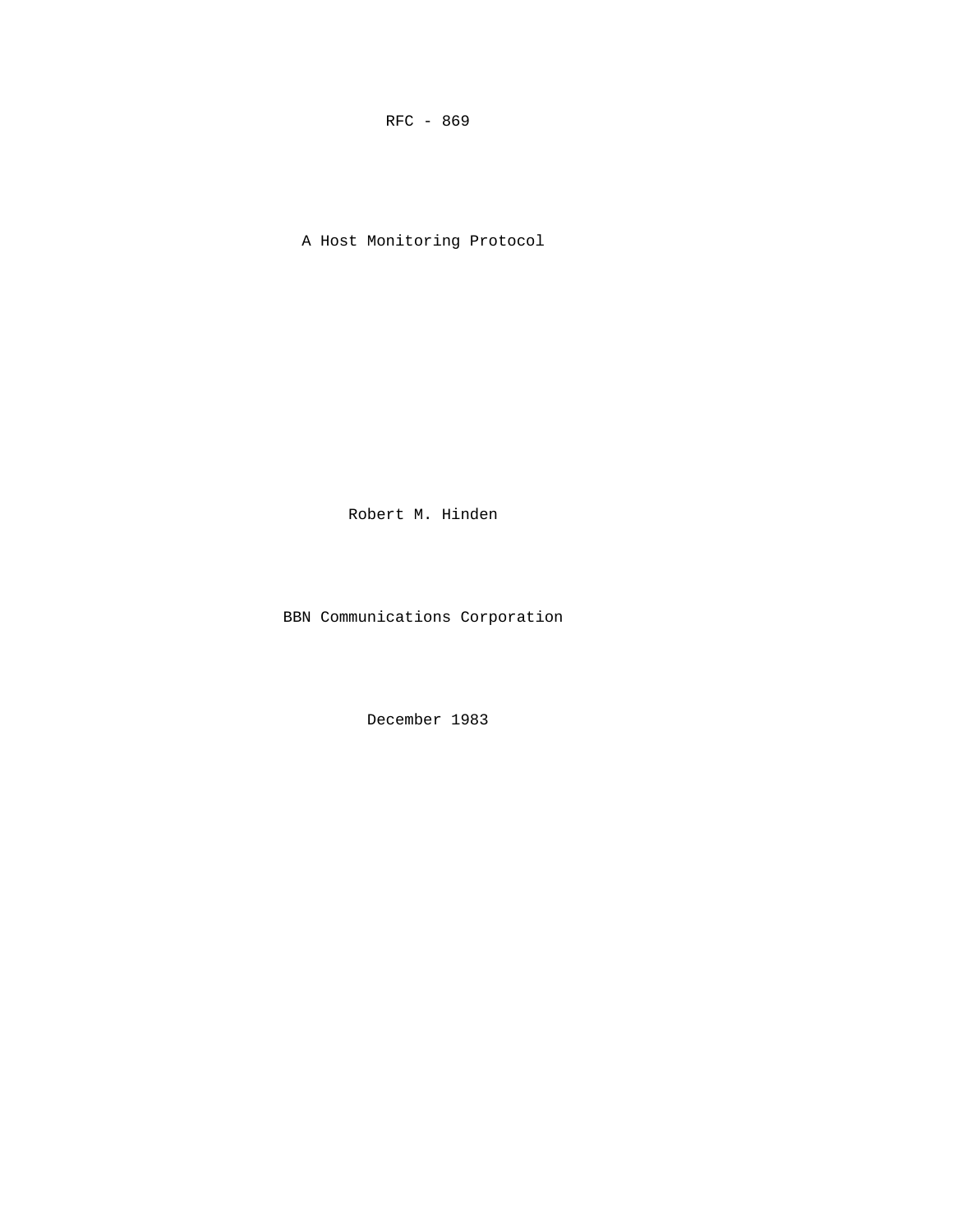# Table of Contents

| 1                                                      |                                                                                                                                                                                                                                                         |                            |
|--------------------------------------------------------|---------------------------------------------------------------------------------------------------------------------------------------------------------------------------------------------------------------------------------------------------------|----------------------------|
| 2                                                      |                                                                                                                                                                                                                                                         |                            |
| 3                                                      | Relationship to Other Protocols 6                                                                                                                                                                                                                       |                            |
| 4                                                      |                                                                                                                                                                                                                                                         |                            |
| 5<br>5.1<br>5.2                                        |                                                                                                                                                                                                                                                         | 12<br>13                   |
| 6<br>6.1<br>$6.2$<br>6.3                               | HMP Monitoring Center Message Formats<br>Message Type 100: Polling Message<br>Message Type 101: Error in Poll<br>Message Type 102: Control acknowledgment 20                                                                                            | 16<br>16<br>18             |
| A<br>A.1<br>A.2<br>A.3<br>A.4                          | Appendix A - IMP Monitoring<br>Message Type 1: IMP Trap<br>Message Type 2: IMP status<br>Message Type 3: IMP Modem Throughput 29<br>Message Type 4: IMP Host Throughput                                                                                 | 21<br>21<br>24<br>32       |
| B<br>B.1<br>B.2<br>B.3                                 | Appendix B - TAC Monitoring 35<br>Message Type 1: TAC Trap Message 35<br>Message Type 2: TAC Status<br>Message Type 3: TAC Throughput                                                                                                                   | 38<br>42                   |
| $\mathsf{C}$<br>C.1<br>C.2<br>C.3<br>C.4<br>C.5<br>C.6 | Appendix C - Gateway Monitoring<br>Gateway Parameters<br>Message Type $1:$ Gateway Trap<br>Message Type 2: Gateway Status<br>Message Type 3: Gateway Throughput<br>Message Type 4: Gateway Host Traffic Matrix 64<br>Message Type 6: Gateway Routing 67 | 47<br>47<br>48<br>51<br>58 |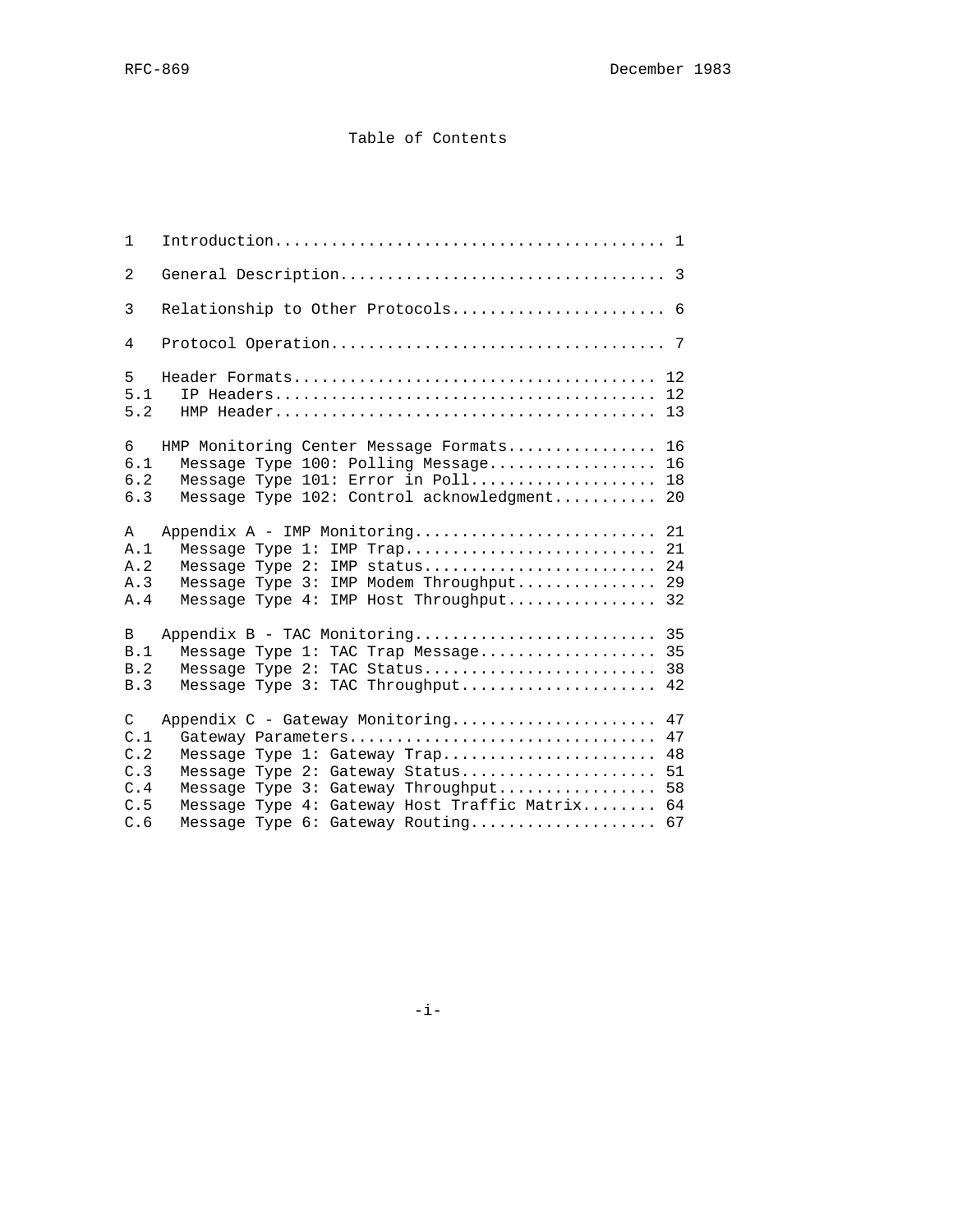### A Host Monitoring Protocol

#### 1 Introduction

 The Host Monitoring Protocol (HMP) is used to collect information from hosts in various networks. A host is defined as an addressable Internet entity that can send and receive messages; this includes hosts such as server hosts, personal work stations, terminal concentrators, packet switches, and gateways. At present the Host Monitoring Protocol is being used to collect information from Internet Gateways and TACs, and implementations are being designed for other hosts. It is designed to monitor hosts spread over the internet as well as hosts in a single network.

 This document is organized into three parts. Section 2 and 3 contains a general description of the Host Monitoring protocol and its relationship to other protocols. Section 4 describes how it operates. Section 5 and 6 contain the descriptions and formats of the HMP messages. These are followed by appendices containing the formats of messages sent by some of the hosts that use the HMP to collect their monitoring information. These appendicies included as examples only and are not part of the HMP protocol.

-1-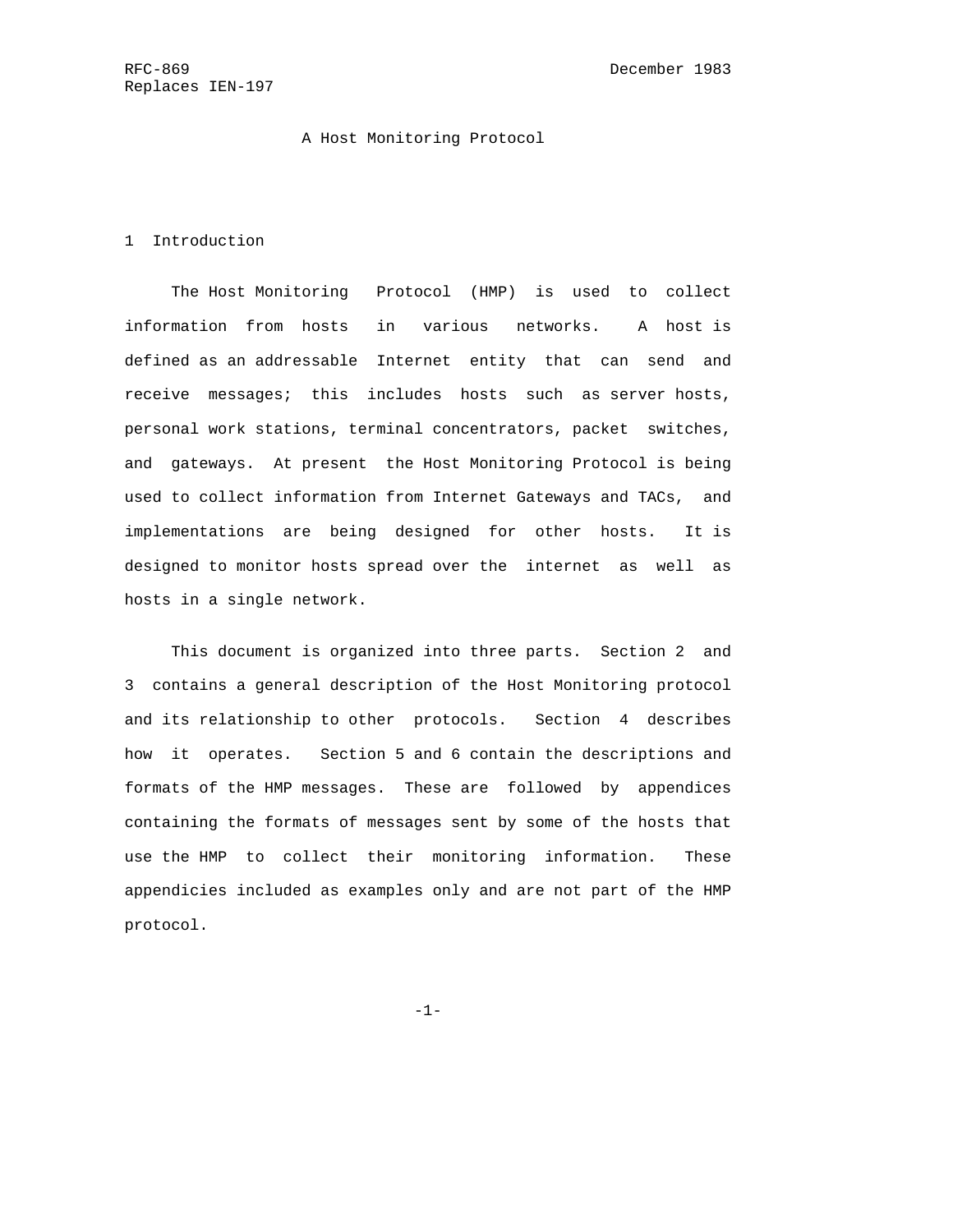This document replaces the previous HMP document "IEN-197, A Host Monitoring Protocol."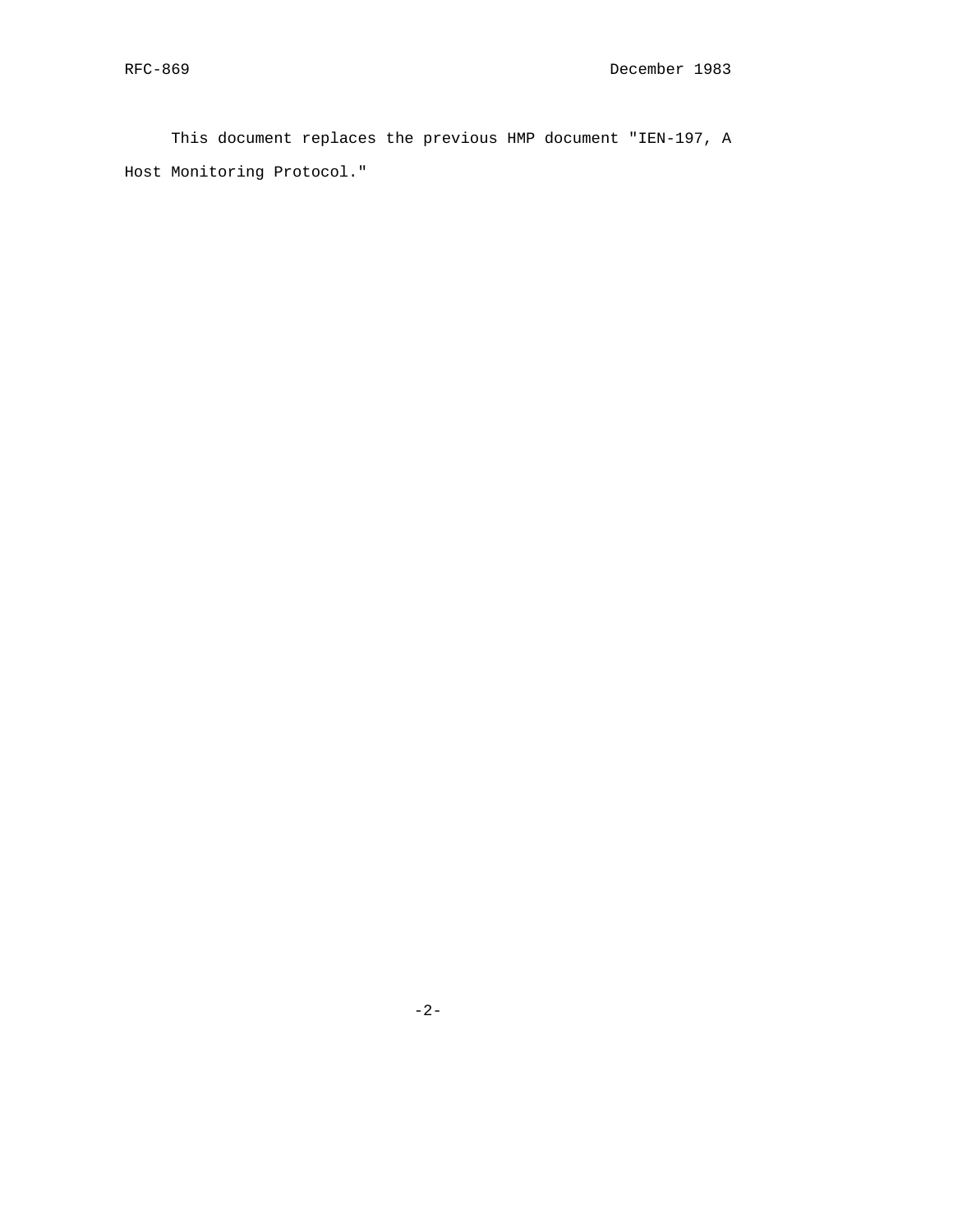#### 2 General Description

 The Host Monitoring Protocol is a transaction-oriented (i.e., connection-less) transport protocol. It was designed to facilitate certain simple interactions between two internet entities, one of which may be considered to be "monitoring" the other. (In discussing the protocol we will sometimes speak of a "monitoring host" and a "monitored entity".) HMP was intended to be a useful transport protocol for applications that involve any or all of the following three different kinds of interactions:

- The monitored entity sometimes needs to send unsolicited datagrams to the monitoring host. The monitoring host should be able to tell when messages from the monitored entity have been lost in transit, and it should be able to determine the order in which the messages were sent, but the application does not require that all messages be received or that they be received strictly in the same sequence in which they were sent.
- The monitoring host needs to gather data from the monitored entity by using a query-response protocol at the application level. It is important to be able to determine which query is being answered by a particular response, and to determine whether successive responses are duplicates of previous ones.
- The monitoring host must be able to initiate certain control functions in the monitored entity, possibly including the setting of parameters in the monitored entity. The monitoring host needs to know if the control function has been carried out.

 In addition, we assume that a given monitoring host may be monitoring several different types of entities simultaneously, and may be gathering several different types of data from a given

-3-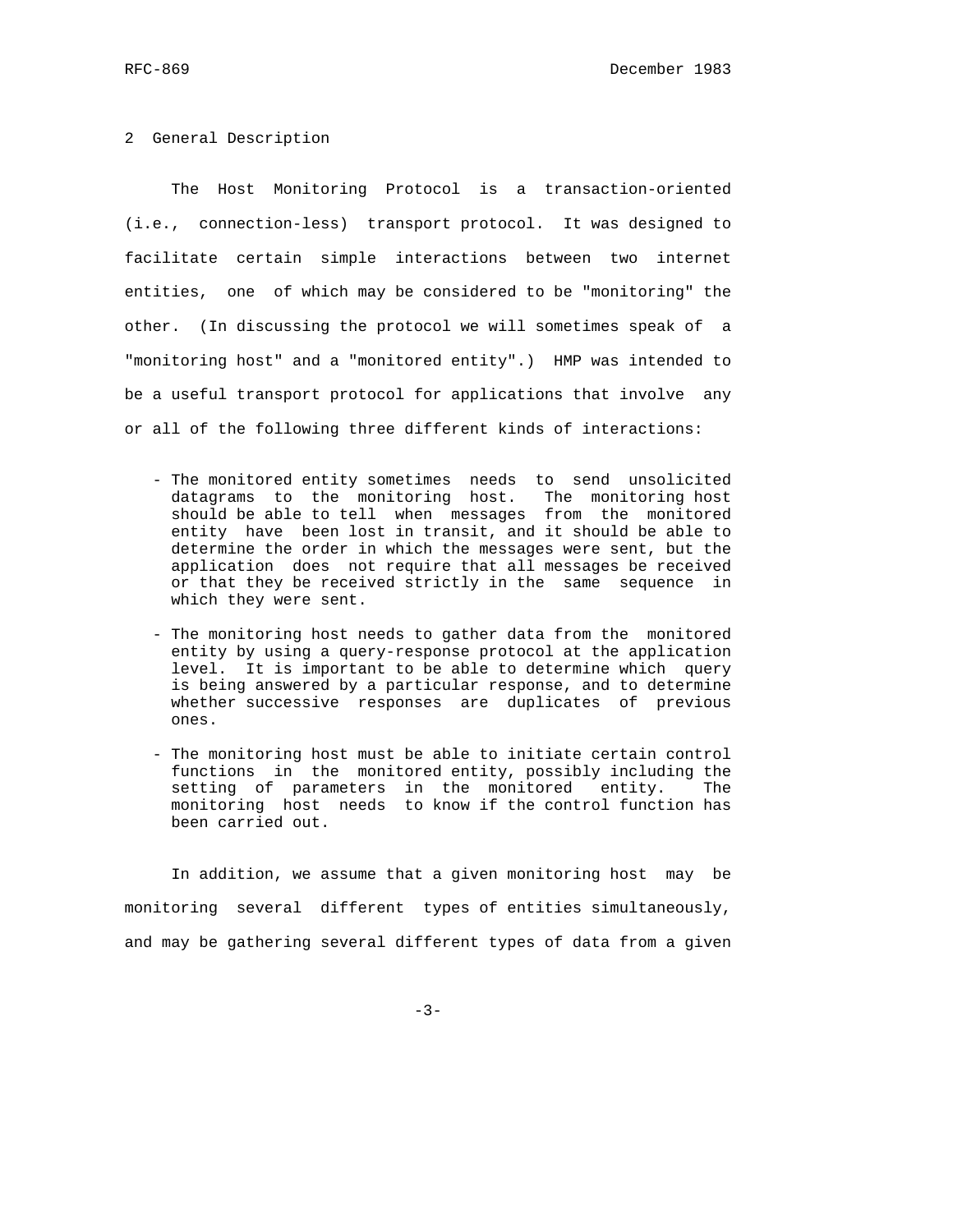type of monitored entity. Several different monitoring hosts may be monitoring a given entity, and several processes on the same host may even be monitoring the same entity.

 Messages from the monitoring host to the monitored entity are called "polls". They need to contain enough information to allow the monitored entity to make the following determinations:

- The monitored entity must be able to determine that this message is in fact a poll from a monitoring host. The "system type," "message type," and "password" fields in the HMP header have been defined to meet this need.
- The monitored entity may need to be able to identify the particular process on the monitoring host that sent this poll, so it can send its response back to the right process. The "port number" field in the HMP header has been defined to meet this need.
- The monitored entity must be able to indicate to the monitoring host, in its response, precisely which query is being answered by a particular response. The "sequence number field" has been defined to meet this need.
- The monitored entity must be able to determine just what kind of action the monitoring host is requesting. That is, the HMP transport protocol must provide some way of multiplexing and demultiplexing the various higher-level applications which use it. The "R-message type" and "R subtype" fields of the polling message have been defined to meet this need.

 Messages from the monitored entity to the monitoring host need to contain enough information to enable the monitoring host to make the following determination:

 - The monitoring host must be able to route this message to the correct process. The "port number" field meets this need.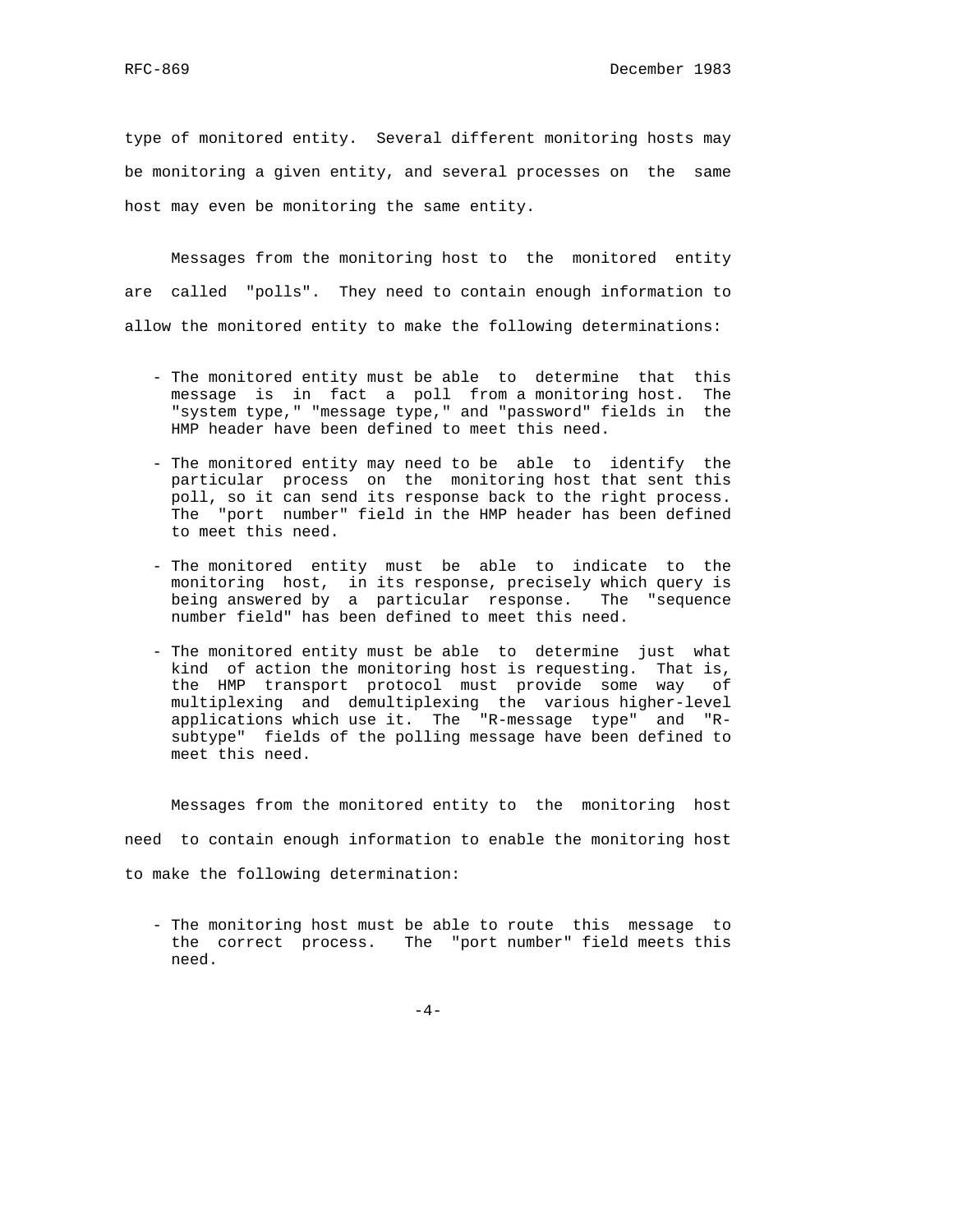- The monitoring host must be able to match up received messages with the polls, if any, that elicited them. The "returned sequence number" field in the HMP header has been defined to meet this need.
	- The monitoring host must be able to determine which higher level application should receive a particular message. The "system type" and "message type" fields are used for this purpose.
- The monitoring host must be able to determine whether some messages of a given type were lost in transit, and whether messages have arrived out of sequence. Although this function, strictly speaking, belongs to the application and not to the transport layer, the HMP header contains a "sequence number" for this purpose.

 In addition, a simple one's complement checksum is provided in the HMP header to detect data corruption during transmission.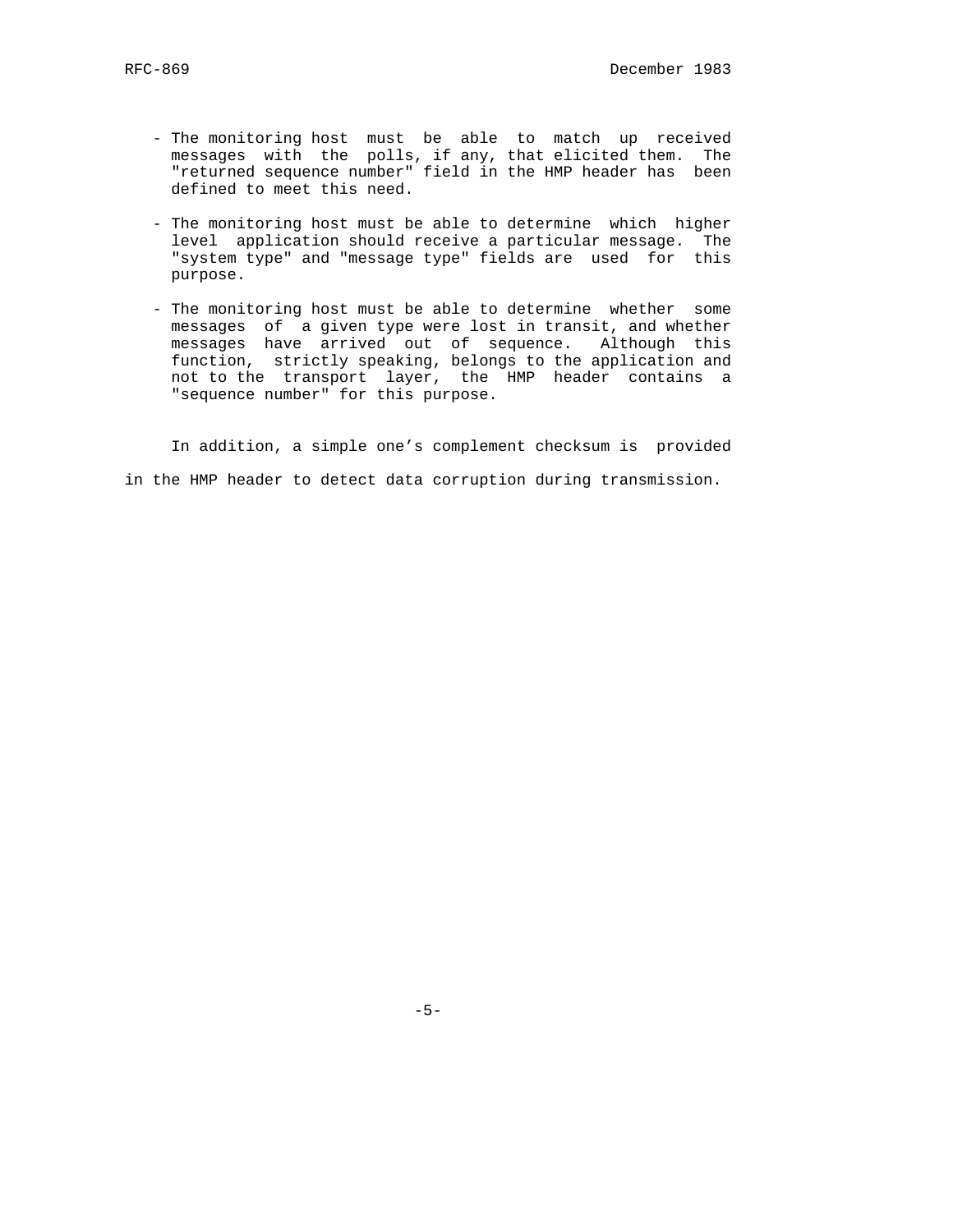#### 3 Relationship to Other Protocols

 The Host Monitoring Protocol is a transport protocol designed to fit into the layered internet protocol environment. It operates on top of the Internet/ICMP protocol and under applications that require its services. This relationship is illustrated in the following diagram:



If internetwork services are not required it should be possible to run the HMP without an Internetwork layer. As long as HMPs' service requirnments (addressing, protocol demultiplexing, and occasional delivery) are met it should run over a variety of protocols.

 $-6-$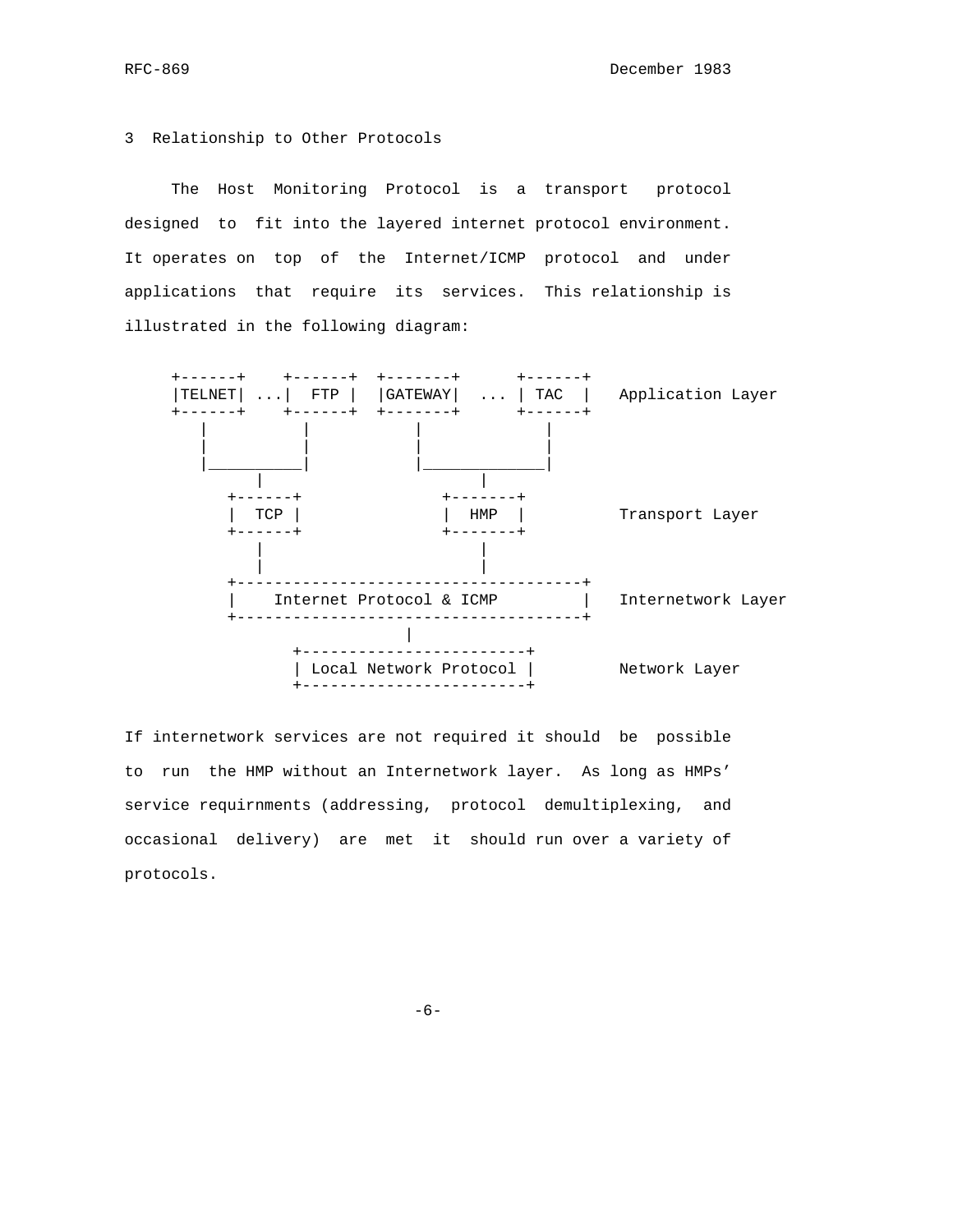### 4 Protocol Operation

 The HMP is built around the idea that most of the intelligence needed to monitor a host should reside in a monitoring center, not in the host. The host should be required only to collect data and send it to the monitoring center, either spontaneously or on request from the monitoring center. The host is not responsible for insuring that the data arrives reliably (except that it checksums the data); instead, the monitoring center is responsible for ensuring that the data it requests is received correctly.

 Consequently, the HMP is based on polling hosts for messages. When the monitoring center requires a particular type of data (e.g., throughput data), it sends a poll to the host requesting that type of report. The host, upon receiving the poll, responds with its latest set of collected data. If the host finds that the poll is incorrect (e.g., if the poll was for throughput data and the host is not collecting throughput data), it responds with an error message. The monitoring center waits a reasonable length of time for the host to answer its poll. If no response is received, it sends another poll for the same data. In this way, if either a poll or the response is lost, the correct data is still collected.

-7-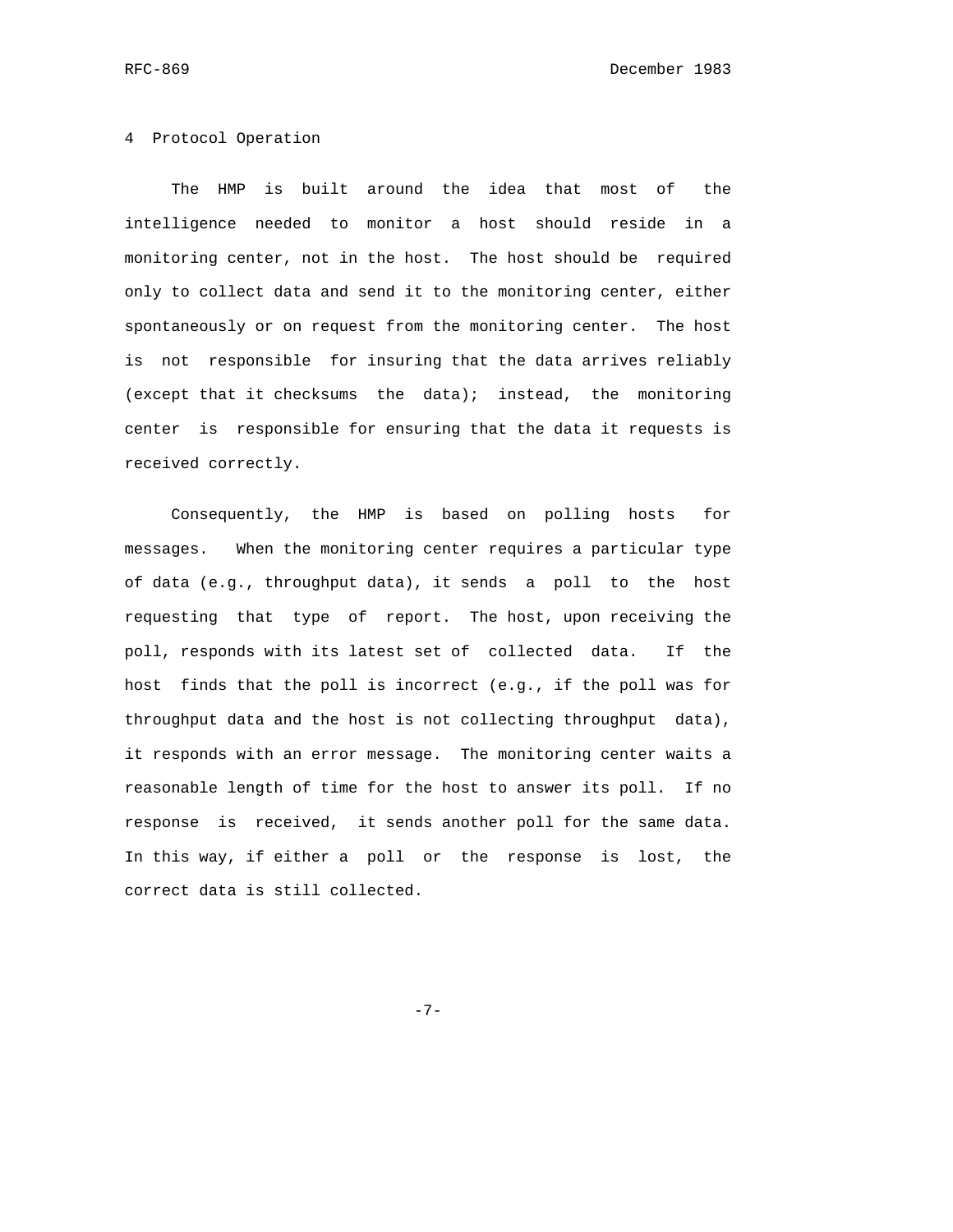The HMP is used to collect three different classes of data:

- o Spontaneous Events (or Traps)
- o Current status
- o Statistical data collected over time

These classes of data allow a host to send data in a manner best suited to the data. For instance, the host may quickly inform the monitoring center that a particular event has happened by sending a trap message, while the monitoring center is reliably collecting the host's throughput and accounting data.

 Traps report spontaneous events, as they occur, to the monitoring center. In order to insure their prompt delivery, the traps are sent as datagrams with no reliability mechanisms (except checksums) such as acknowledgments and retransmissions. Trap messages usually contain an identifier to indicate which event is being reported, the local time in the host that the event occured, and data pertinent to the event. The data portion is intended to be host and event specific.

 Status information, the second type of data collected by the Host Monitoring Protocol describes the current state of the host. Status information is useful at one point, but it does not have to be collected cumulatively over a certain period of time. Only the latest status is of interest; old status provides no useful information. The monitoring center collects status information

 $-8-$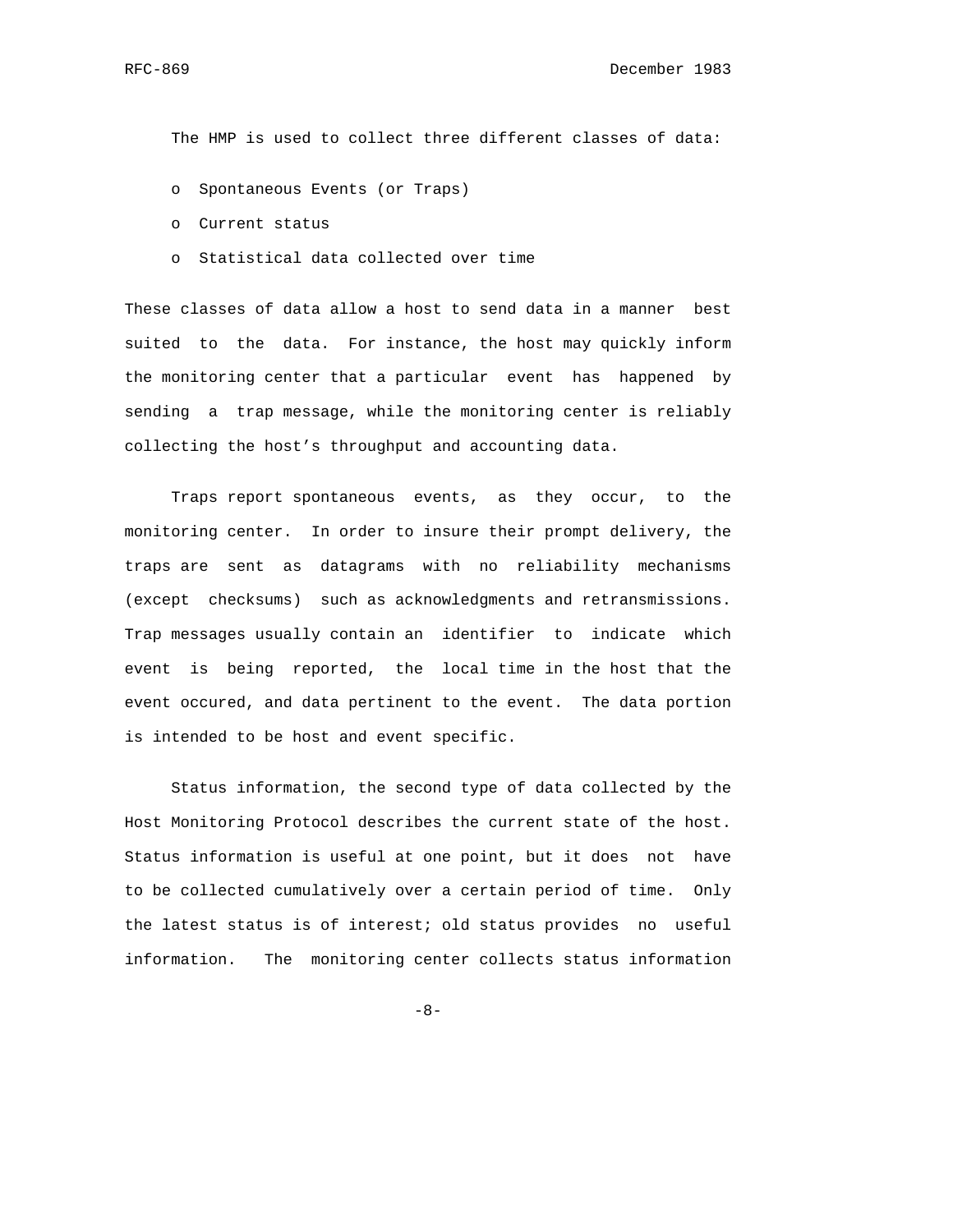by sending a poll for status to a host. Upon receiving the poll, the host responds with its latest status information, always creating a new status message. If the monitoring center does not receive a response to its poll, it sends another poll. The monitoring center can decide if the host is up or down based on whether the host responds to its polls.

 The third type of data collected by the HMP is statistical data. These are measurements taken over time, such as the number of packets sent or received by a host and the count of packets dropped for a particular reason. It is important that none of this type of data be lost. Statistical data is collected in a host over a time interval. When the collection time interval expires, the current data is copied to another area, and the counters are cleared. The copied data is sent to the monitoring center when the host receives a poll requesting statistical information. If another poll is received before the collection time interval has expired, the data in the buffer is sent again. The monitoring center can detect duplicate messages by using the sequence number in the header of the message, since each type of statistical data has its own sequence number counter.

 The collection frequency for statistics messages from a particular host must be relatively long compared to the average round trip message time between the monitoring center and that host inorder to allow the monitoring center to re-poll if it does

-9-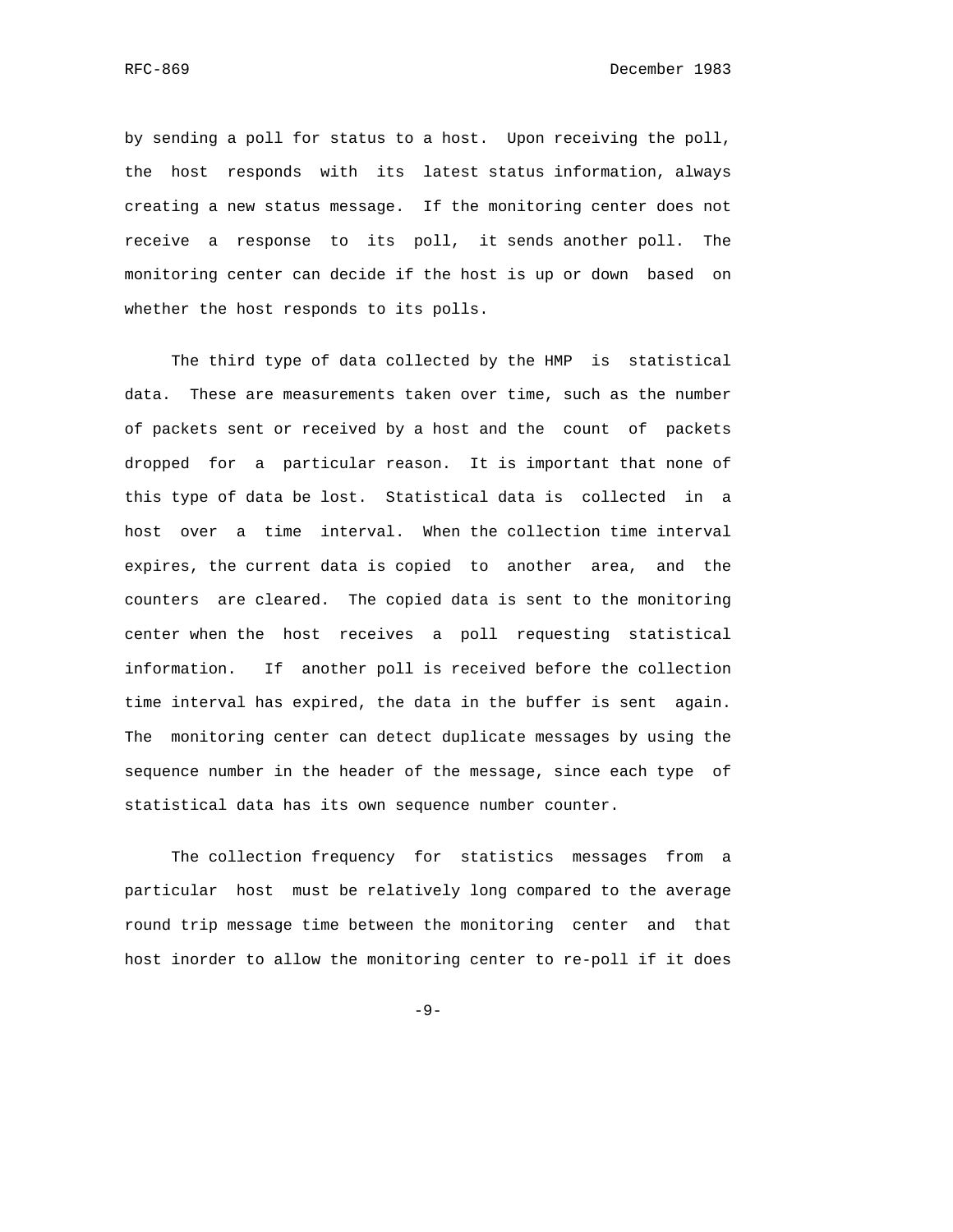not receive an answer. With this restriction, it should be possible to avoid missing any statistics messages. Each statistics message contains a field giving the local time when the data was collected and the time at which the message was sent. This information allows the monitoring center to schedule when it sends a poll so that the poll arrives near the beginning of each collection period. This ensures that if a message is lost, the monitoring center will have sufficient time to poll again for the statistics message for that period.

 The HMP also includes a provision to send data to and read parameters in hosts. The data may be used to set switches or interval timers used to control measurements in a host, or to control the host itself (e.g. a restart switch). The format of the data and parameters is host specific.

 To send data to a host, the monitoring center sends the host a poll for a control-acknowledgment message. This poll message includes the type of the data and the data being sent. When the host receives this poll, it processes the data and responds with a control-acknowledgment message.

 To read parameters in a host, the monitoring center will send a poll for parameters to the host. This poll includes the type of the parameters being read. When the host receives this poll, it will send the parameters of the requested type to the

 $-10-$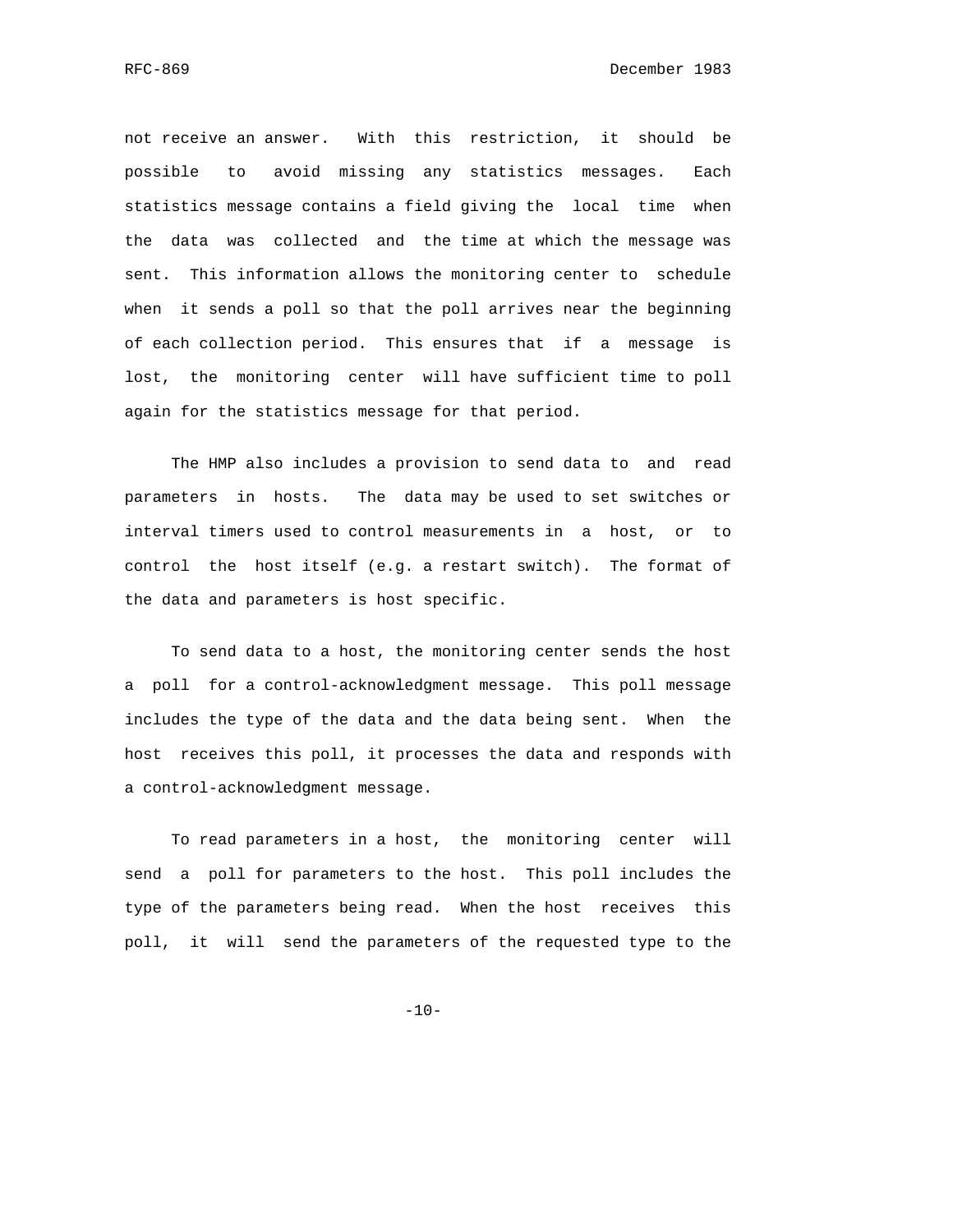monitoring center in a parameters message.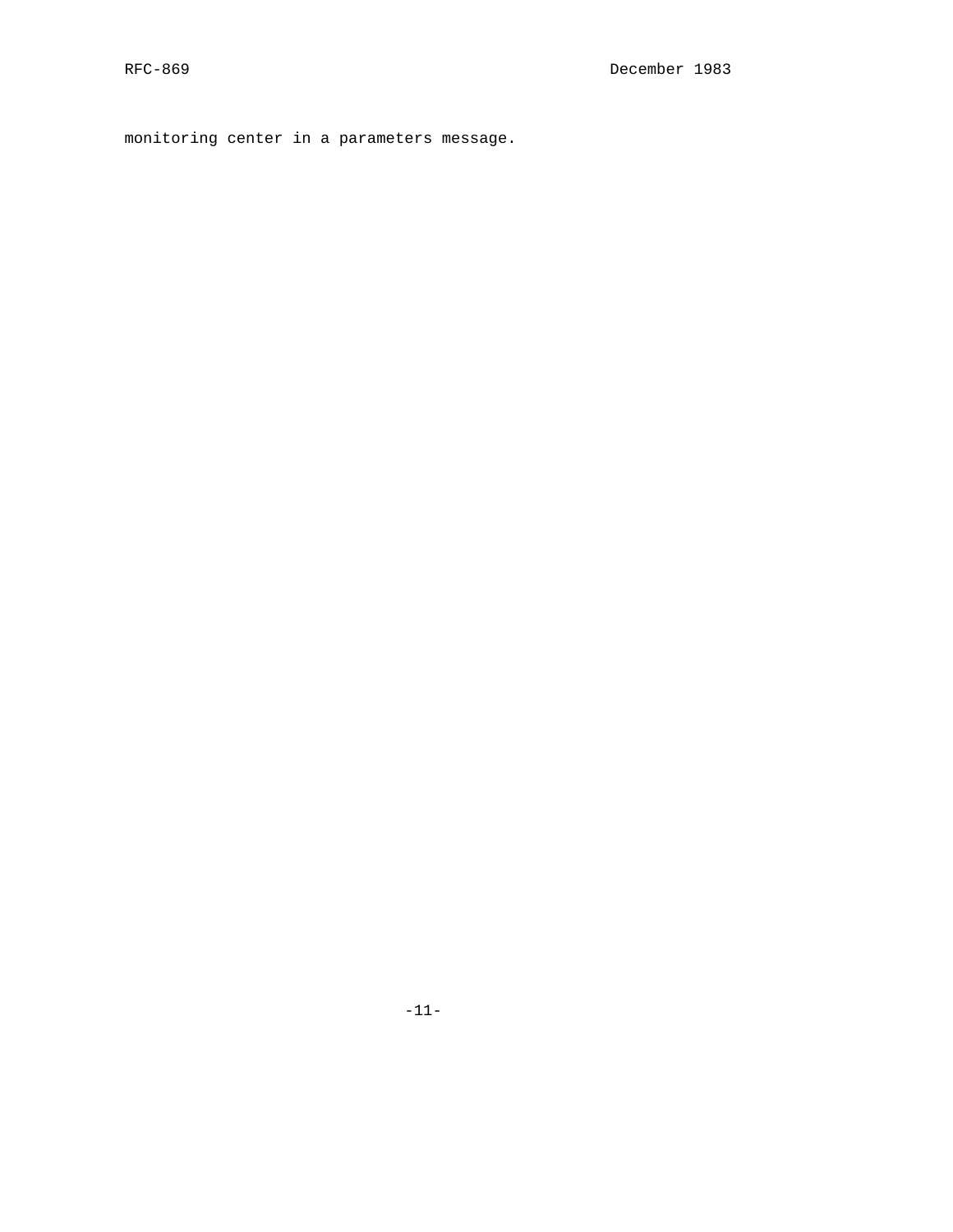### 5 Header Formats

Host Monitor Protocol messages have the following format:



# 5.1 IP Headers

HMP messages are sent using the version 4 IP header as described in RFC-791 "Internet Protocol." The HMP protocol number is 20 (decimal). The time to live field should be set to a reasonable value for the hosts being monitored.

All other fields should be set as specified in RFC-791.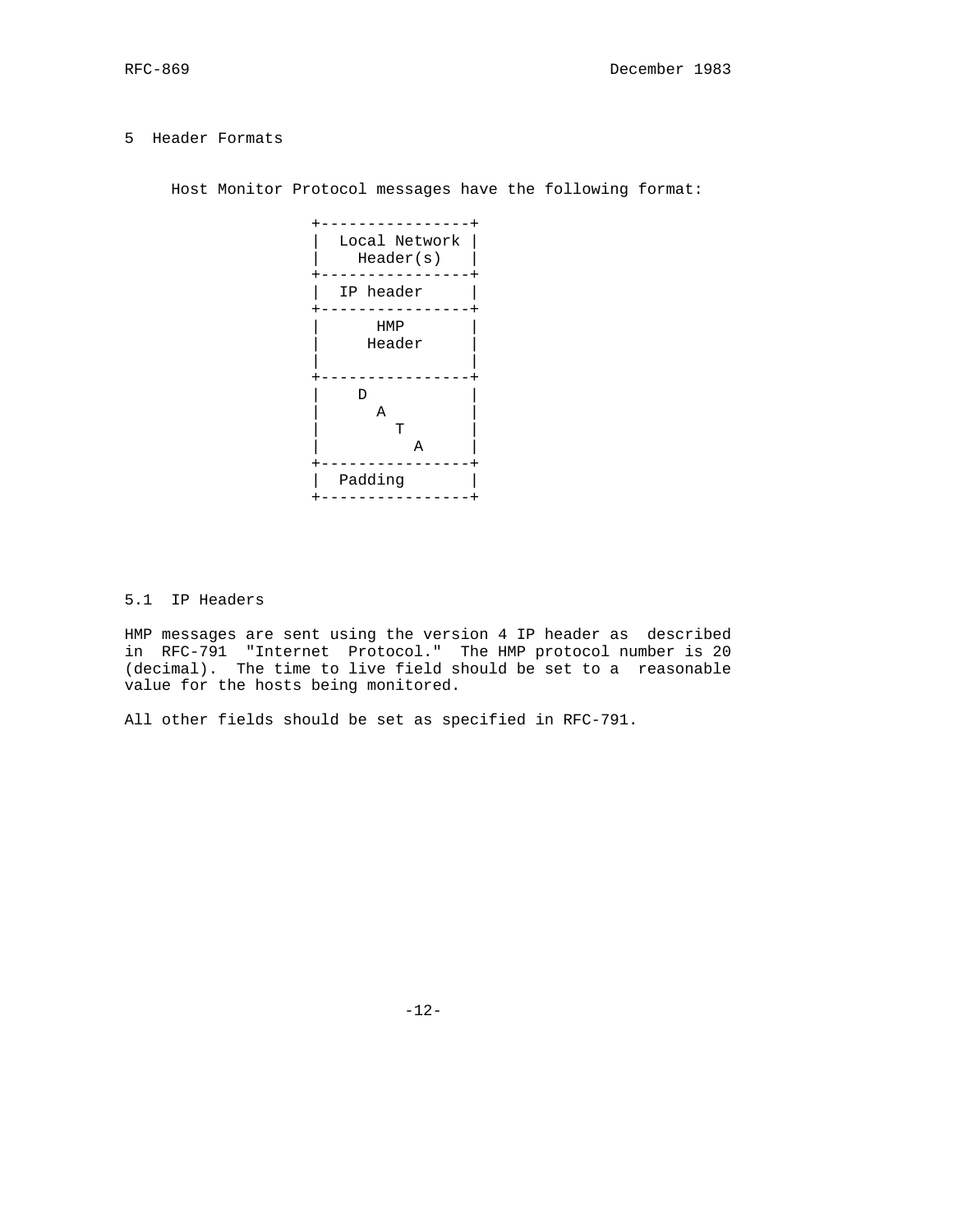# 5.2 HMP Header

The HMP header format is:



HMP FIELDS:

System Type Message Type

> The combination of system type and message type determines the format of the data in the monitoring message.

The system types which have been defined are:

| System Type | Meaning         |
|-------------|-----------------|
|             | Monitoring Host |
| 2           | IMP             |
| 3           | TAC             |
| 4           | Gateway         |
| 5           | SIMP            |
| 6           | BBN VAX/C70 TCP |
| 7           | PAD             |
| 8           | Reserved        |
| 9           | TIU             |
| 10          | FEP             |
| 11          | Cronus Host     |
| 12          | Cronus MCS      |

-13-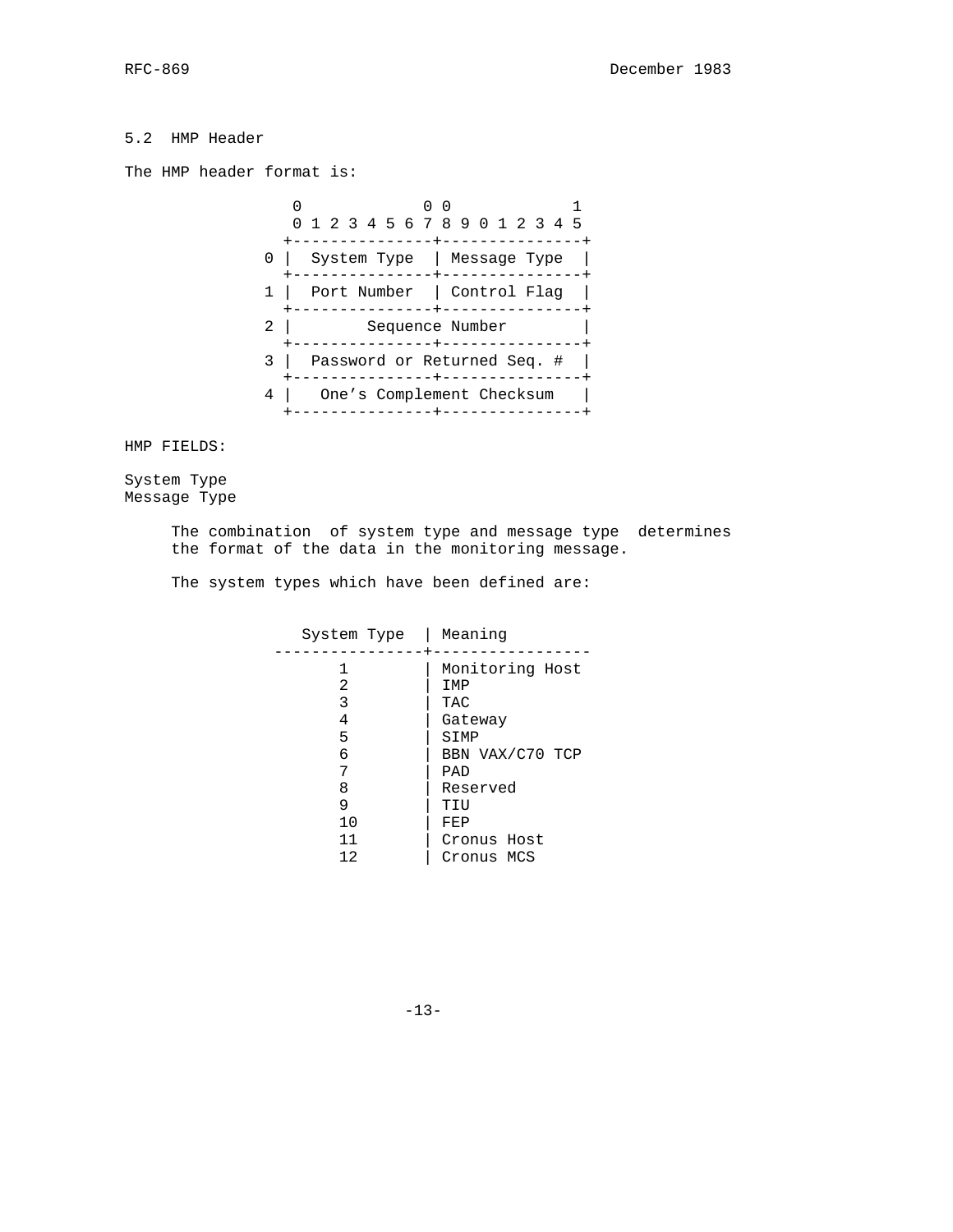Message types are defined and used for each system type according to the needs of that system. The message types currently defined are:

| Type | Description               |
|------|---------------------------|
|      |                           |
|      | Trap                      |
| 2    | Status                    |
| 3    | Thruput                   |
| 4    | HTM - Host Traffic Matrix |
| 5    | Parameters                |
| 6    | Routing                   |
| 7    | Call Accounting           |
|      |                           |
| 100  | Poll                      |
| 101  | Error                     |
| 102  | Control Acknowledgment    |

#### Port Number

 This field can be used to multiplex similar messages to/from different processes in one host. It is currently unused.

### Control Flag

 This field is used to pass control information. Currently Bit 15 is defined as the "More bit" which is used in a message in responce to a poll to indicate that there is more data to poll for.

### Sequence Number

 Every message contains a sequence number. The sequence number is incremented when each new message of that type is sent.

Password or Returned Sequence Number

 The Password field of a polling message from an monitoring center contains a password to verify that the monitoring center is allowed to gather information. Responses to polling messages copy the Sequence Number from the polling message and return it in this field for

-14-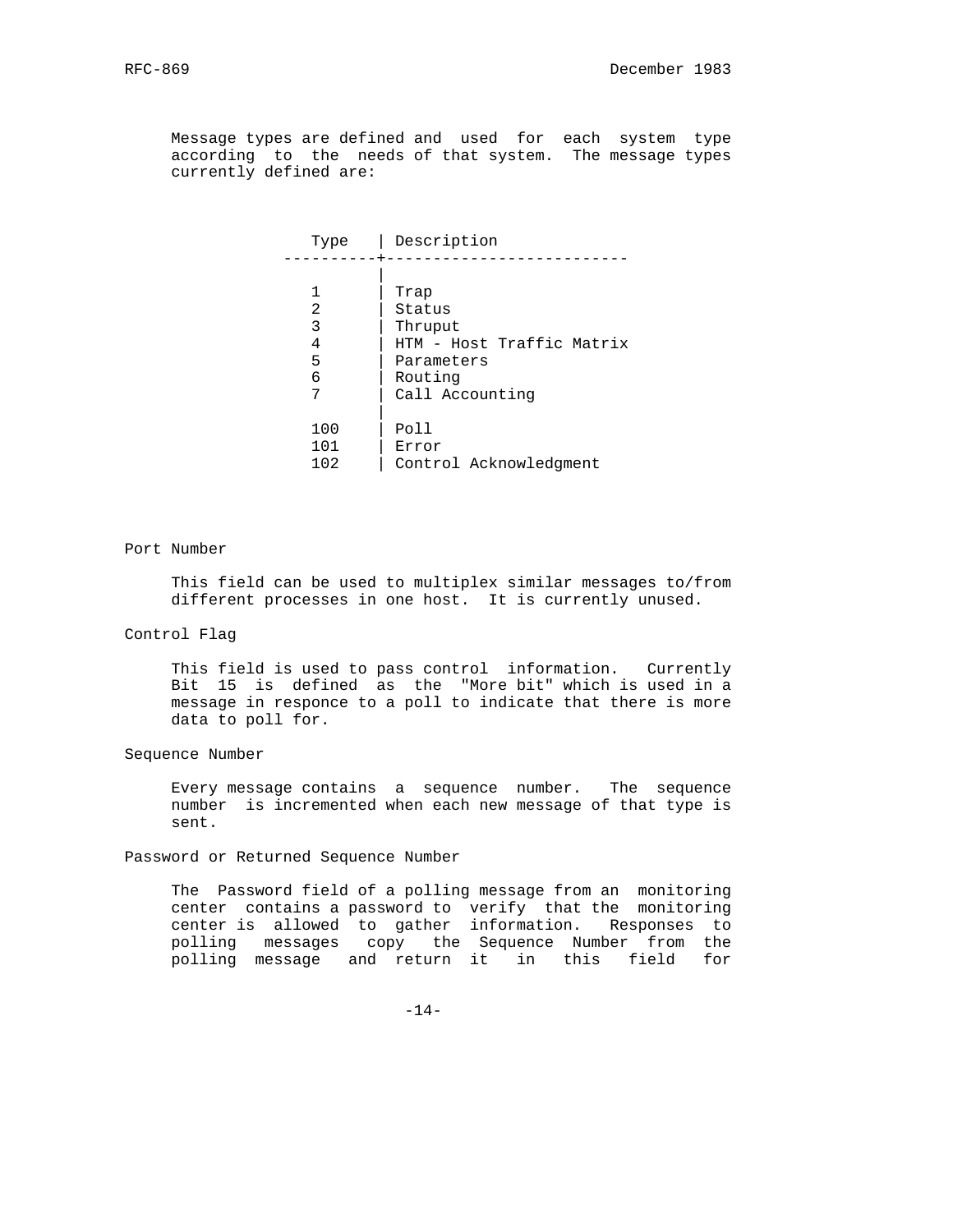identification and round-trip time calculations.

### Checksum

 The Checksum field is the one's complement of the one's complement sum of all the 16-bit words in the header and data area.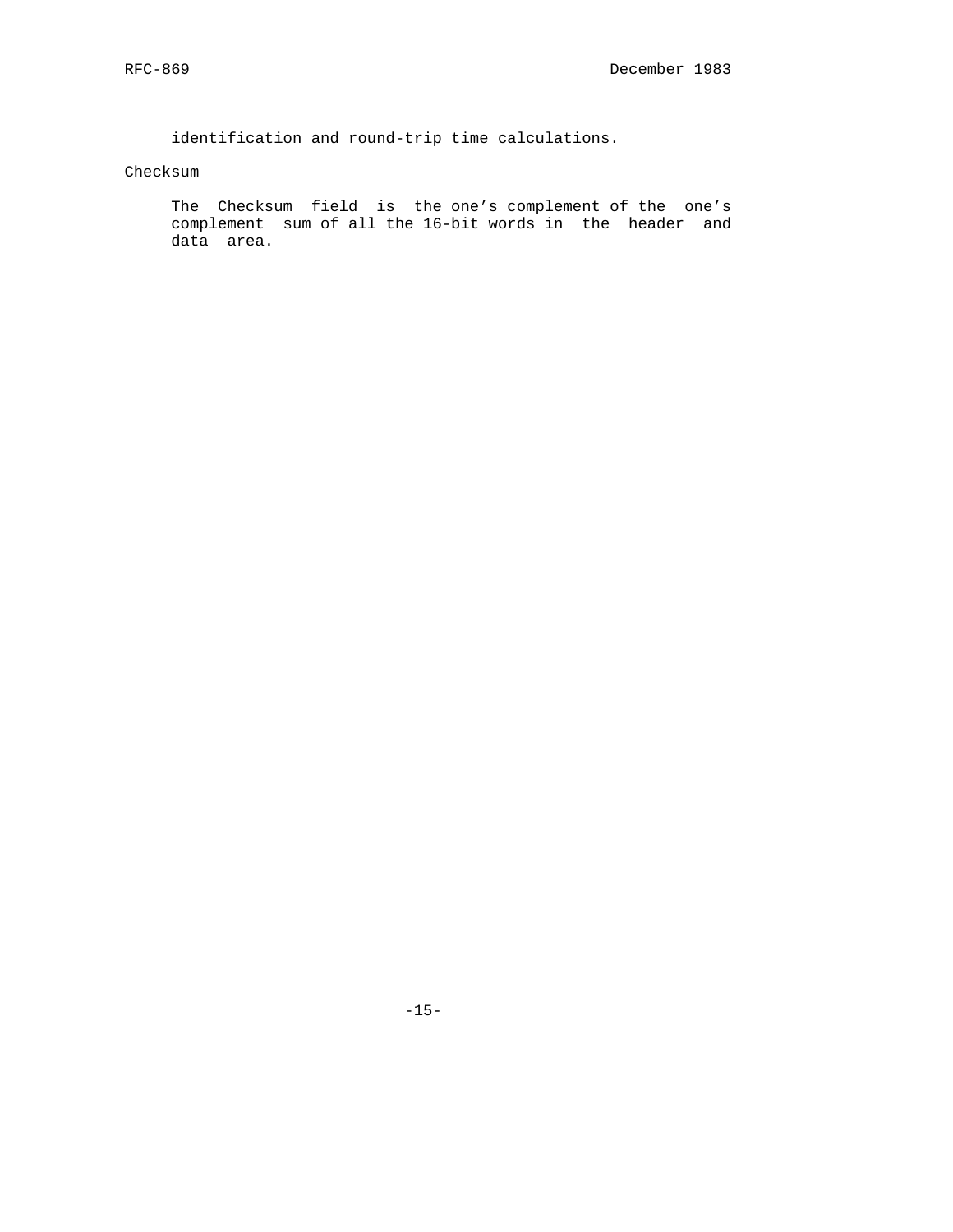6 HMP Monitoring Center Message Formats

### 6.1 Message Type 100: Polling Message

### Description

 The monitoring center will send polls to the hosts it is monitoring to collect their monitoring data. When the host receives a poll it will return a message of the type requested. It will only answer a poll with the correct system type and password and will return an error message (Message Type 101) if it receives a poll for the wrong system type or an unsupported message type.

 The Poll message includes a facility to send data to a monitored host. The poll message to send data consists of a poll for a Control Acknowledgment message (type 102) followed by the data. The R-Subtype specifies the type of the data that is being sent. When the monitored host receives a Poll for a Control acknowledgment, it processes the data, and then responds with an Control acknowledgment message. If the monitored host can not process the data, it should respond with an error message.

 A poll to read parameters consists a poll for a Parameters message. The R-Subtype specifies the type of parameters being read. When the monitored host receives a poll for a Parameters message, it responds with a Parameters message containing the requested information.

A polling message has the following form:

|        |                           | 1 2 3 4 5 6 7 8 9 0 1 2 3 4 5 |
|--------|---------------------------|-------------------------------|
| 0      | R-Message Type  R-Subtype |                               |
| 1<br>2 | Data                      |                               |
| n      | ナーナーナーナーナ<br>-+<br>$-+$   | -+-+-+-+-+-+-+-+-+            |

-16-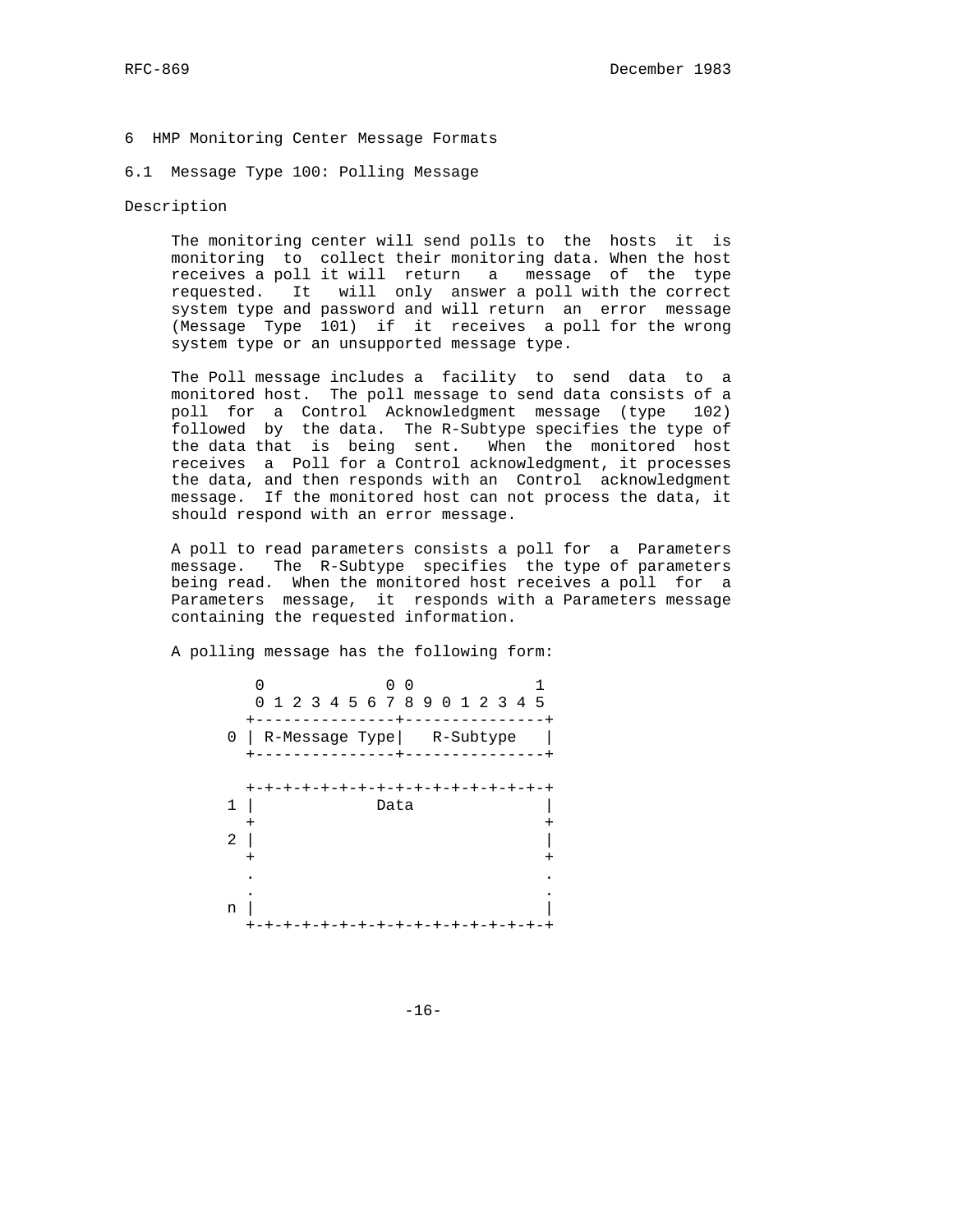### HMP FIELDS

System Type

The type of machine being polled.

Message Type

Polling Message = 100

Port Number

Unused

Control Flag

Unused

Sequence Number

 The sequence number identifies the polling request. The Monitoring Center will maintain separate sequence numbers for each host it monitors. This sequence number is returned in the response to a poll and the monitoring center will use this information to associate polls with their responses and to determine round trip times.

# Password

The monitoring password.

### POLL FIELDS

R-Message Type

The message type requested.

#### R-Subtype

 This field is used when sending data and reading parameters and it specifies the type of the data being sent or parameters being read.

#### Data

 When the poll is requesting a Control Acknowledgment message, data is included in the poll message. A poll for any other type of message does not include any data . The contents of the data is host specific.

-17-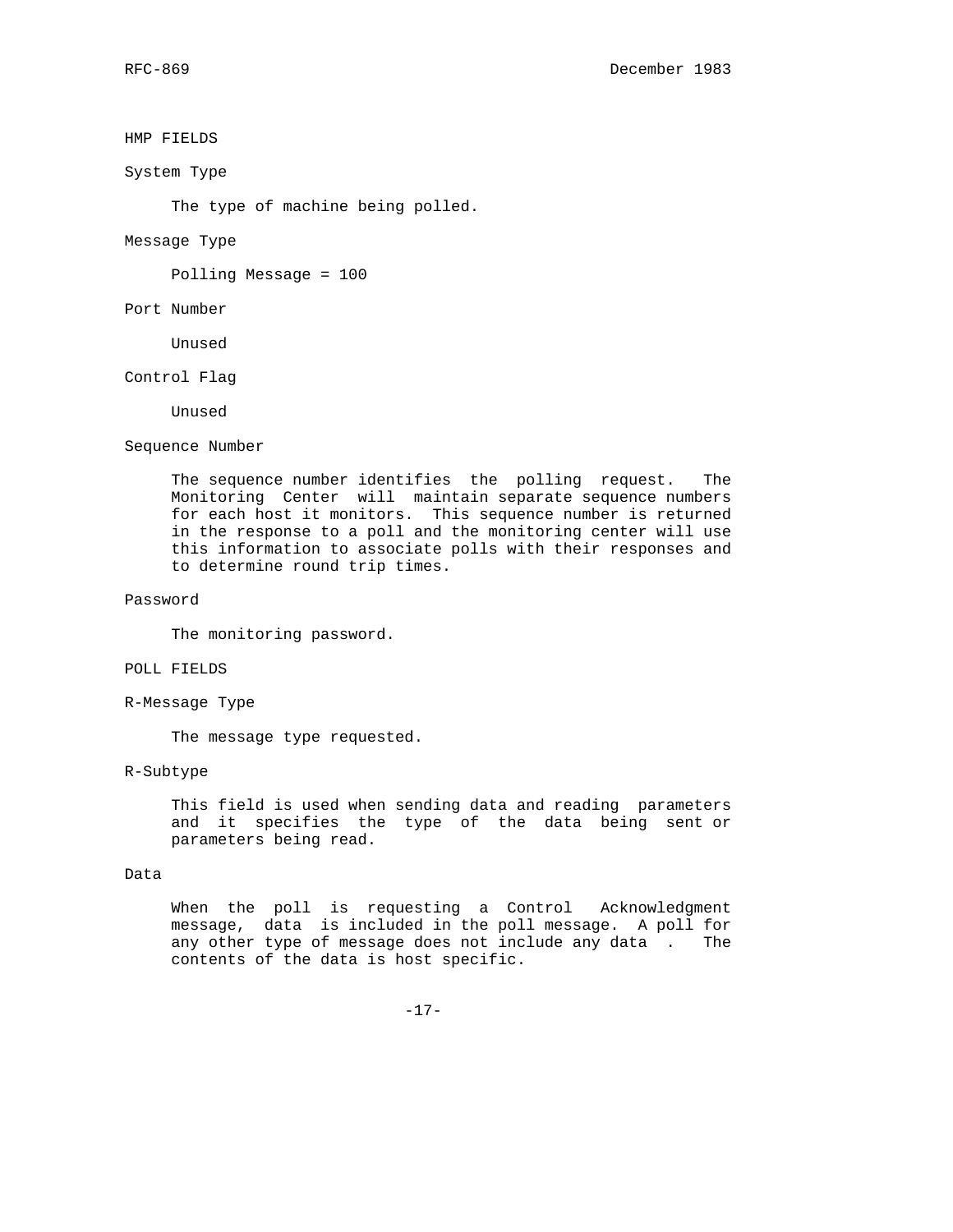6.2 Message Type 101: Error in Poll

### Description

 This message is sent in response to a faulty poll and specifies the nature of the error.

An error message has the following form:

| 0 1 2 3 4 5 6 7 8 9 0 1 2 3 4 5 |  |            |  |  |  |  |  |
|---------------------------------|--|------------|--|--|--|--|--|
|                                 |  |            |  |  |  |  |  |
|                                 |  | Error Type |  |  |  |  |  |
|                                 |  |            |  |  |  |  |  |
| 1   R-Message Type   R-Subtype  |  |            |  |  |  |  |  |
|                                 |  |            |  |  |  |  |  |

HMP FIELDS

System Type

The type of machine sending message.

### Message Type

Error Message = 101

Port Number

Unused

Control Flag

Unused

Sequence Number

 A 16 bit number incremented each time an error message is sent.

Returned Sequence Number

 The Sequence Number of the polling message which caused the error.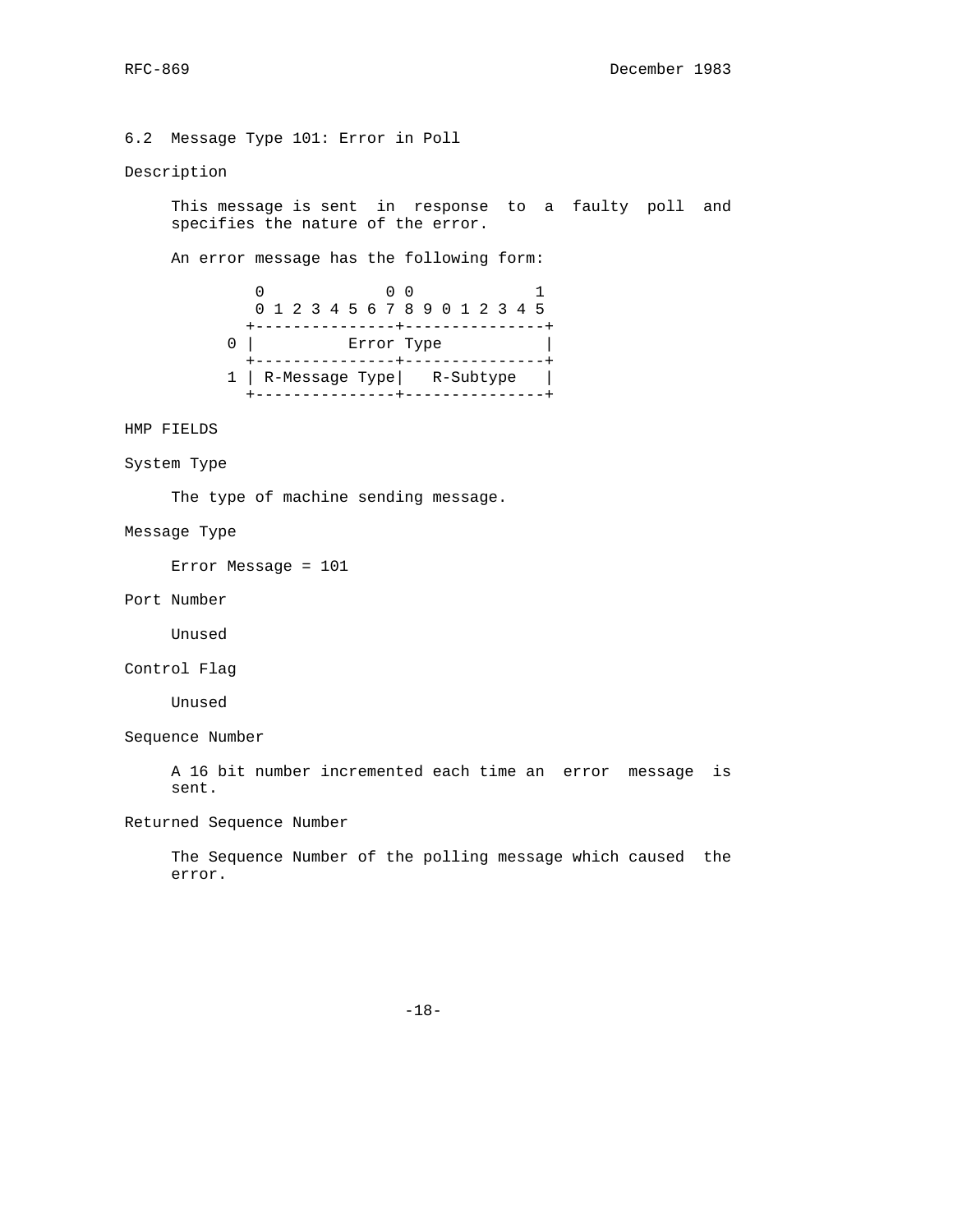ERROR MESSAGE FIELDS

Error Type

 This field specifies the nature of the error in the poll. The following error types have been defined.

- 1 = Reason unspecified.
- 2 = Bad R-Message Type.
- 3 = Bad R-Subtype.
- 4 = Unknown parameter
- 5 = Invalid parameter value
- 6 = Invalid parameter/value format
- 7 = Machine in Loader

R-Message Type R-Subtype

These fields identify the poll request in error.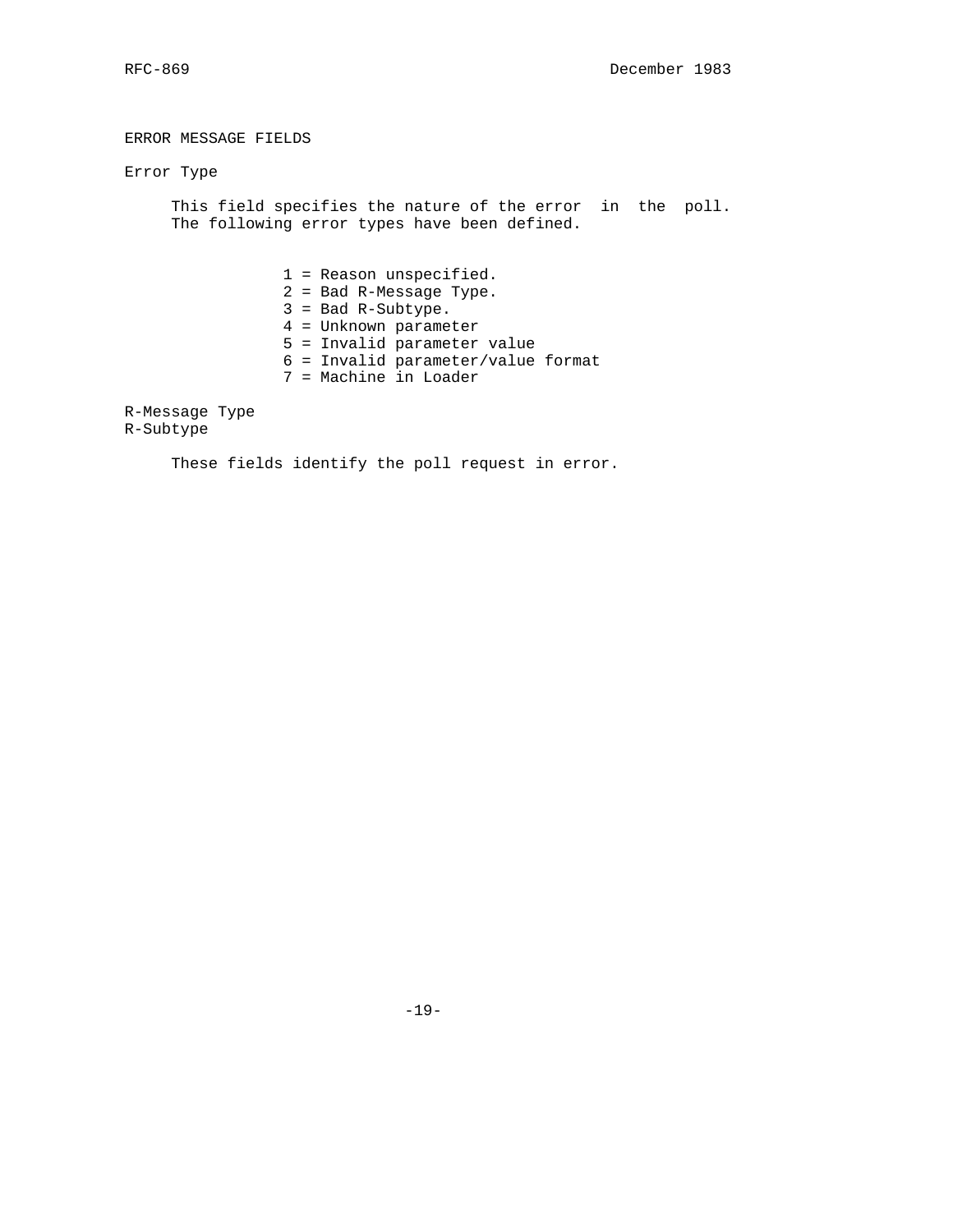6.3 Message Type 102: Control acknowledgment

### Description

 This message is sent in response to a poll for this type of message. It is used to acknowledge poll messages that are used to set parameters in the monitored host.

 The Control acknowledgment has no fields other than the HMP header.

- HMP FIELDS
- System Type

The type of the system sending the message.

## Message Type

Control acknowledgment = 102

Port Number

Unused

Control Flag

Unused

Sequence Number

 A 16 bit number incremented each time a Control acknowledgment message is sent.

Returned Sequence Number

 The Sequence Number of the polling message which requested this message.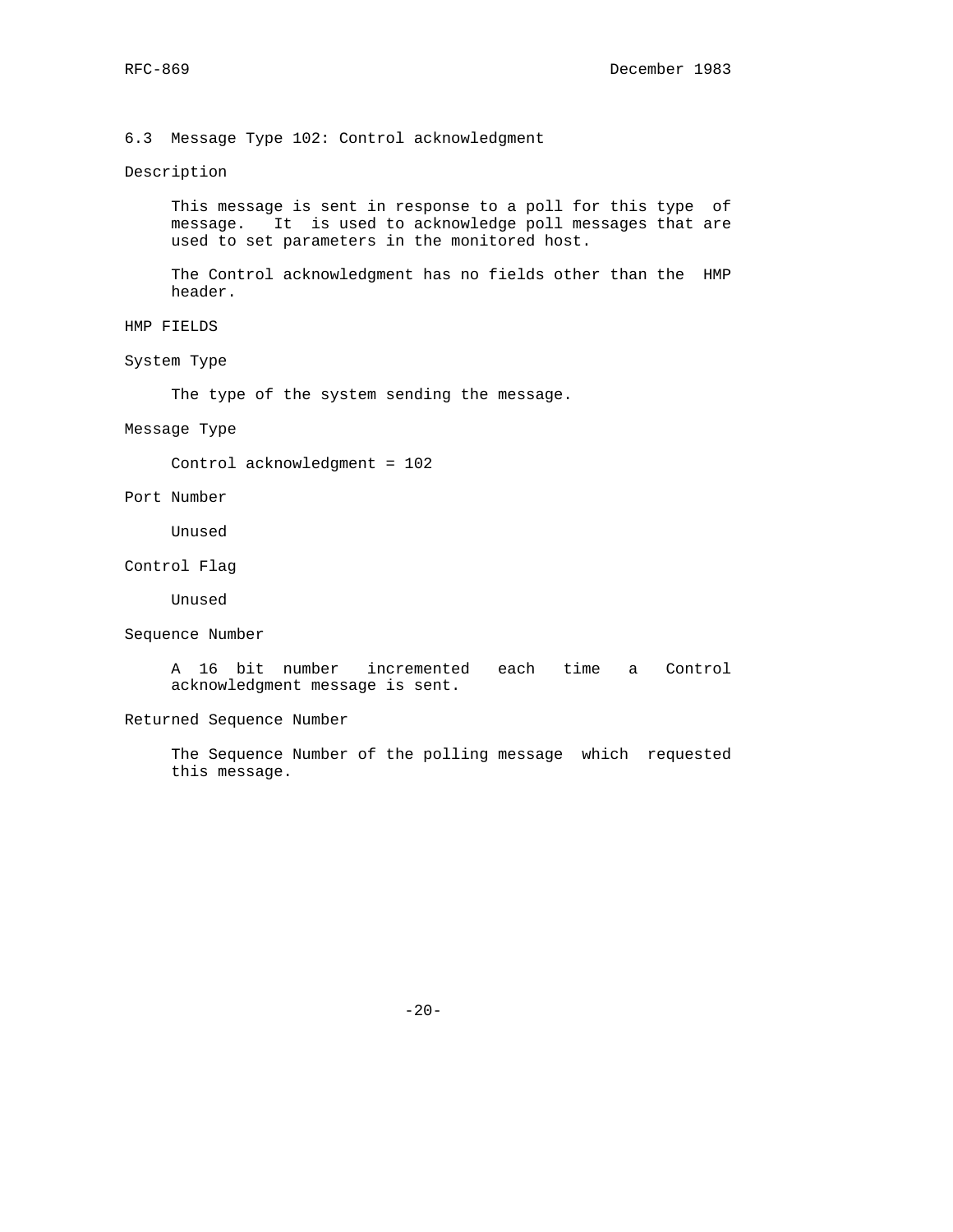A Appendix A - IMP Monitoring

A.1 Message Type 1: IMP Trap

Description

 When a trap occurs, it is buffered in the IMP and sent as soon as possible. Trap messages are unsolicited. If traps happen in close sequence, several traps may be sent in one message.

 Through the use of sequence numbers, it will be possible to determine how many traps are being lost. If it is discovered that many are lost, a polling scheme might be implemented for traps.

A IMP trap message has the following form:

| 0 1 2 3 4 5 6 7 8 9 0 1 2 3 4 5 |
|---------------------------------|
|                                 |
|                                 |
|                                 |
|                                 |
|                                 |
|                                 |
|                                 |

HMP Fields

System Type

 $IMP = 2$ 

Message Type

IMP Trap Message = 1

Port Number

Unused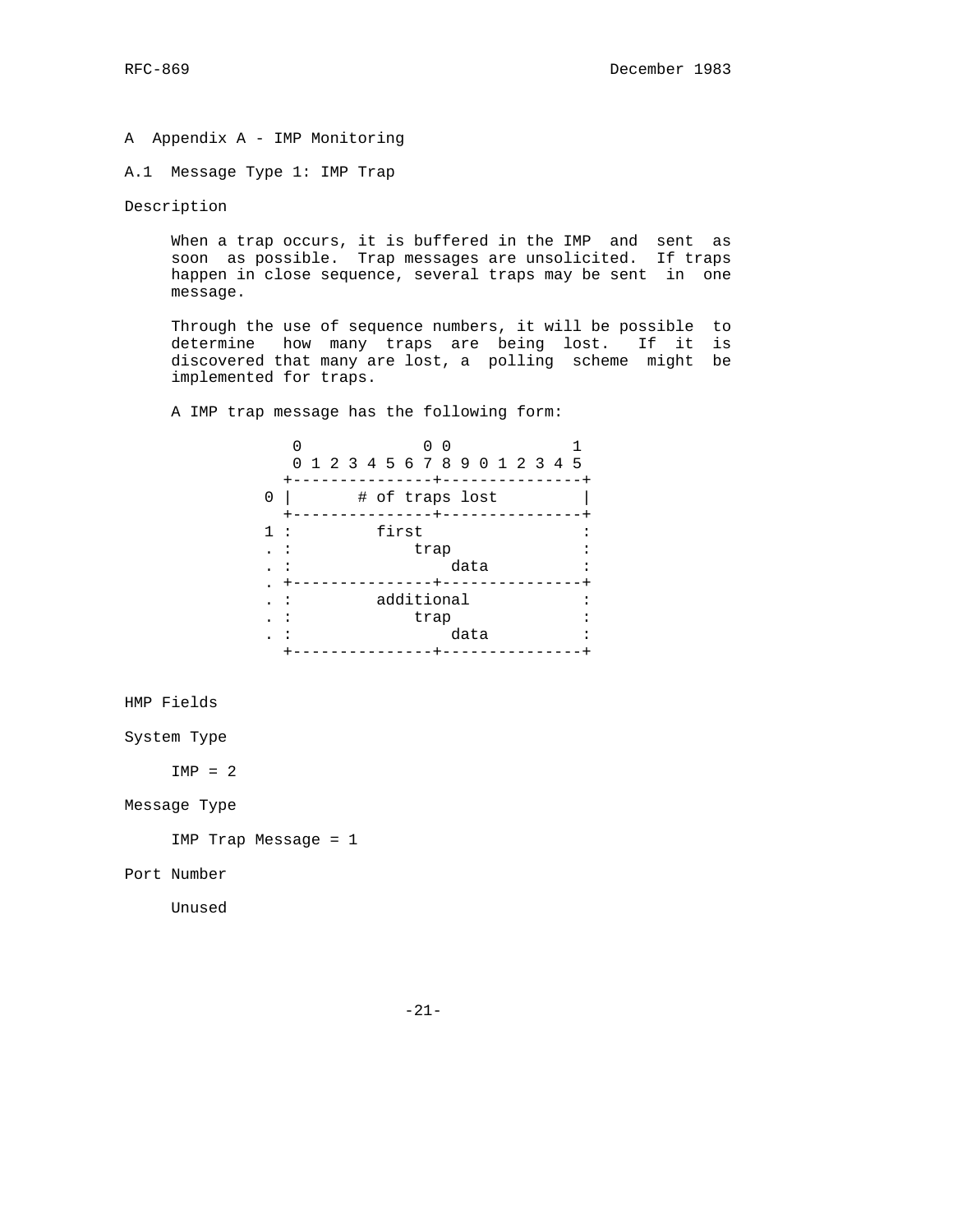Control Flag

Unused

Password

Unused

Sequence Number

 A 16 bit number incremented each time a trap message is sent so that the HM can order the received trap messages and detect missed messages.

IMP TRAP FIELDS

# of traps lost

 Under certain conditions, an IMP may overflow its internal trap buffers and be unable to save traps to send. This counter keeps track of such occurrences.

Trap Reports

 There can be several blocks of trap data in each message. The format for each such block is below.

| Size                      |
|---------------------------|
| Time                      |
| Trap ID                   |
| Trap<br>Data<br>$\bullet$ |
|                           |

Size

 Size is the number of 16 bit words in the trap, not counting the size field.

Time

The time (in 640 ms. units) at which the trap occurred.

-22-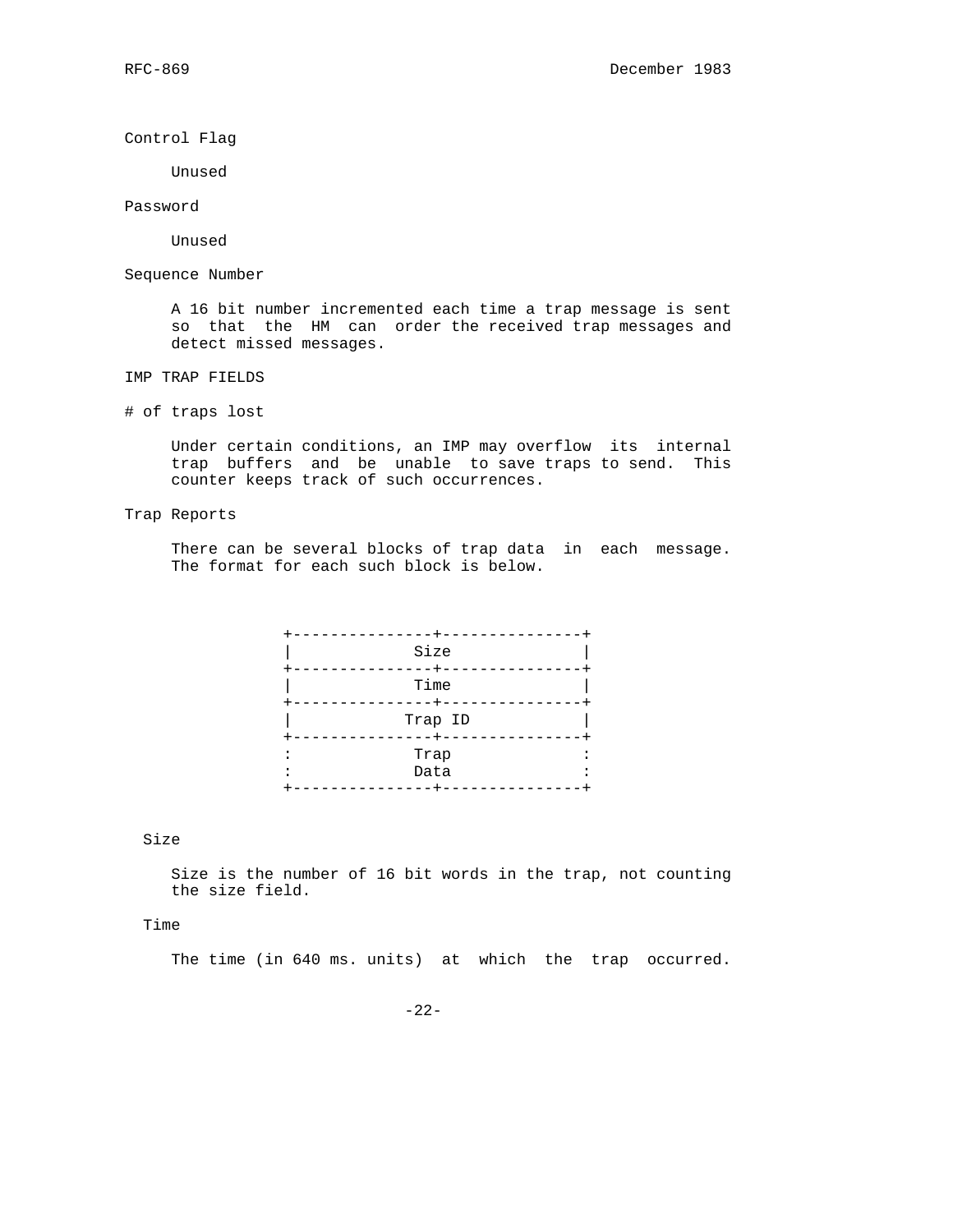This field is used to sequence the traps in a message and associate groups of traps.

# Trap ID

 This is usually the program counter at the trap. The ID identifies the trap, and does not have to be a program counter, provided it uniquely identifies the trap.

# Trap Data

 The IMP returns data giving more information about the trap. There are usually two entries: the values in the accumulator and the index register at the occurrence of the trap.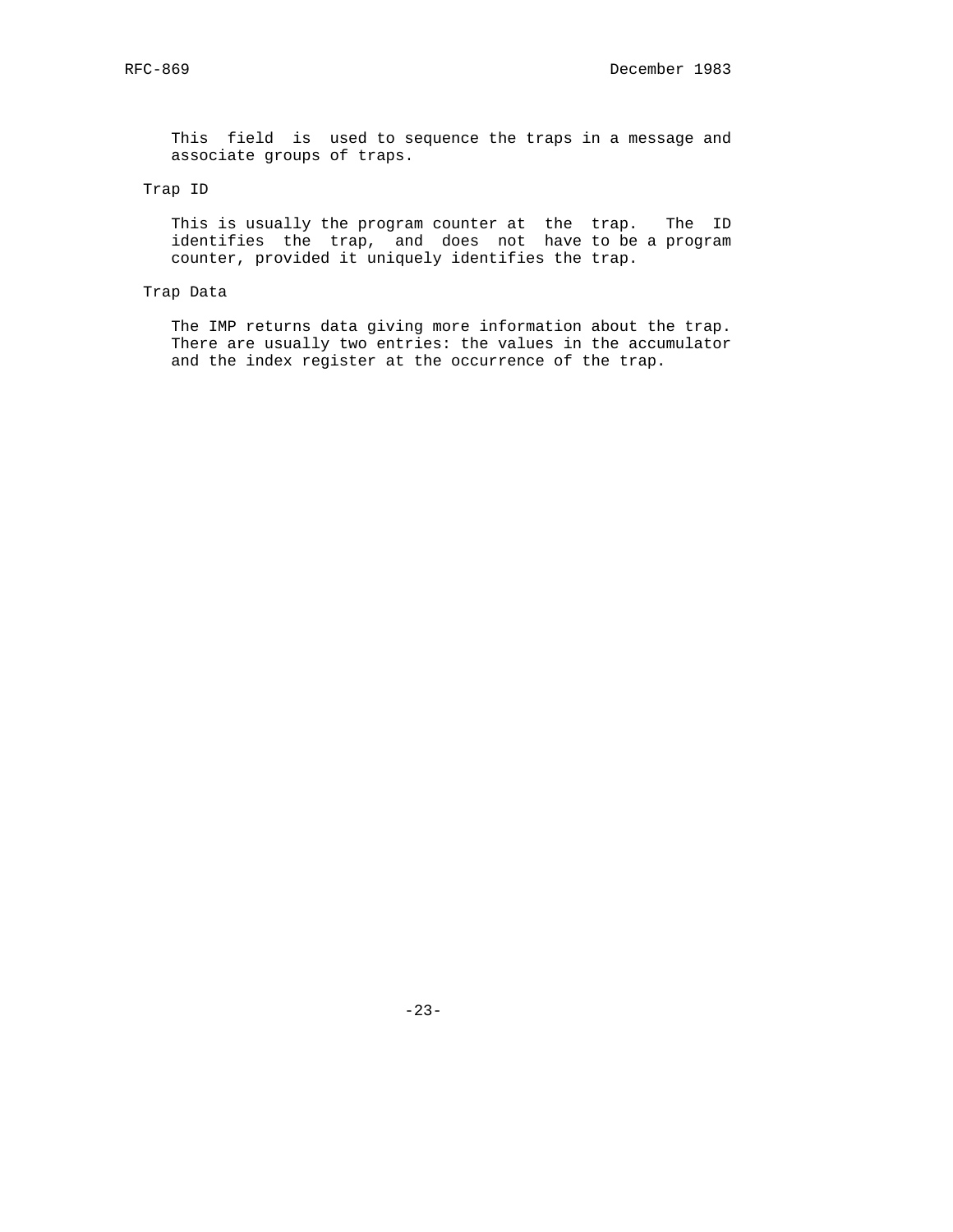A.2 Message Type 2: IMP status

### Description

 The status message gives a quick summary of the state of the IMP. Status of the most important features of the IMP are reported as well as the current configuration of the machine.

The format of the status message is as follows:

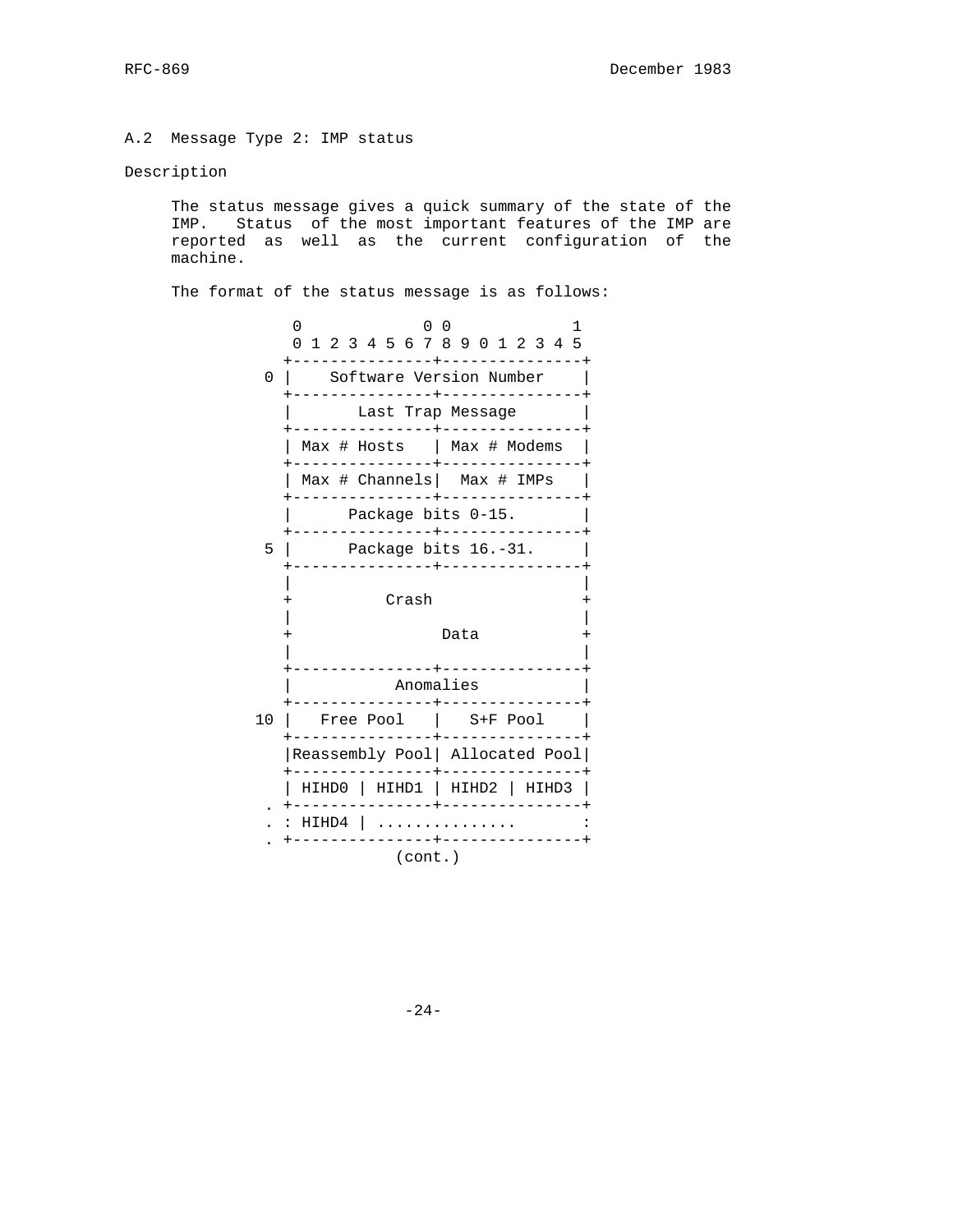Imp Status (cont.)

| $\bullet$                             |                  |  |
|---------------------------------------|------------------|--|
| $\bullet$                             | Modem            |  |
| $\bullet$                             | State            |  |
| $\bullet$                             | Data             |  |
| $\bullet$<br>$\overline{\phantom{a}}$ | Modem State<br>: |  |
| $\overline{\phantom{a}}$              | Data             |  |
|                                       |                  |  |

HMP FIELDS

System Type

 $IMP = 2$ 

Message Type

IMP status message = 2

Port Number

Unused

Control Flag

Unused

Sequence Number

 A 16 bit number incremented each time a status message is sent.

Password

 The password contains the sequence number of the polling message to which this message responds.

IMP STATUS FIELDS

Software Version Number

The IMP version number.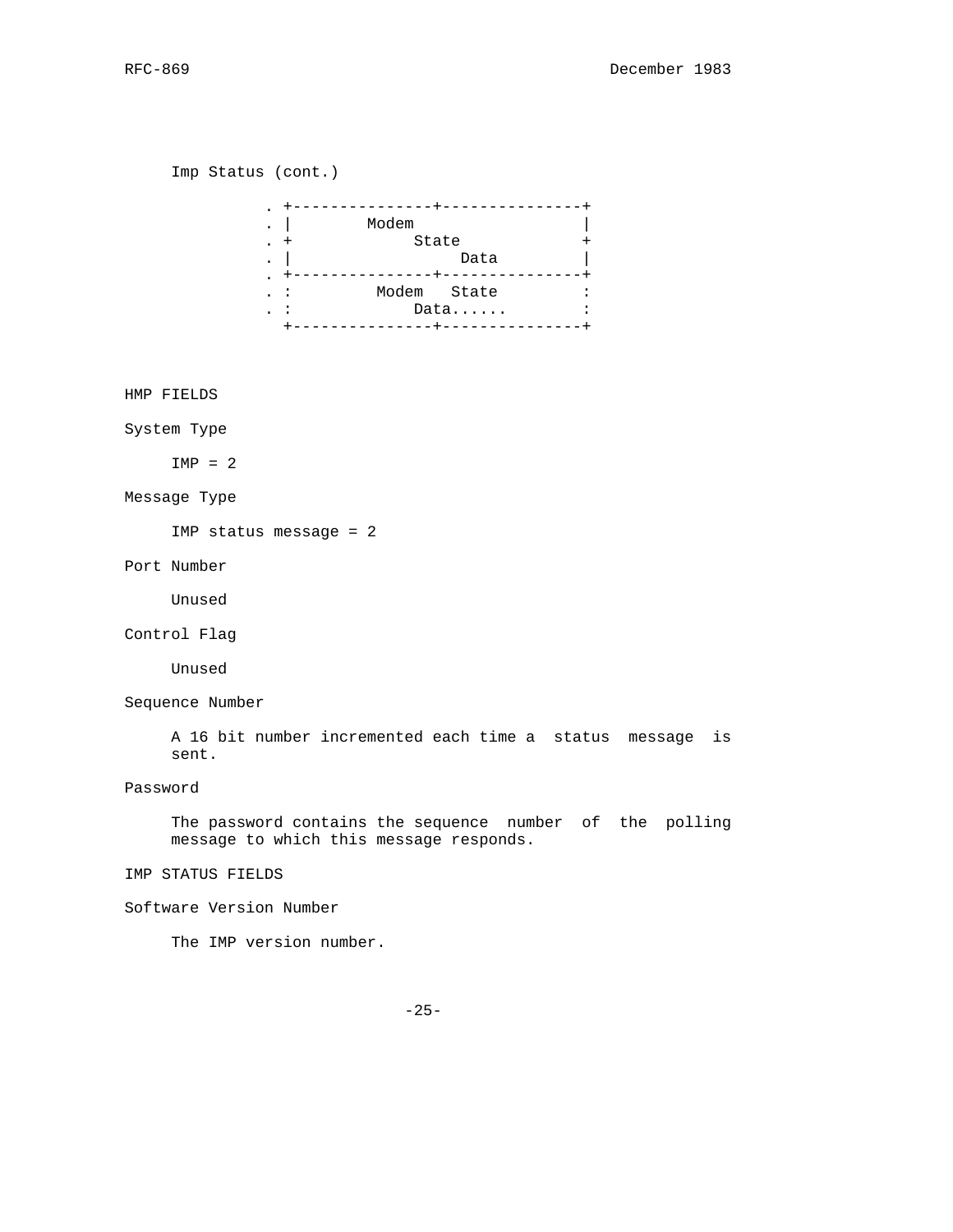### Last Trap Message

 Contains the sequence number of the last trap message sent to the HM. This will allow the HM to detect how many trap messages are being lost.

### Hosts

The number of configured hosts in this system.

# Modems

The number of configured modems in this system.

## Channels

 The maximum possible number of IMP-IMP channels in this system.

### IMPs

The maximum possible number of IMPs in this system.

# Package Bits

 This is a bit encoded word that reports the set of packages currently loaded in the system. The table below defines the bits.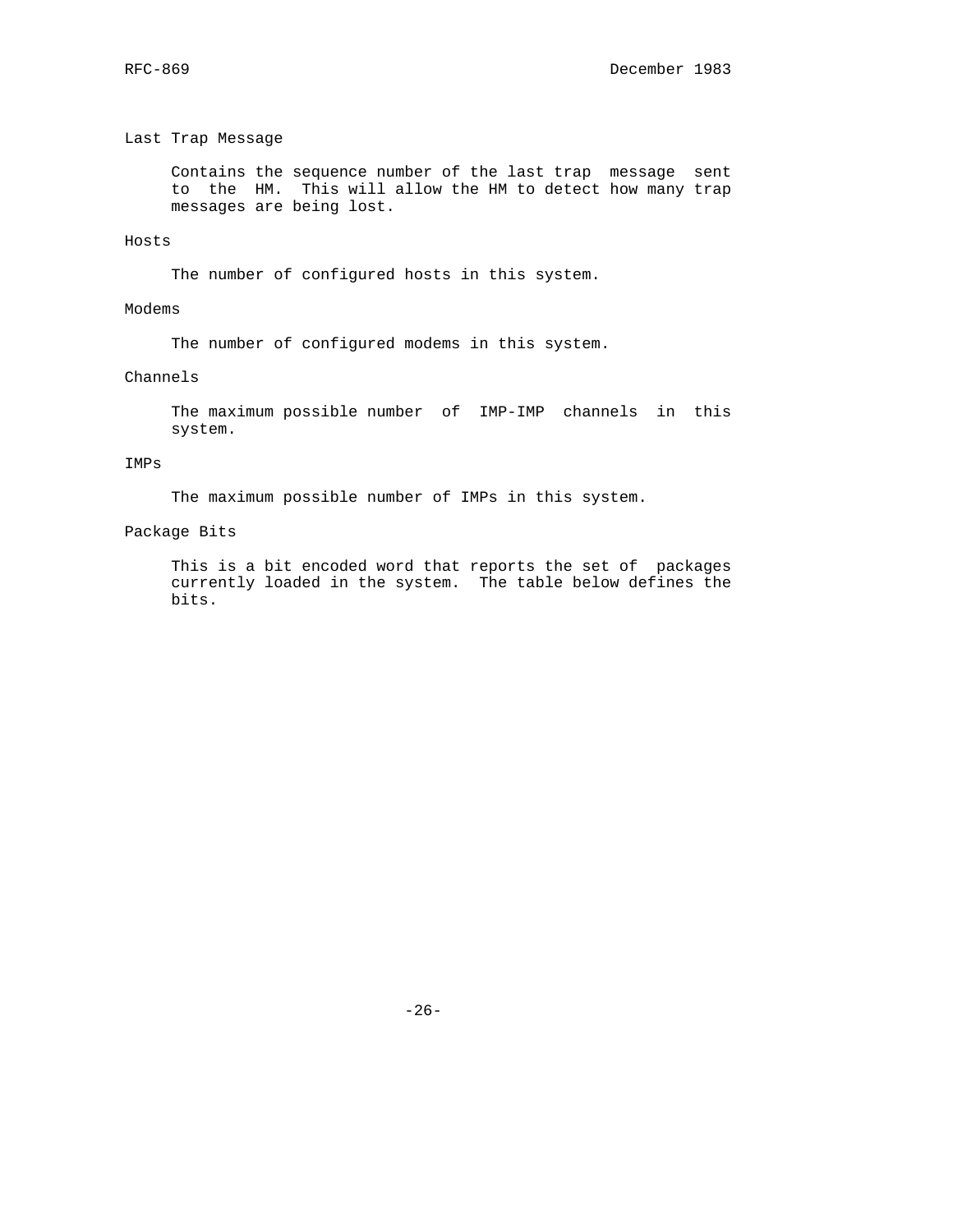| Bit            | Package                       |
|----------------|-------------------------------|
| (octal)        |                               |
| (lst Word)     |                               |
| 1              | VDH                           |
| $\overline{2}$ | Logical address tables        |
| 4              | Mezmode                       |
| 10             | Cumulative Statistics         |
| 20             | Trace                         |
| 40             | TTY                           |
| 100            | DDT                           |
| 200            | HDLC                          |
| 400            | HDH                           |
| 1000           | Cassette Writer               |
| 2000           | Propagation Delay Measurement |
| 4000           | X25                           |
| 10000          | Profile Measurements          |
| 20000          | Self Authenticating Password  |
| 40000          | Host traffic Matrix           |
| 100000         | Experimental/Special          |
|                |                               |

(2nd Word)

| End-to-end Statistics        |
|------------------------------|
| Store and Forward statistics |

## Crash Data

 Crash data reports the circumstances surrounding an unexpected crash. The first word reports the location of the crash and the following two are the contents of the accumulator and index registers.

## Anomalies

 Anomalies is a collection of bit flags that indicate the state of various switches or processes in the IMP. These are very machine dependent and only a representative sampling of bits is listed below.

| <b>Bit</b> | Meaning                   |
|------------|---------------------------|
| (octal)    |                           |
| 20         | Override ON               |
| 200        | Trace ON                  |
| 1000       | Statistics ON             |
| 2000       | Message Generator ON      |
| 4000       | Packet Trace ON           |
| 10000      | Host Data Checksum is BAD |
| 20000      | Reload Location SET       |

-27-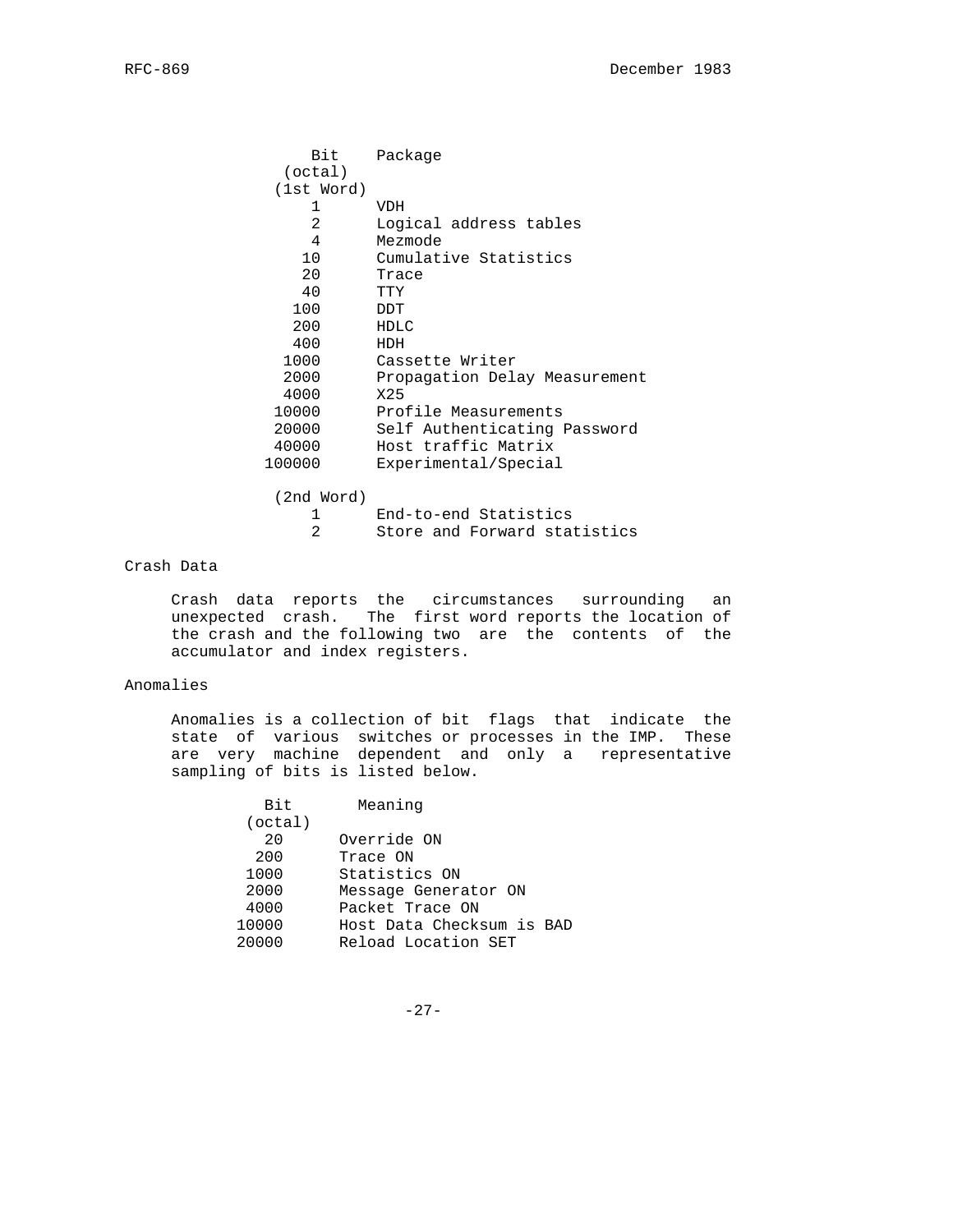#### Buffer Pool Counts

 These are four bytes of counters indicating the current usage of buffers in the IMP. The four counters are: free buffers, store-and-forward buffers, reassembly buffers and allocated buffers.

HIHD0 - HIHDn

 Each four bit HIHD field gives the state of the corresponding host.

| Value | Meaning         |
|-------|-----------------|
|       | ΠP              |
|       | ready line down |
|       | tardy           |
|       | non-existent    |
|       |                 |

### Modem State Data

 Modem state data contains six fields of data distributed over four words. The first field (4 bits) indicates the line speed; the second field (4 bits) is the number of the modem that is used by the neighboring IMP on this line; the third field (8 bits) is the number of line protocol ticks covered by this report; the fourth (1 bit) indicates line down(1) or  $up(0)$ ; the fifth (7 bits) is the IMP number of neighbor IMP on the line; and the sixth (8 bits) is a count of missed protocol packets over the interval specified in the third field.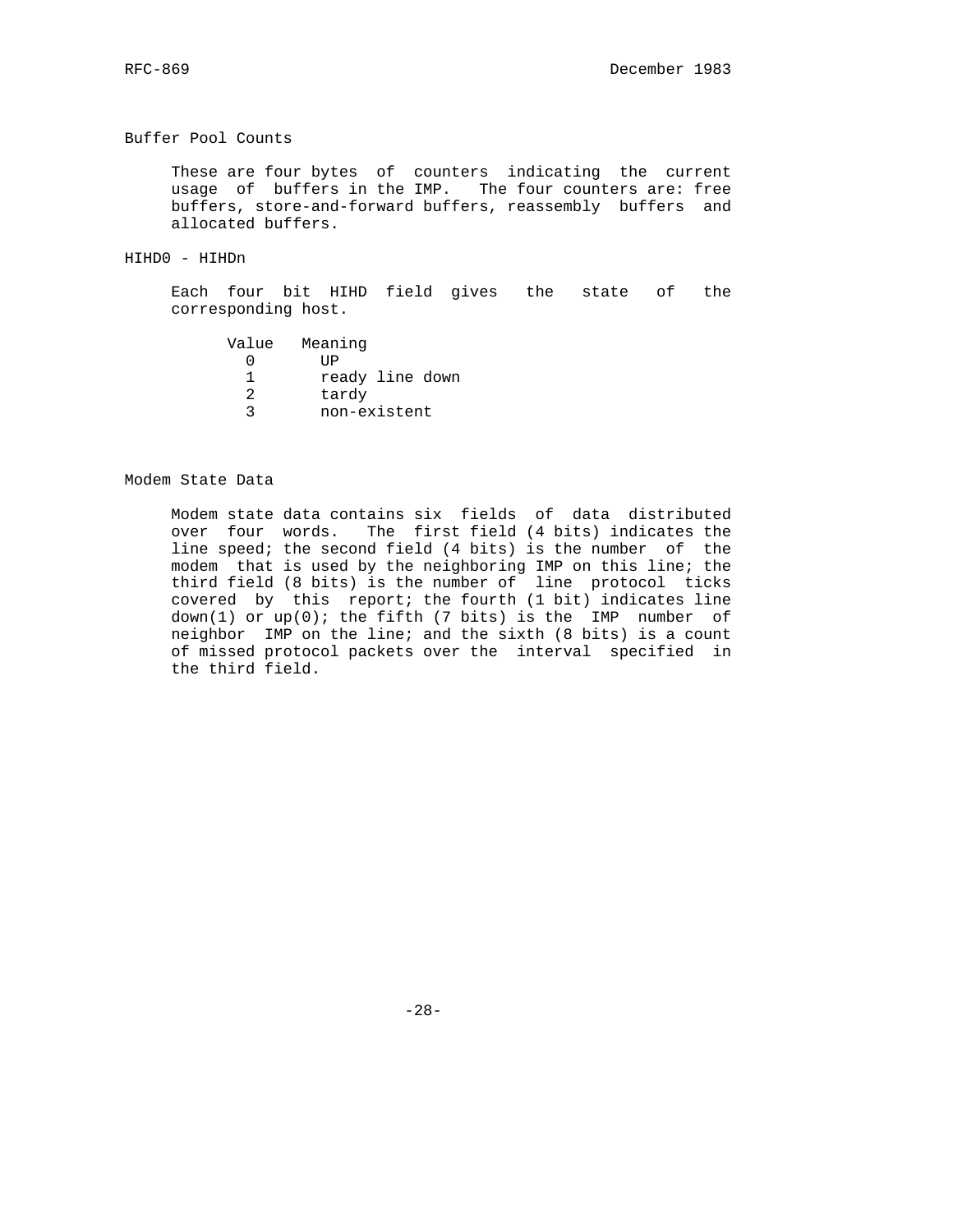#### A.3 Message Type 3: IMP Modem Throughput

### Description

 The modem throughput message reports traffic statistics for each modem in the system. The IMP will collect these data at regular intervals and save them awaiting a poll from the HM. If a period is missed by the HM, the new results simply overwrite the old. Two time stamps bracket the collection interval (data-time and prev-time) and are an indicator of missed reports. In addition, mess-time indicates the time at which the message was sent.

 The modem throughput message will accommodate up to fourteen modems in one packet. A provision is made to split this into multiple packets by including a modem number for the first entry in the packet. This field is not immediately useful, but if machine sizes grow beyond fourteen modems or if modem statistics become more detailed and use more than three words per modem, this can be used to keep the message within a single ARPANET packet.

The format of the modem throughput message is as follows:

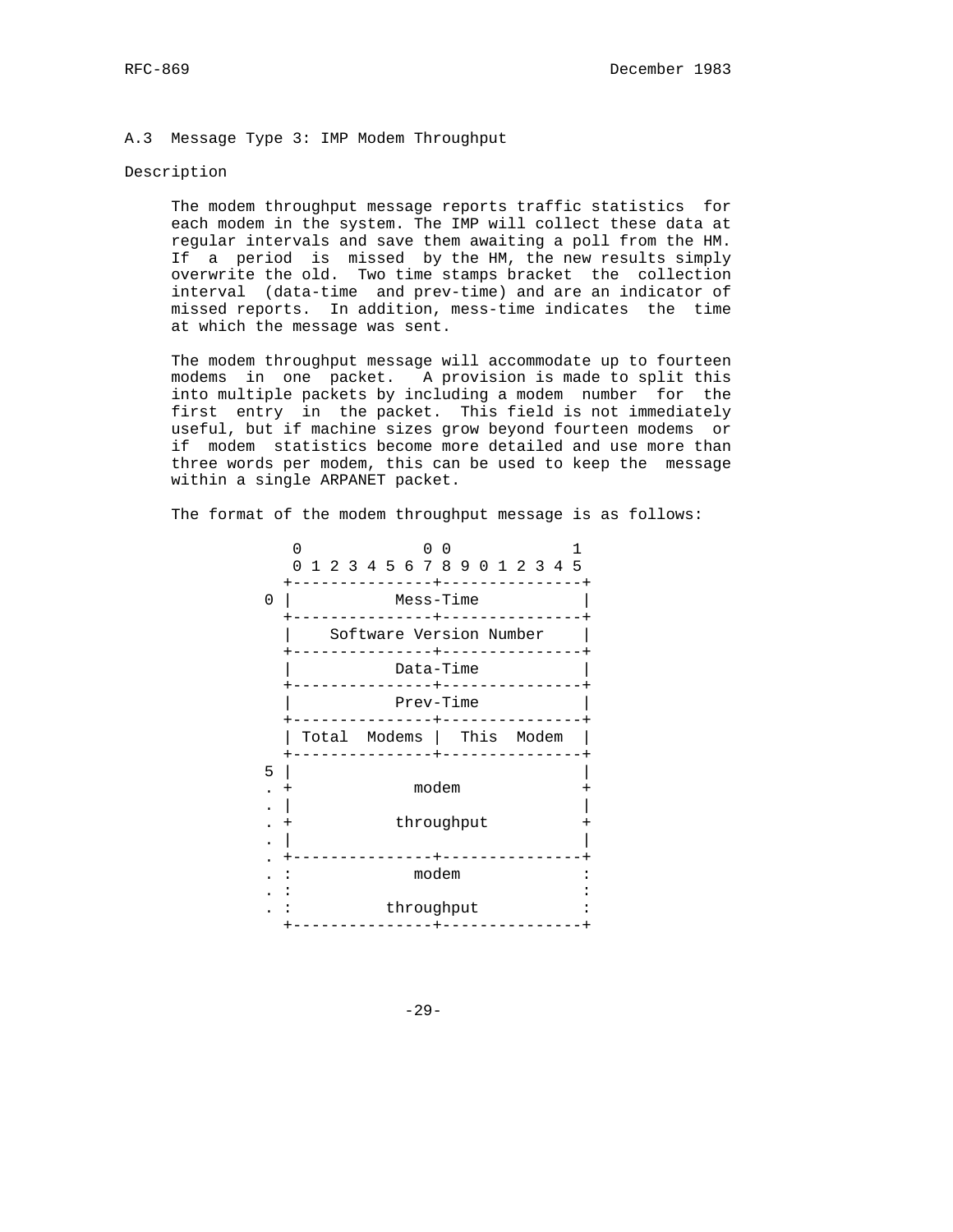HMP FIELDS

System Type

 $IMP = 2$ 

Message Type

IMP Modem Throughput message = 3

Port Number

Unused

Control Flag

Unused

Sequence Number

 A 16 bit number incremented at each collection interval (i.e. when a new throughput message is assembled). The HM will be able to detect lost or duplicate messages by checking the sequence numbers.

### Password

 The password contains the sequence number of the polling message to which this message responds.

### IMP MODEM THROUGHPUT FIELDS

## Mess-time

 The time (in 640ms. units) at which the message was sent to the HM.

### Software Version Number

The IMP version number.

### Data-Time

 Data-time is the time (in 640ms. units) when this set of data was collected. (See Description.)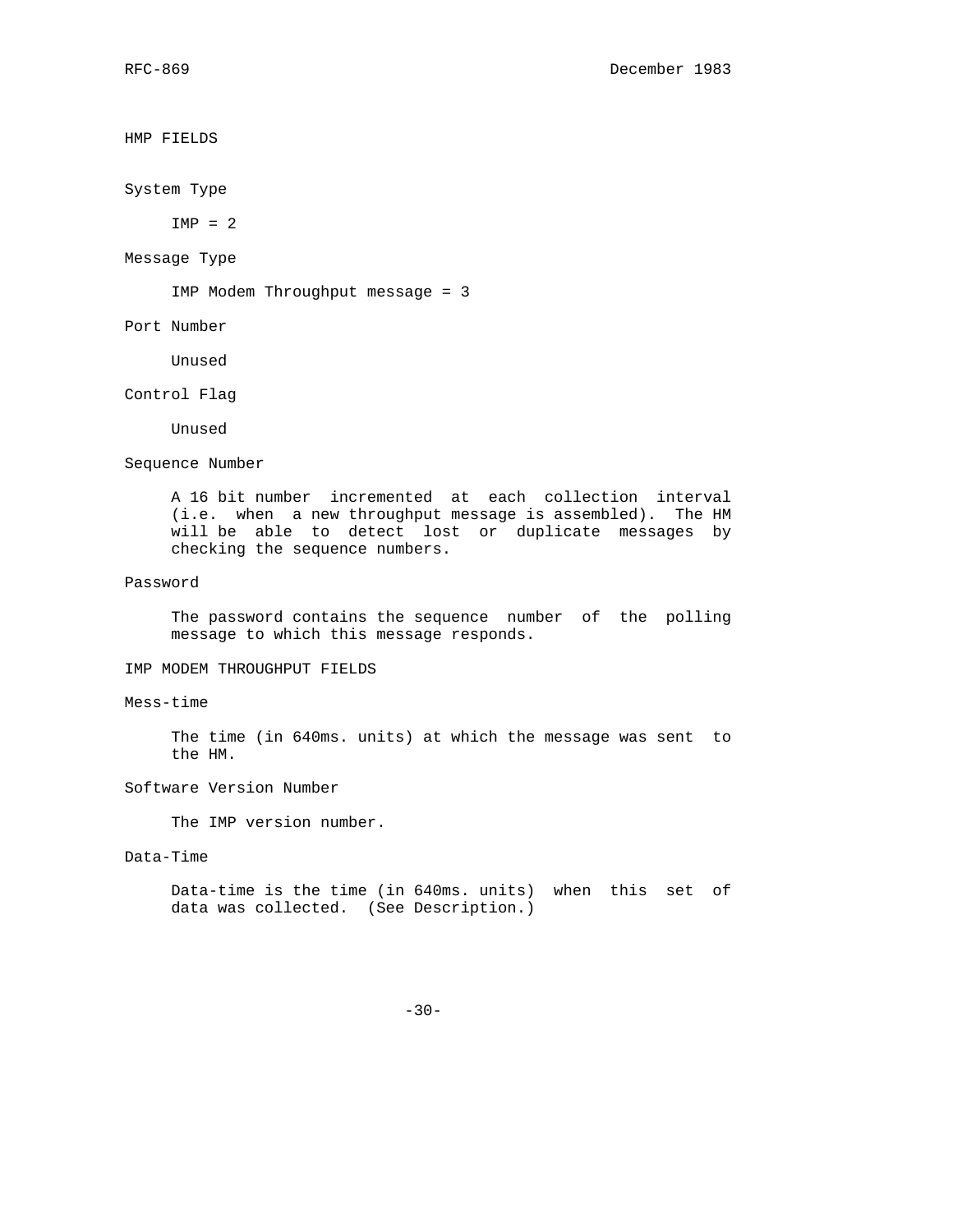#### Prev-Time

 Prev-time is the time (in 640 ms. units) of the previous collection of data (and therefore, is the time when the data in this message began accumulating.)

### Total Modems

This is the number of modems in the system.

# This Modem

 This Modem is the number of the first modem reported in this message. Large systems that are unable to fit all their modem reports into a single packet may use this field to separate their message into smaller chunks to take advantage of single packet message efficiencies.

#### Modem Throughput

 Modem throughput consists of three words of data reporting packets and words output on each modem. The first word counts packets output and the following two count word throughput. The double precision words are arranged high order first. (Note also that messages from Honeywell type machines (316s, 516s and C30s) use a fifteen bit low order word.) The first block reports output on the modem specified by "This Modem". The following blocks report on consecutive modems.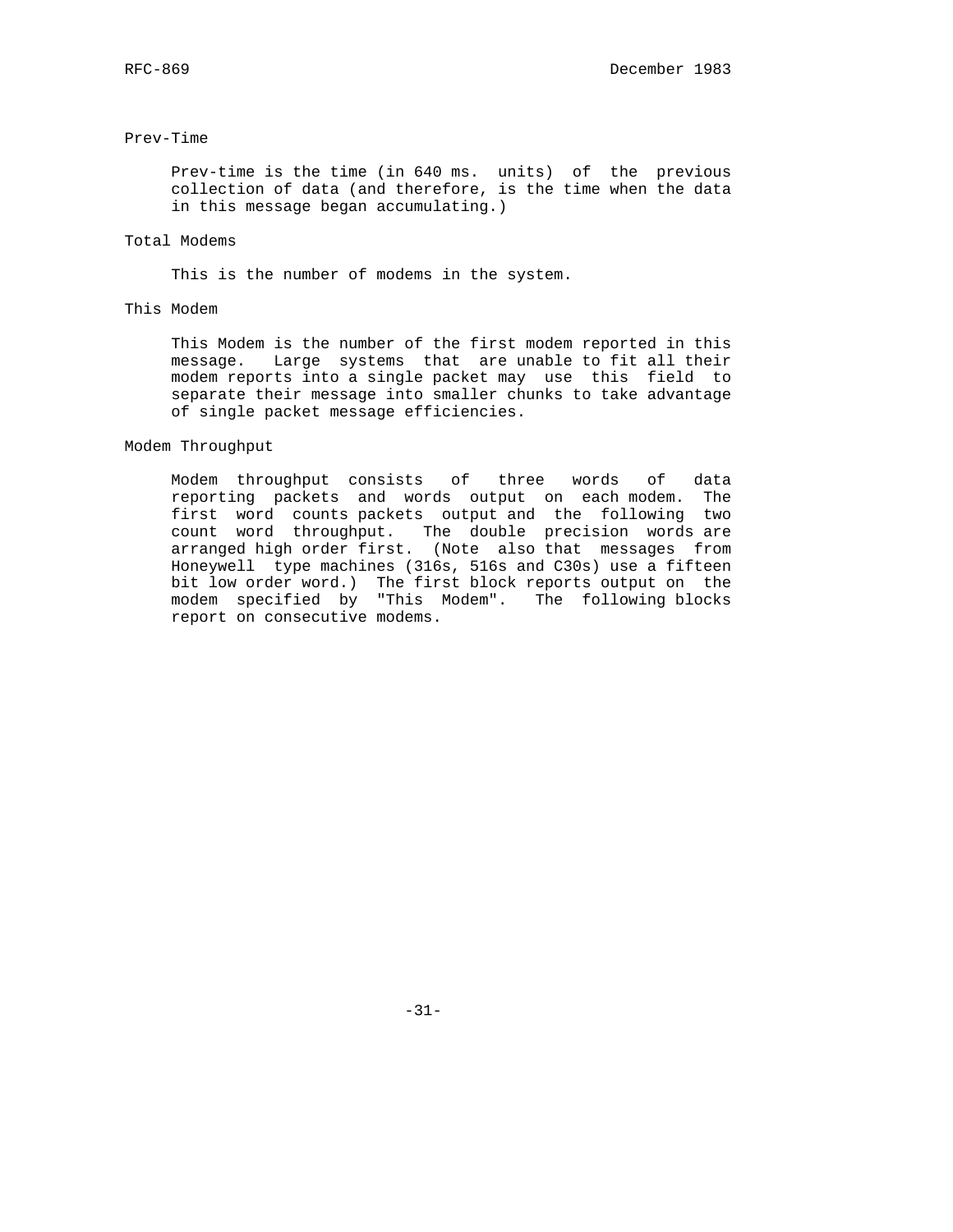#### A.4 Message Type 4: IMP Host Throughput

### Description

 The host throughput message reports traffic statistics for each host in the system. The IMP will collect these data at regular intervals and save them awaiting a poll from the HM. If a period is missed by the HM, the new results simply overwrite the old. Two time stamps bracket the collection interval (data-time and prev-time) and are an indicator of missed reports. In addition, mess-time indicates the time at which the message was sent.

 The host throughput format will hold only three hosts if packet boundaries are to be respected. A provision is made to split this into multiple packets by including a host number for the first entry in the packet.

The format of the host throughput message is as follows:



HMP FIELDS

System Type

 $IMP = 2$ 

Message Type

IMP host Throughput message = 4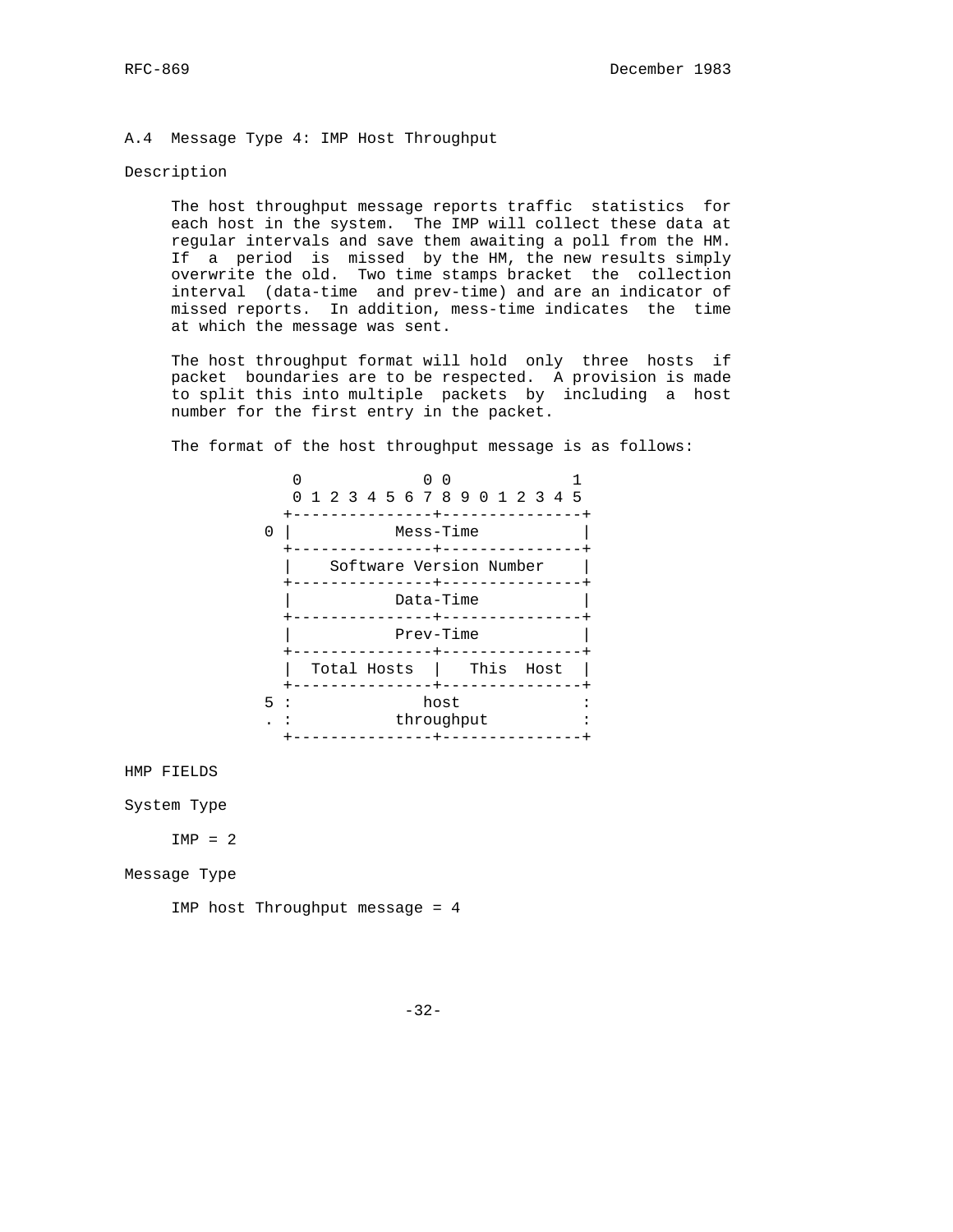#### Port Number

Unused

#### Control Flag

Unused

### Sequence Number

 A 16 bit number incremented at each collection interval (i.e. when a new throughput message is assembled). The HM will be able to detect lost or duplicate messages by checking the sequence numbers.

### Password

 The password contains the sequence number of the polling message to which this message responds.

# IMP HOST THROUGHPUT FIELDS

### Mess-time

 The time (in 640ms. units) at which the message was sent to the HM.

### Software Version Number

The IMP version number.

# Data-Time

 Data-time is the time (in 640ms. units) when this set of data was collected. (See Description.)

#### Prev-Time

 Prev-time is the time (in 640 ms. units) of the previous collection of data (and therefore, is the time when the data in this message began accumulating.)

### Total Hosts

The total number of hosts in this system.

### This Host

This host is the number of the first host reported in this

-33-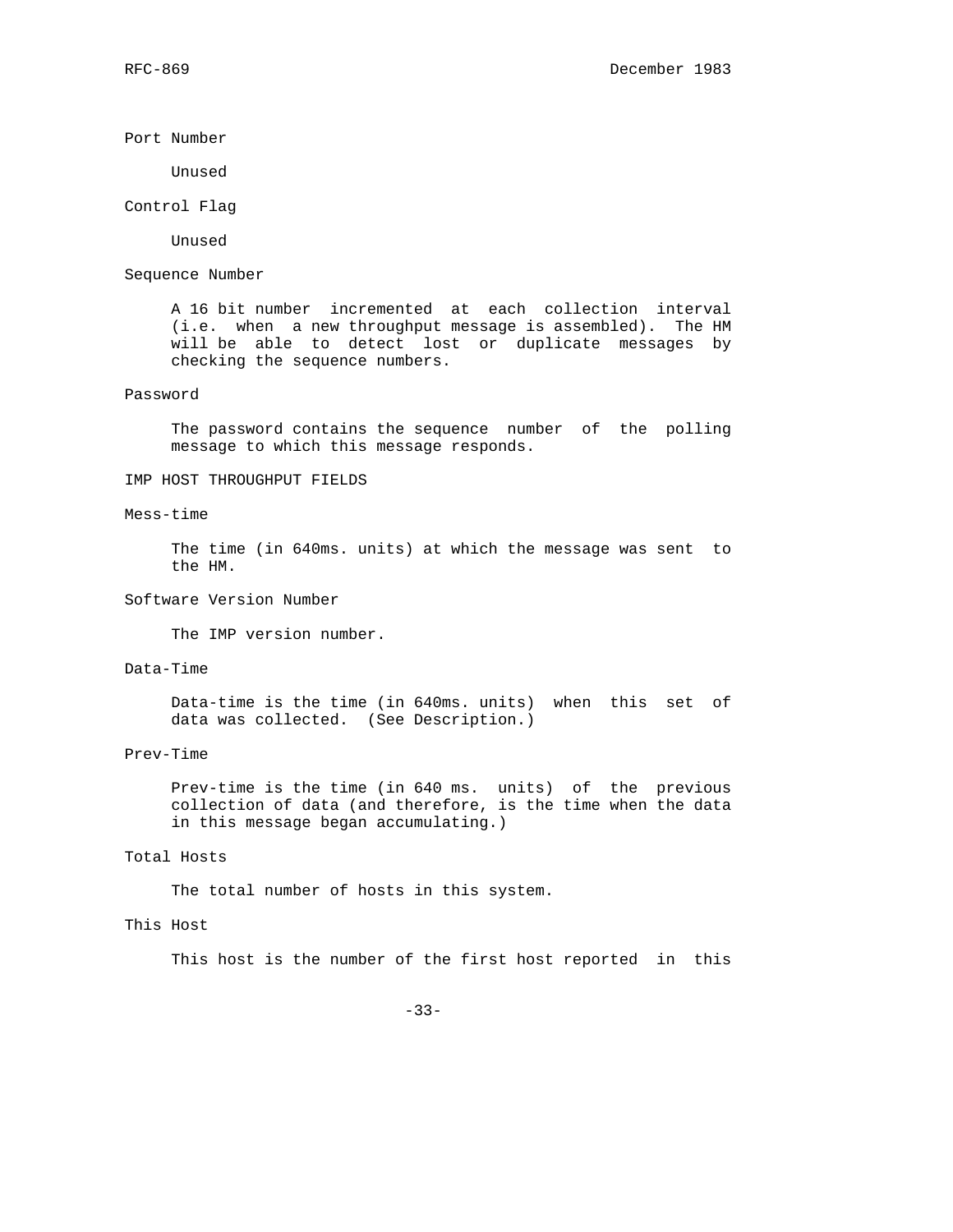message. Large systems that are unable to fit all their host reports into a single packet may use this field to separate their message into smaller chunks to take advantage of single packet message efficiencies.

### Host Throughput

 Each host throughput block consists of eight words in the following format:



 Each host throughput message will contain several blocks of data. The first block will contain data for the host specified in First Host Number. Following blocks will contain data for consecutive hosts. All counters are single precision.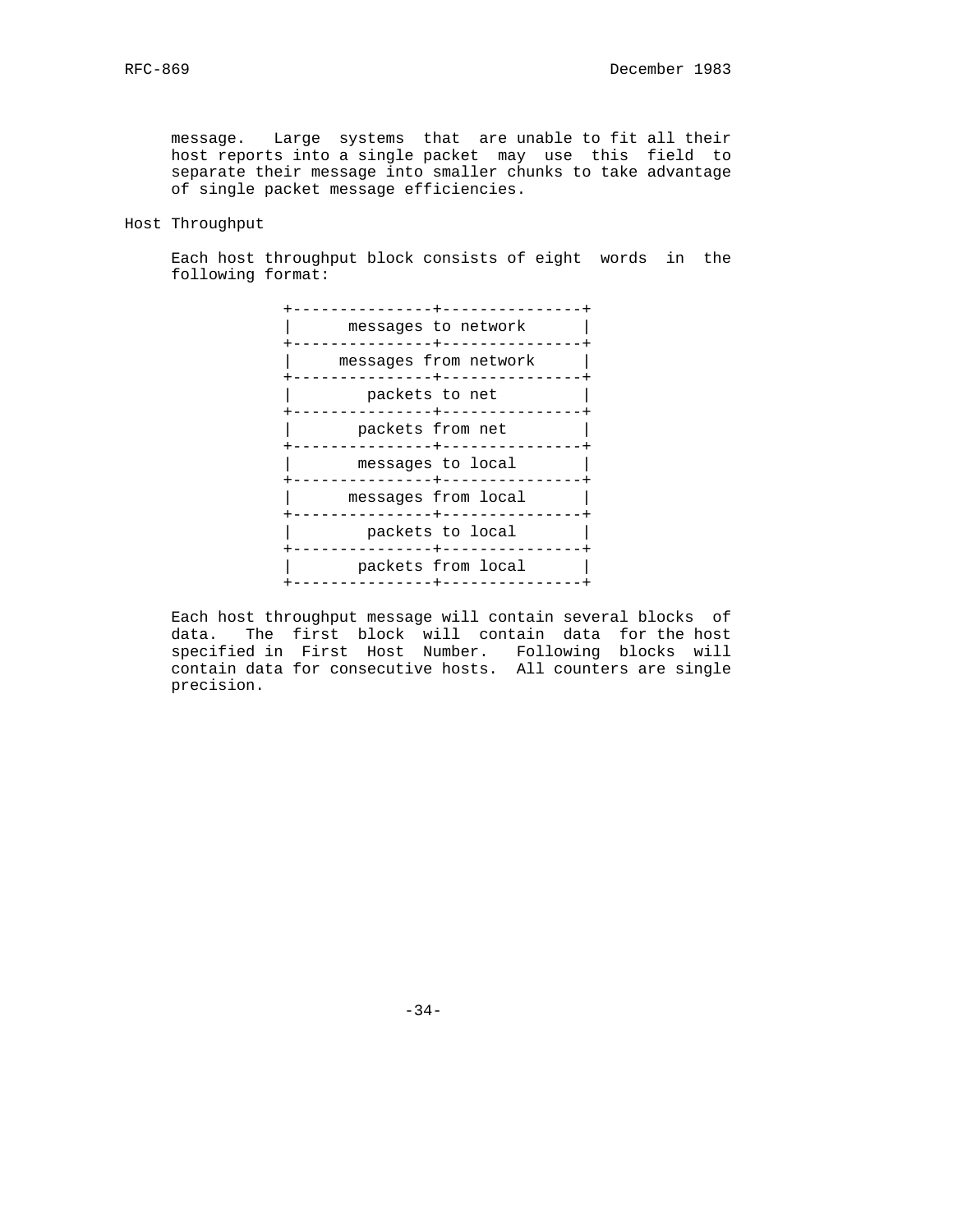B Appendix B - TAC Monitoring

B.1 Message Type 1: TAC Trap Message

Description

 When a trap occurs, it is buffered in the TAC and sent as soon as possible. Trap messages are unsolicited. If traps happen in close sequence, several traps may be sent in one message.

 Through the use of sequence numbers, it will be possible to determine how many traps are being lost. If it is discovered that many are lost, a polling scheme might be implemented for traps.

A TAC trap message has the following form:

|   | 0 1 2 3 4 5 6 7 8 9 0 1 2 3 4 5 |            | 0<br>- 0 |      |  |  |  |
|---|---------------------------------|------------|----------|------|--|--|--|
| 0 |                                 | Version #  |          |      |  |  |  |
|   |                                 | first      | trap     | data |  |  |  |
|   |                                 | additional | trap     | data |  |  |  |

HMP FIELDS

System Type

 $TAC = 3$ 

Message Type

TAC Trap Message = 1

Port Number

Unused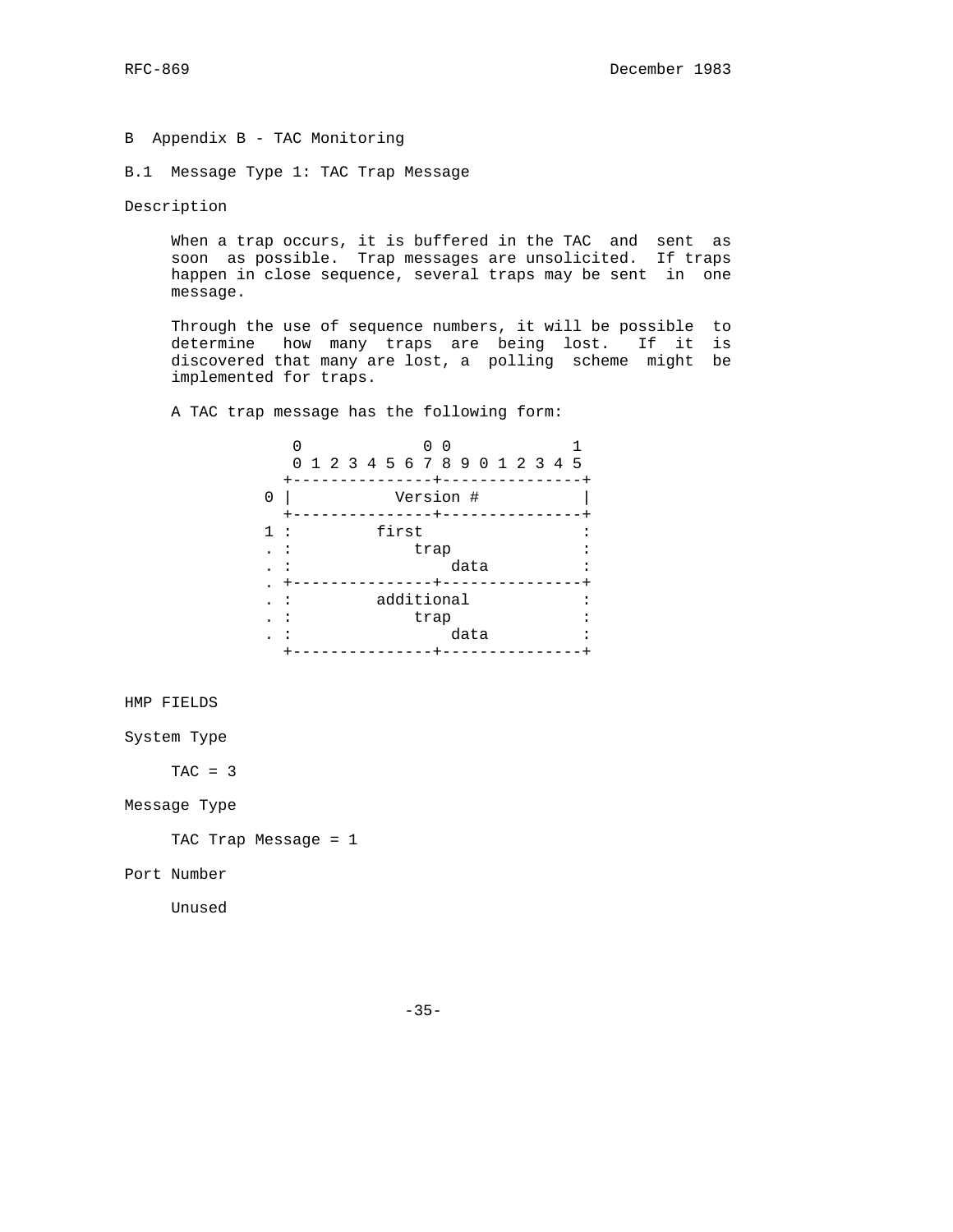Control Flag

Unused

Password or Returned Sequence Number

Unused

Sequence Number

 A 16 bit number incremented each time a trap message is sent so that the HM can order the received trap messages and detect missed messages.

TAC TRAP FIELDS

# Version #

The version # of the TAC Software.

Trap Reports

There can be several blocks of trap data in each message.

The format of the trap data is as follows:



# Size

 Size is the number of 16 bit words in the trap, not counting the size field.

Time

 The time (in 640ms. units) at which the trap occurred. This field is used to sequence the traps in a message and

 $-36-$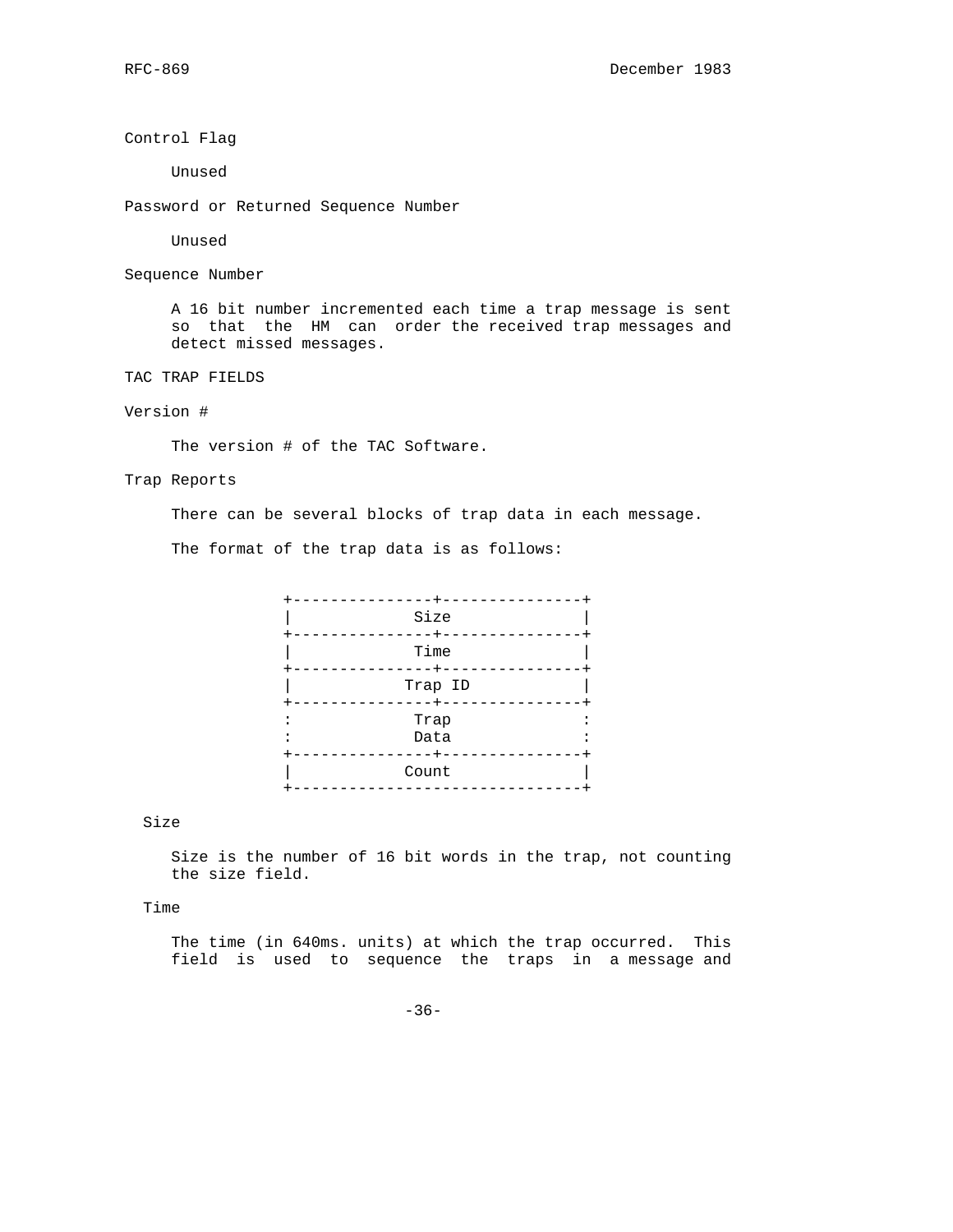associate groups of traps.

# Trap ID

 This is (usually) the program counter at the trap. The ID identifies the trap, and does not have to be a program counter, provided that it uniquely identifies the trap.

# Trap Data

 The TAC returns data giving more information about the trap. There are usually two entries: the values in the accumulator and the index register at the occurrence of the trap.

#### Count

 The TAC Counts repetitions of the same trap ID and reports this count here.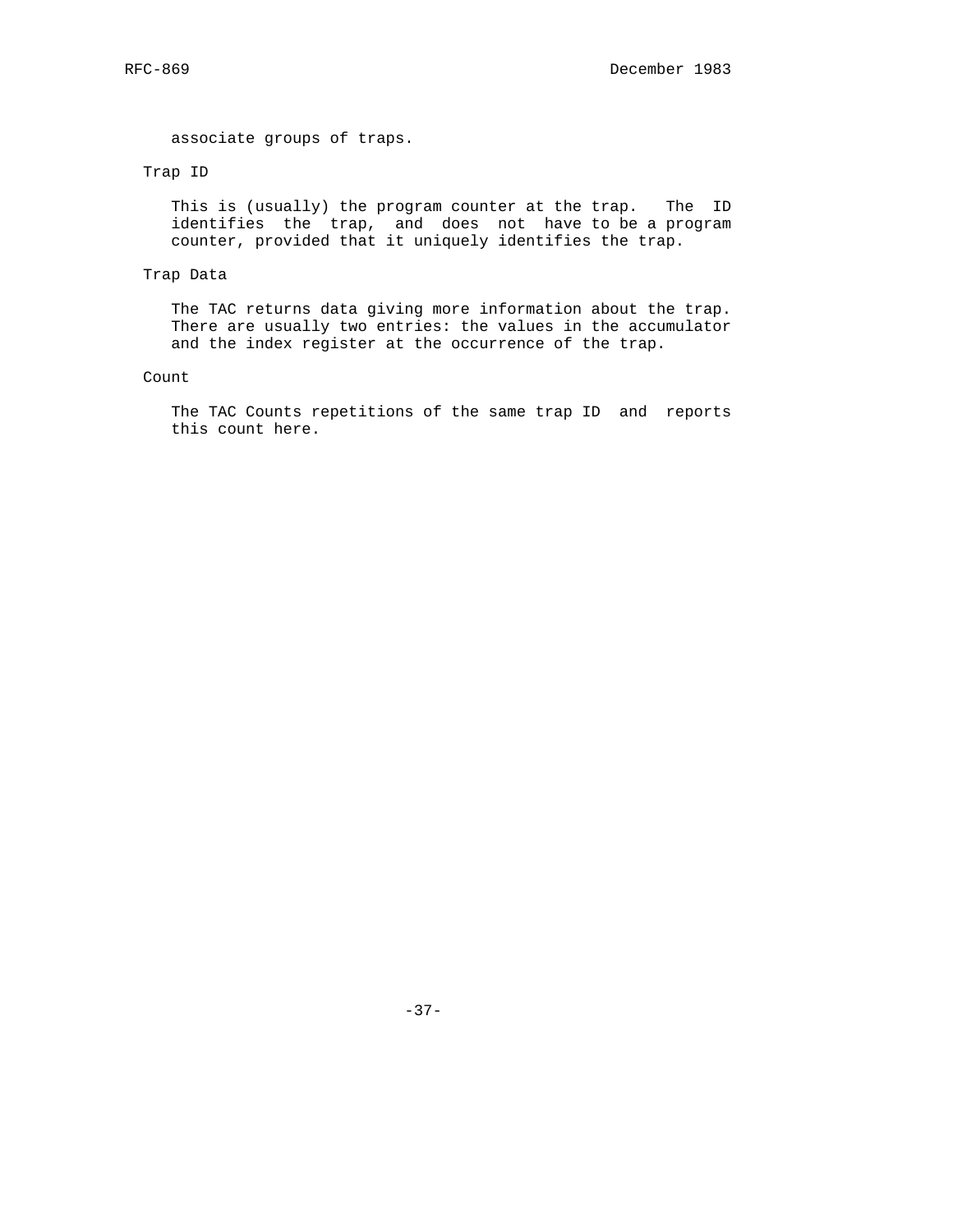B.2 Message Type 2: TAC Status

# Description

 The status message gives a quick summary of the state of the TAC. Status of the most important features of the TAC are reported as well as the current configuration of the machine.

A TAC status message has the following form:

|    | 0<br>1<br>$\left( \right)$<br>0 1 2 3 4 5 6 7 8 9 0 1 2 3 4 5 |
|----|---------------------------------------------------------------|
| 0  | ------+--------------<br>Version Number                       |
|    | Last Trap Message                                             |
|    | Bit Flags<br>_________________________                        |
|    | Free PDB count<br>--------------+---------------+             |
|    | Free MBLK count<br>---------------+<br>-------------          |
| 5  | # of TCP connections<br>__________                            |
|    | # of NCP connections                                          |
|    | INA A Register                                                |
|    | INA X Register<br>--------------+---------------+             |
|    | INA B Register<br>--------------+---------------              |
| 10 | restart/reload<br>---------------+---------------+            |
|    | Crash                                                         |
|    | Data                                                          |
| 13 |                                                               |

-38-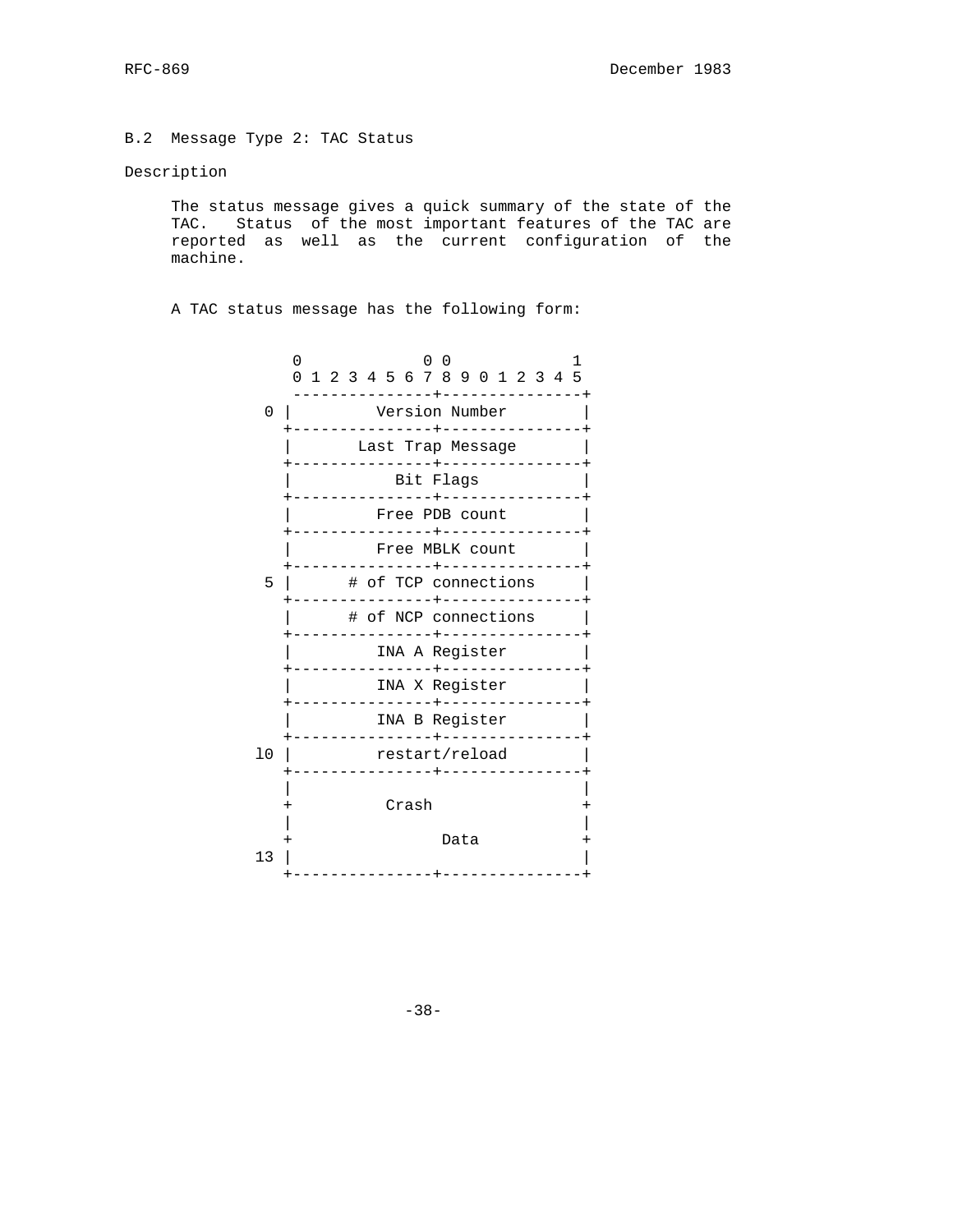## HMP FIELDS

System Type

 $TAC = 3$ 

Message Type

TAC Status Message = 2

Port Number

Unused

Control Flag

Unused

Sequence Number

 A 16 bit number incremented each time a status message is sent.

# Returned Sequence Number

 Contains the sequence number from the polling message requesting this report.

TAC STATUS FIELDS

Version Number

The TAC's software version number.

Last Trap Message

 Contains the sequence number of the last trap message sent to the HM. This will allow the HM to detect how many trap messages are being lost.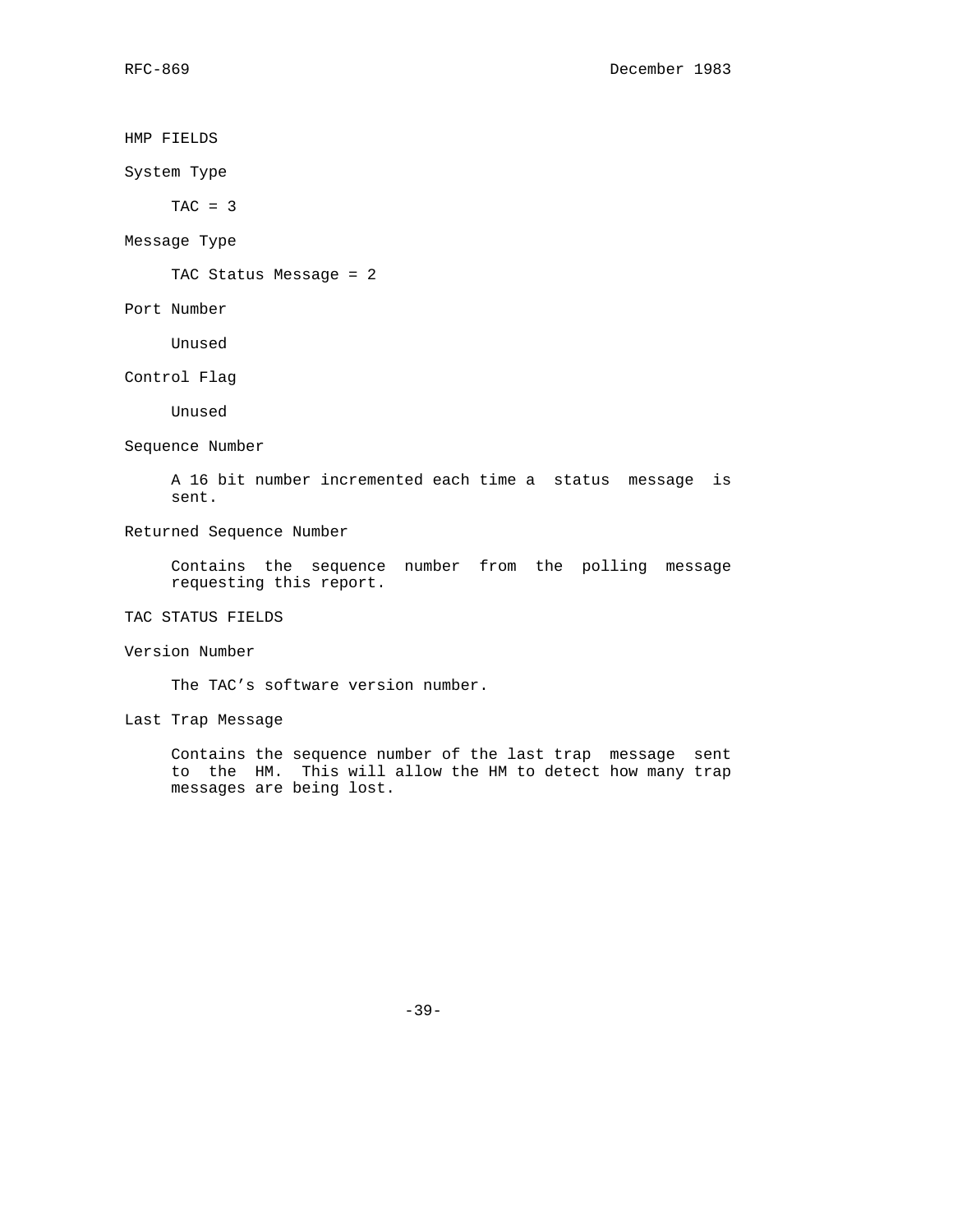#### Bit Flags

 There are sixteen bit flags available for reporting the state of various switches (hardware and software) in the TAC. The bits are numbered as follows for purposes of the discussion below.

> 0 0 0 1 0 1 2 3 4 5 6 7 8 9 0 1 2 3 4 5 +-+-+-+-+-+-+-+-+-+-+-+-+-+-+-+-+ | | | | | | | | | | | | | | | | | +-+-+-+-+-+-+-+-+-+-+-+-+-+-+-+-+

The bit flags report the status of the following:

| Bit       | Meaning                                                        |
|-----------|----------------------------------------------------------------|
| 15        | $0 \Rightarrow$ DDT override off; 1 => override on.            |
| $11 - 14$ | $0 \Rightarrow$ Sense Switch n is off; $1 \Rightarrow$ SSn on. |
| 1 O       | $0 \Rightarrow$ Traps to remote monitor;                       |
|           | $1 \Rightarrow$ Traps to console.                              |
| 9         | 1 => Message generator on.                                     |
| $0 - 8$   | unused                                                         |

Free PDB count

The number of PDBs on the free queue.

Free MBLK count

The number of MBLKs on the free queue.

# of TCP connections # of NCP connections

The number of open connections for each protocol.

INA Report

 These three fields report the values retained by an INA 1011 instruction in a C/30. This instruction returns micro machine status and errors. In a #316, the fields are meaningless.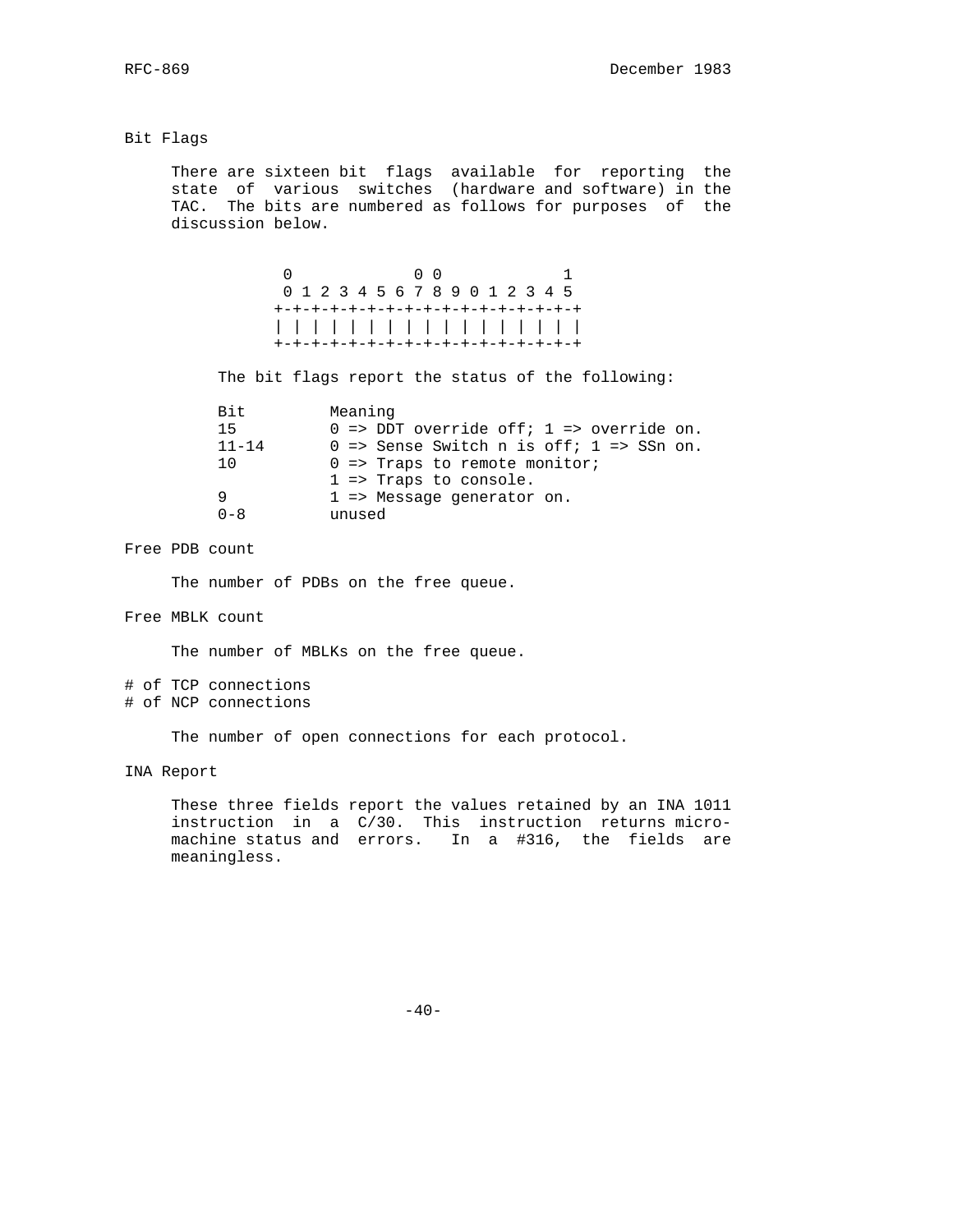# Restart/Reload

This word reports a restart or reload of the TAC

| Value | Meaning   |
|-------|-----------|
|       | restarted |
|       | reloaded  |

# Crash Data

 Crash data reports the circumstances surrounding an unexpected crash. The first word reports the location of the crash and the following two are the contents of the accumulator and index registers.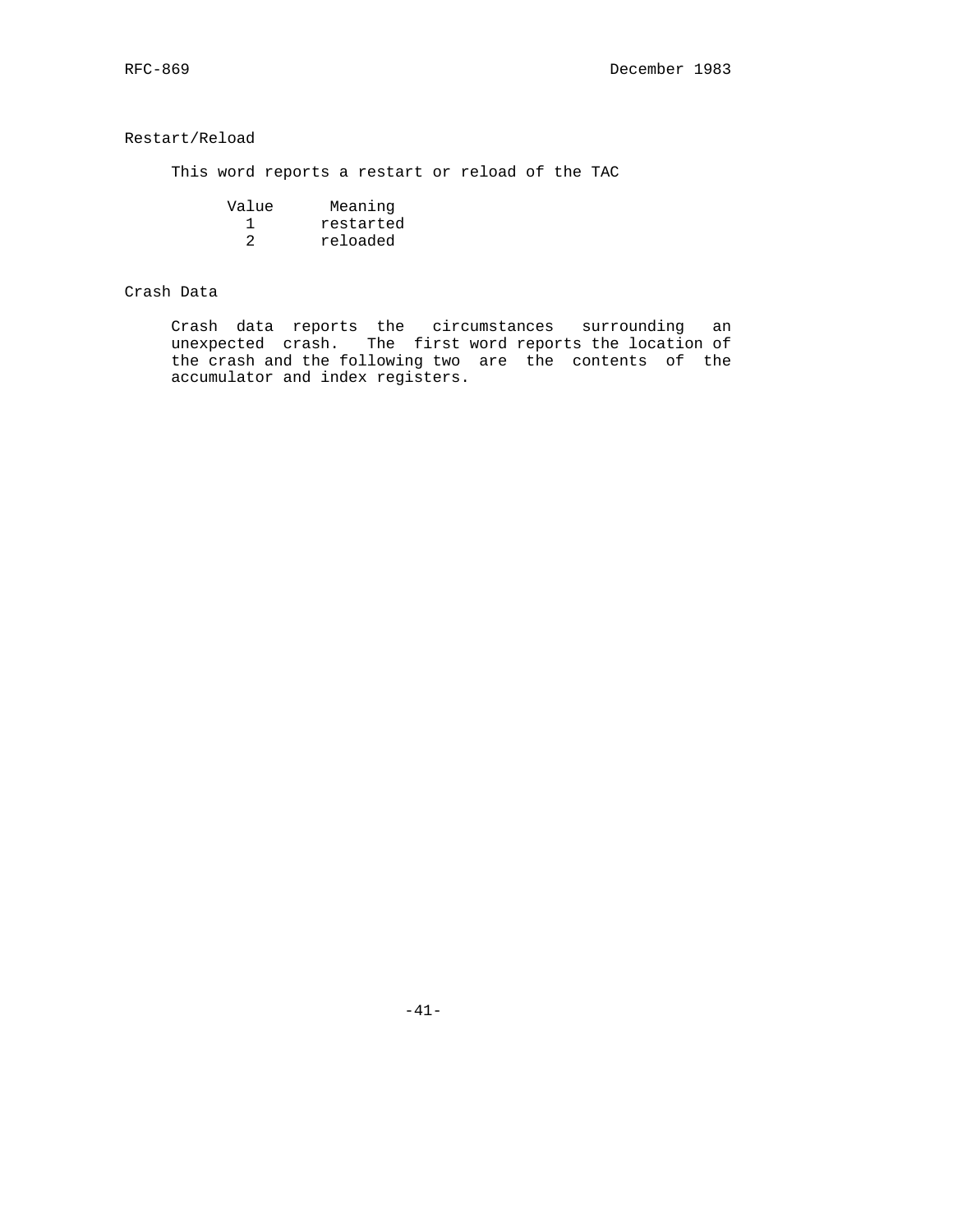B.3 Message Type 3: TAC Throughput

#### Description

 The TAC throughput message reports statistics for the various modules of the TAC. The TAC will collect these data at regular intervals and save them awaiting a poll from the HM. If a period is missed by the HM, the new results simply overwrite the old. Two time stamps bracket the collection interval (data-time and prev-time) and are an indicator of missed reports. In addition, mess-time indicates the time at which the message was sent.

A TAC throughput message has the following form:

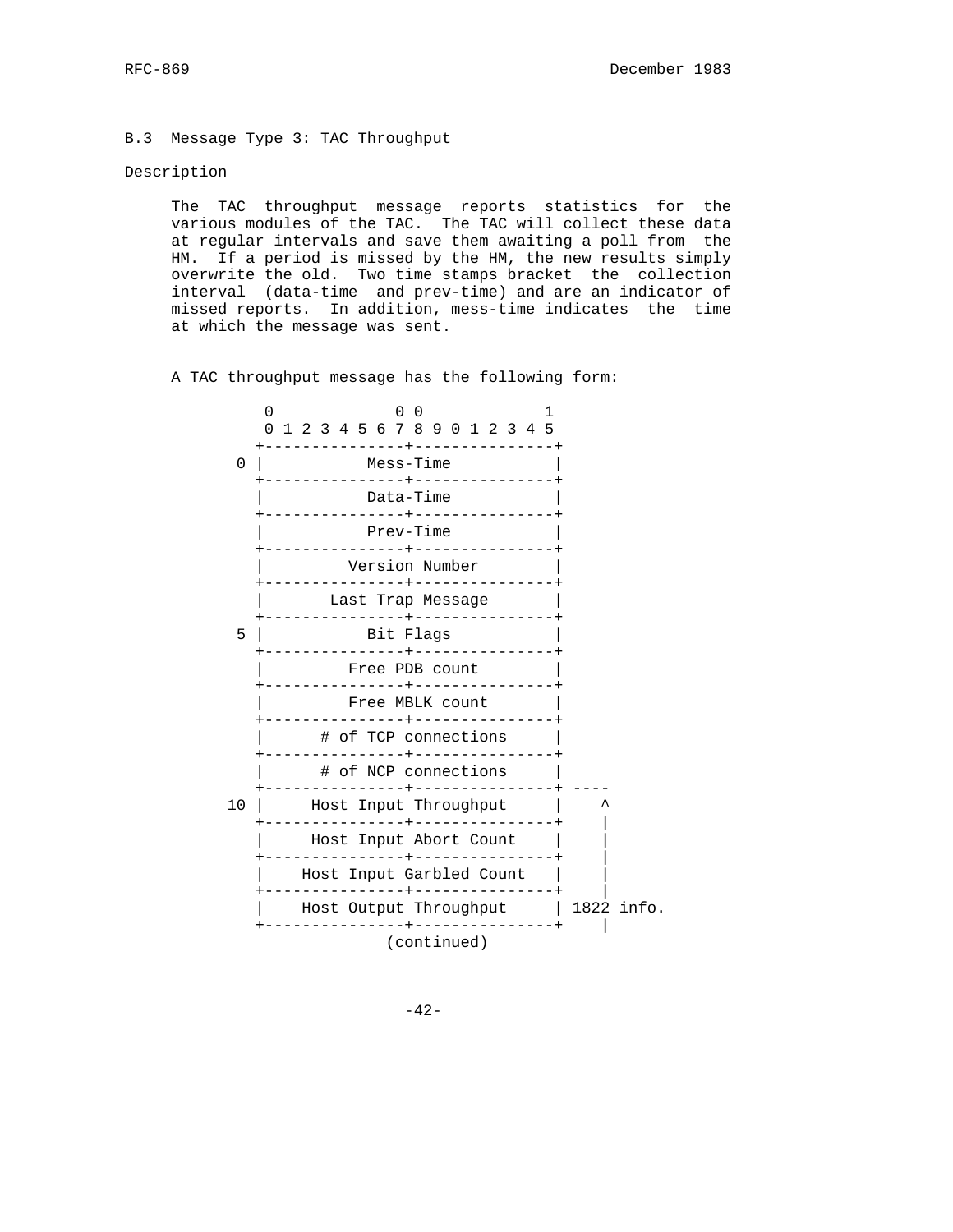TAC throughput (cont.) +---------------+---------------+ | | Host Output Abort Count | 1822 info. +---------------+---------------+ | 15 | Host Down Count | v +---------------+---------------+ ---- | # of datagrams sent | ^ +---------------+---------------+ | | # of datagrams received | | +---------------+---------------+ IP info. | # of datagrams discarded | | +---------------+---------------+ | | # of fragments received | v +---------------+---------------+ | 20 | # of fragments discarded | v +---------------+---------------+ ---- | # of segments sent | ^ .<br>+----------------+---------------+ | | # of segments received | | +---------------+---------------+ | | # of segments discarded | | +---------------+---------------+ TCP info. | # of octets sent +---------------+---------------+ | 25 | # of octets received | +---------------+---------------+ | | # of retransmissions | v +---------------+---------------+ ---- HMP FIELDS System Type  $TAC = 3$ Message Type TAC Throughput Message = 3 Port Number Unused Control Flag Unused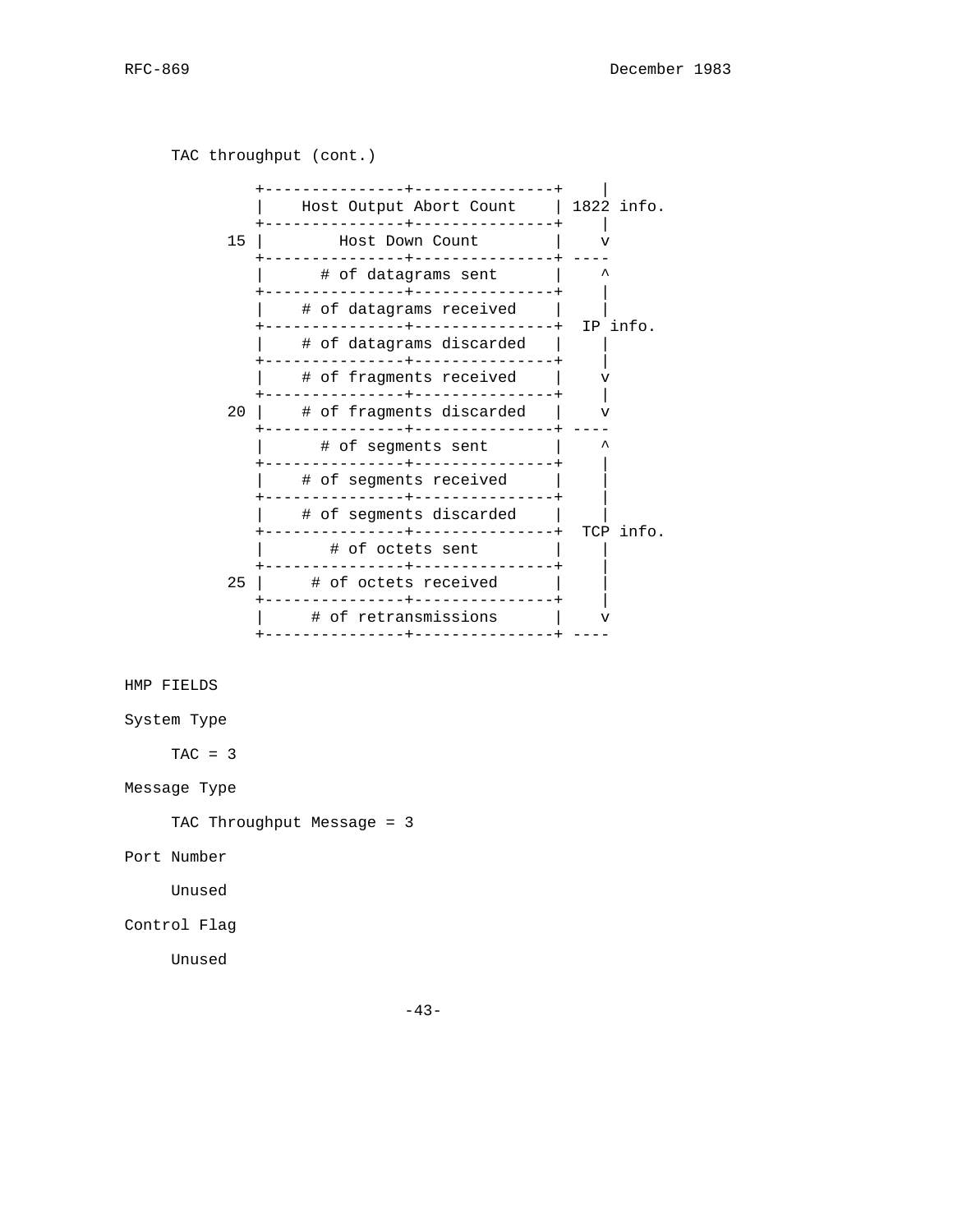#### Sequence Number

 A 16 bit number incremented at each collection interval (i.e. when a new throughput message is assembled). The HM will be able to detect lost or duplicate messages by checking the sequence numbers.

#### Returned Sequence Number

 Contains the sequence number from the polling message requesting this report.

## TAC THROUGHPUT FIELDS

#### Mess-time

 The time (in 640ms. units) at which the message was sent to the HM.

#### Data-Time

 Data-time is the time (in 640ms. units) when this set of data was collected. (See Description.)

#### Prev-Time

 Prev-time is the time (in 640 ms. units) of the previous collection of data (and therefore, is the time when the data in this message began accumulating.)

#### Version Number

The TAC's software version number.

#### Last Trap Message

 Contains the sequence number of the last trap message sent to the HM. This will allow the HM to detect how many trap messages are being lost.

# Bit Flags

 There are sixteen bit flags available for reporting the state of various switches (hardware and software) in the TAC. The bits are numbered as follows for purposes of the discussion below.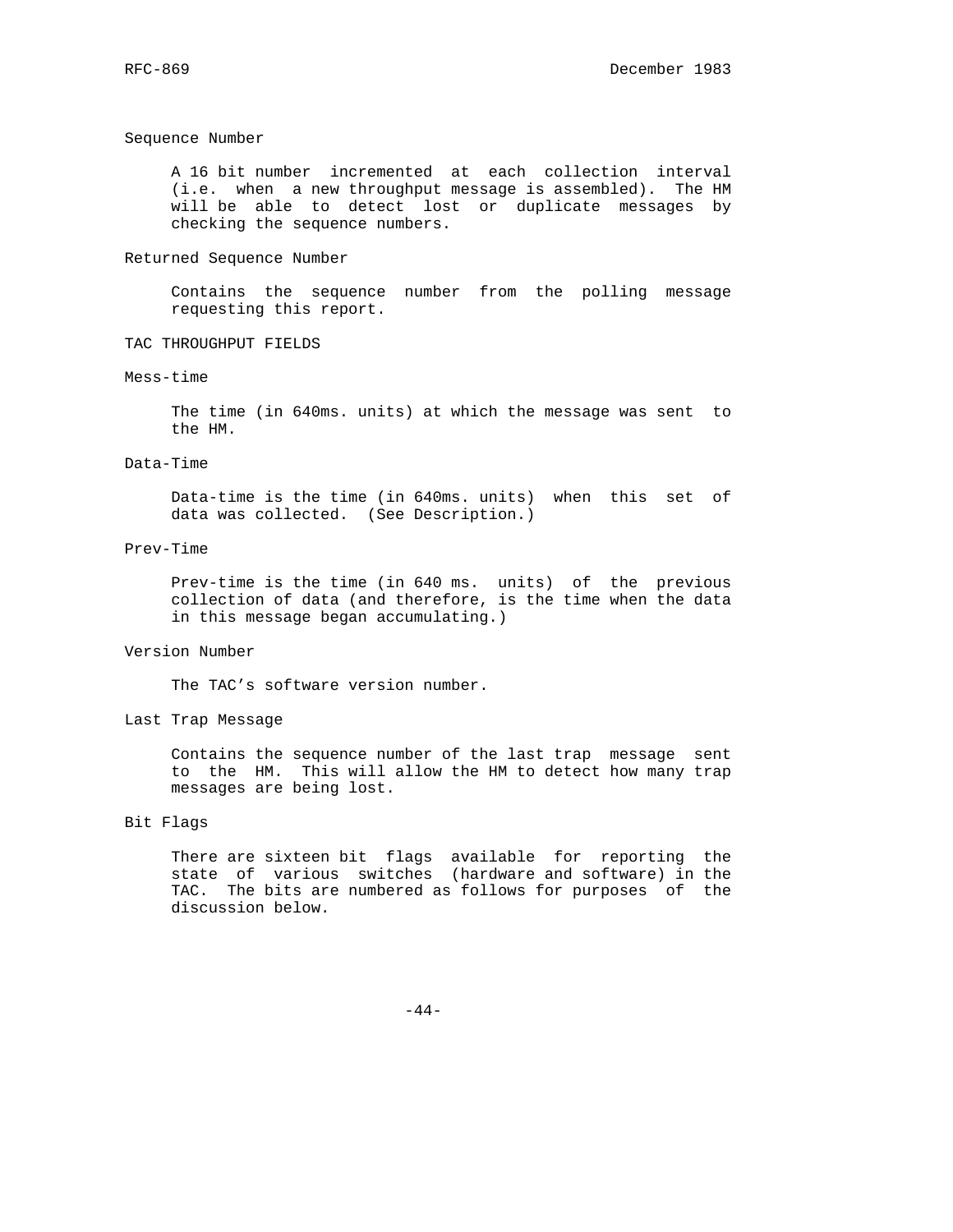```
0 0 0 1
 0 1 2 3 4 5 6 7 8 9 0 1 2 3 4 5
 +-+-+-+-+-+-+-+-+-+-+-+-+-+-+-+-+
 | | | | | | | | | | | | | | | | |
 +-+-+-+-+-+-+-+-+-+-+-+-+-+-+-+-+
```
The bit flags report the status of the following:

| Bit       | Meaning                                                        |
|-----------|----------------------------------------------------------------|
| 15        | $0 \Rightarrow$ DDT override off; $1 \Rightarrow$ override on. |
| $11 - 14$ | $0 \Rightarrow$ Sense Switch n is off; $1 \Rightarrow$ SSn on. |
| 1 O       | $0 \Rightarrow$ Traps to remote monitor;                       |
|           | $1 \Rightarrow$ Traps to console.                              |
| 9         | $1 \Rightarrow$ Message generator on.                          |
| $0 - 8$   | unused                                                         |

#### Free PDB count

The number of PDBs on the free queue.

Free MBLK count

The number of MBLKs on the free queue.

# of TCP connections # of NCP connections

The number of open connections for each protocol.

1822 info.

 These six fields report statistics which concern the operation of the 1822 protocol module, i.e. the interface between the TAC and its IMP.

IP info.

 These five fields report statistics which concern Internet Protocol in the TAC.

TCP info.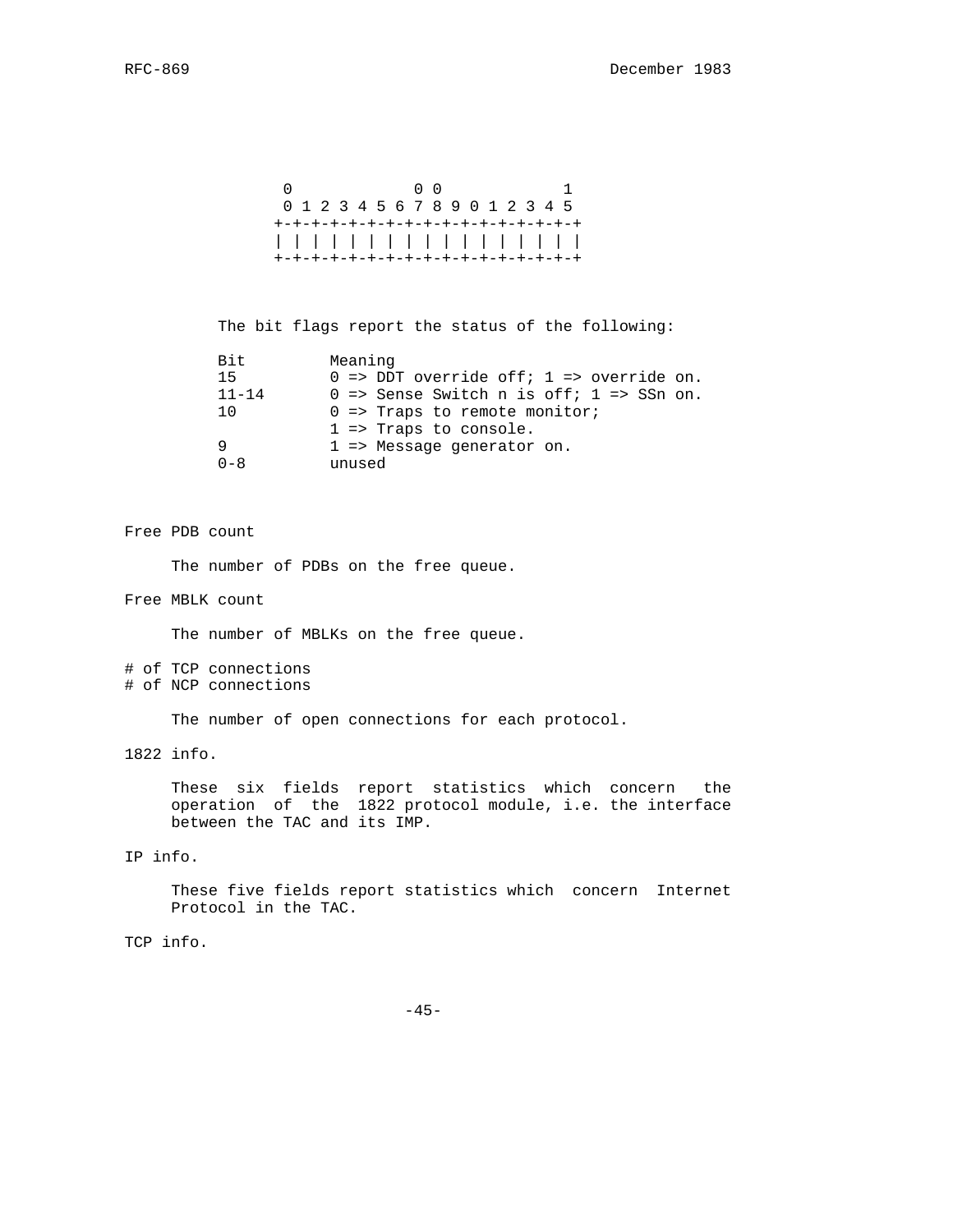These six fields report statistics which concern TCP protocol in the TAC.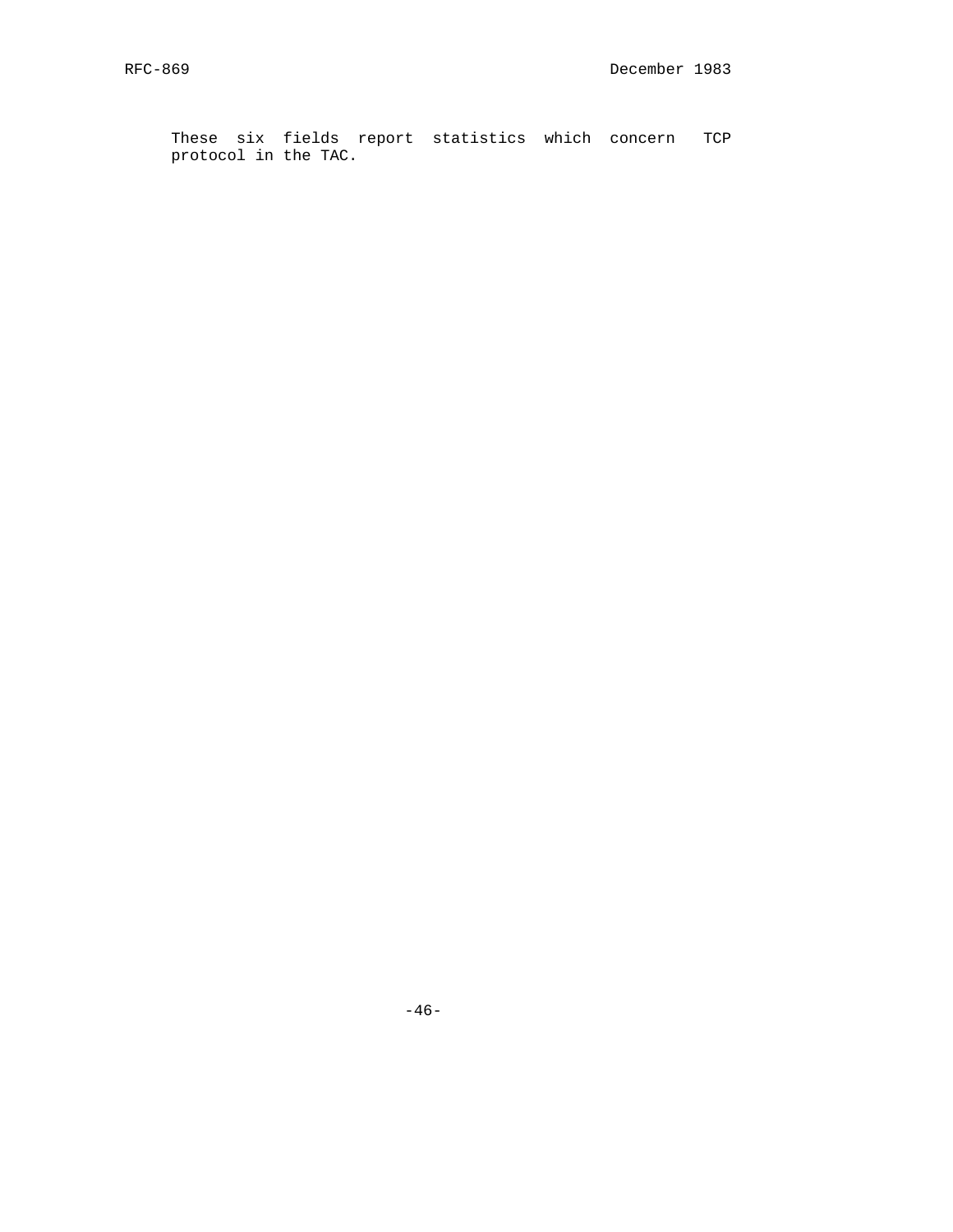- C Appendix C Gateway Monitoring
- C.1 Gateway Parameters

 The gateway supports parameters to set Throughput and Host traffic matrix measurements. The type of parameters and the parameter and data pairs are as follows:

Throughput - Type = 3

|  | Parm. Description                 | Control Data Word                                     |
|--|-----------------------------------|-------------------------------------------------------|
|  |                                   |                                                       |
|  | Start/Stop<br>Collection Interval | $0 = Stop$ , $1 = Start$<br>Time in 1 minute<br>ticks |

Host Traffic Matrix - Type = 4

| Parm.          | Description                       | Control Data Word                                  |
|----------------|-----------------------------------|----------------------------------------------------|
|                |                                   |                                                    |
| $\mathfrak{D}$ | Start/Stop<br>Collection Interval | $0 = Stop, 1 = Start$<br>Time in 1 minute<br>ticks |
|                | HTM Switch Control                | Include Control<br>Protocols                       |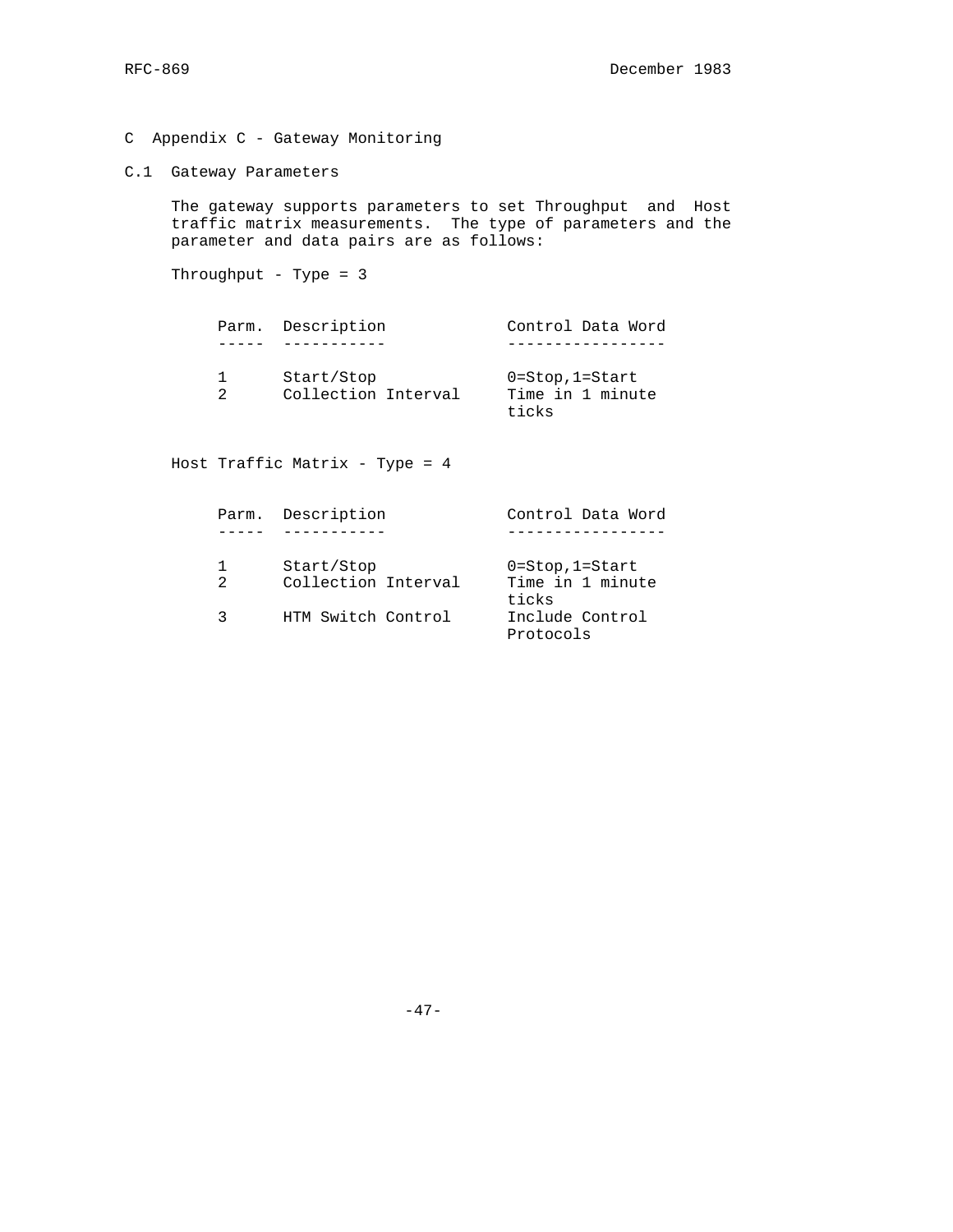C.2 Message Type 1: Gateway Trap

# Description

When traps occur in the gateway they are buffered. At a fixed time interval (currently 10 seconds) the gateway will send any traps that are in the buffer to the monitoring center. The traps are sent as unsolicited messages.

A Gateway trap message has the following format:

| $\Omega$<br>$\Omega$<br>$\Omega$    |            |
|-------------------------------------|------------|
| 0 1 2 3 4 5 6 7 8 9 0 1 2 3 4 5     |            |
| +-+-+-+-+-+-+-+-+-+-+-+-+-+-+-+-+-+ |            |
| Gateway Version #                   |            |
| +-+-+-+-+-+-+-+-+-+-+-+-+-+-+-+-+-+ |            |
|                                     |            |
| +-+-+-+-+-+-+-+-+-+-+-+-+-+-+-+-+-  |            |
| Size of Trap Entry                  | First Trap |
| +-+-+-+-+-+-+-+-+-+-+-+-+-+-+-+-+-+ |            |
| Time of Trap                        |            |
| +-+-+-+-+-+-+-+-+-+-+-+-+-+-+-+-+-+ |            |
| Trap ID                             |            |
| +-+-+-+-+-+-+-+-+-+-+-+-+-+-+-+-+-+ |            |
| Process ID                          |            |
| +-+-+-+-+-+-+-+-+-+-+-+-+-+-+-+-+-+ |            |
| R0                                  |            |
| +-+-+-+-+-+-+-+-+-+-+-+-+-+-+-+-+-  |            |
| R 1                                 |            |
| +-+-+-+-+-+-+-+-+-+-+-+-+-+-+-+-+   |            |
| R <sub>2</sub>                      |            |
| +-+-+-+-+-+-+-+-+-+-+-+-+-+-+-+-+-  |            |
| R <sub>3</sub>                      |            |
| +-+-+-+-+-+-+-+-+-+-+-+-+-+-+-+-+-  |            |
| (continued)                         |            |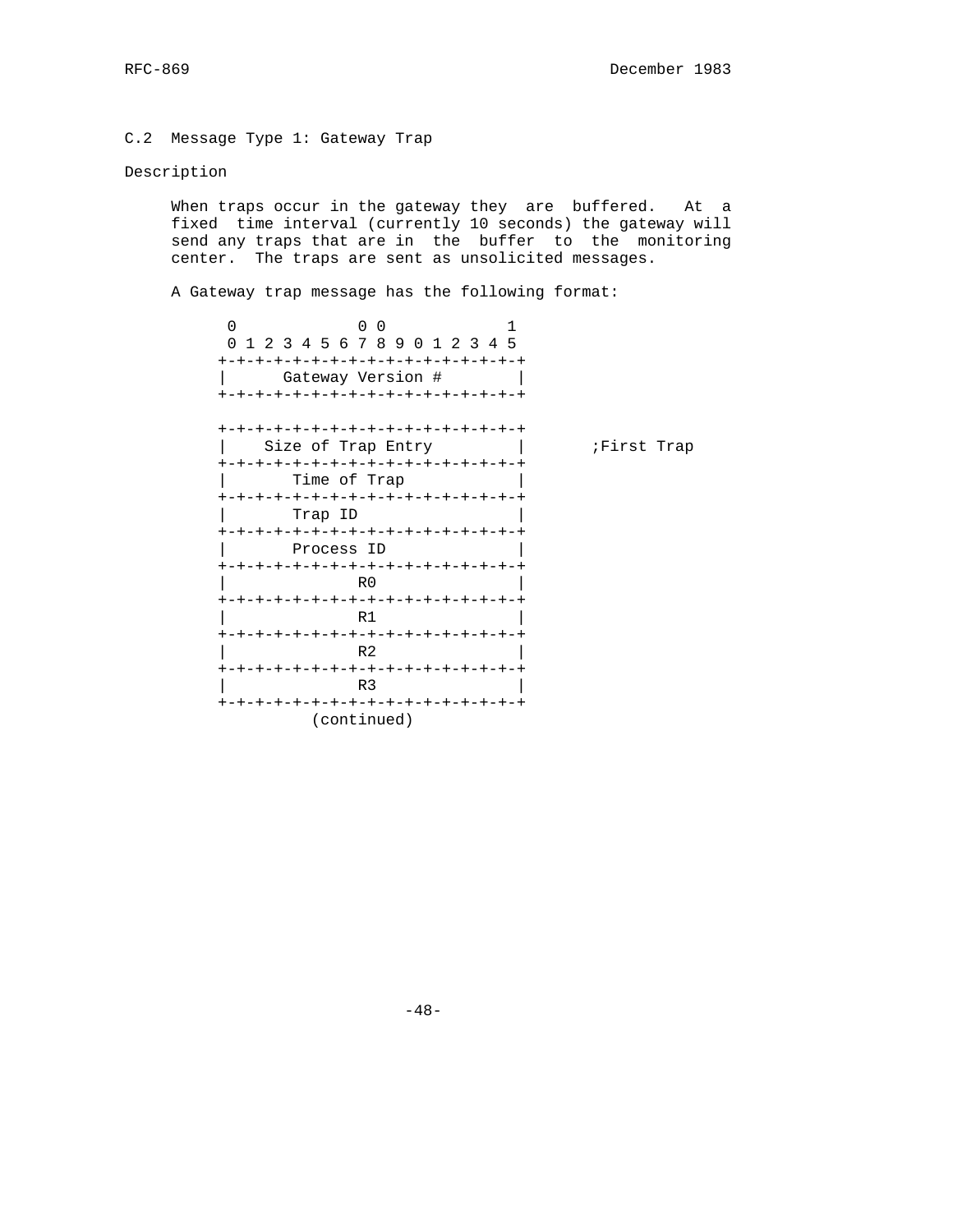Gateway Trap Message (cont'd.) +-+-+-+-+-+-+-+-+-+-+-+-+-+-+-+-+ | R4 | R4 | R1 +-+-+-+-+-+-+-+-+-+-+-+-+-+-+-+-+ | R5 | +-+-+-+-+-+-+-+-+-+-+-+-+-+-+-+-+ | R6 | +-+-+-+-+-+-+-+-+-+-+-+-+-+-+-+-+ Count of this Trap +-+-+-+-+-+-+-+-+-+-+-+-+-+-+-+-+ . . . +-+-+-+-+-+-+-+-+-+-+-+-+-+-+-+-+ | | Additional Trap reports | | +-+-+-+-+-+-+-+-+-+-+-+-+-+-+-+-+ HMP FIELDS System Type Gateway = 4 Message Type Gateway Trap Message = 1 Port Number Unused Control Flag Unused Password or Returned Sequence Number Unused Sequence Number A 16 bit number incremented each time a trap message is sent so that the monitoring center can order the received trap

messages and detect missed messages.

-49-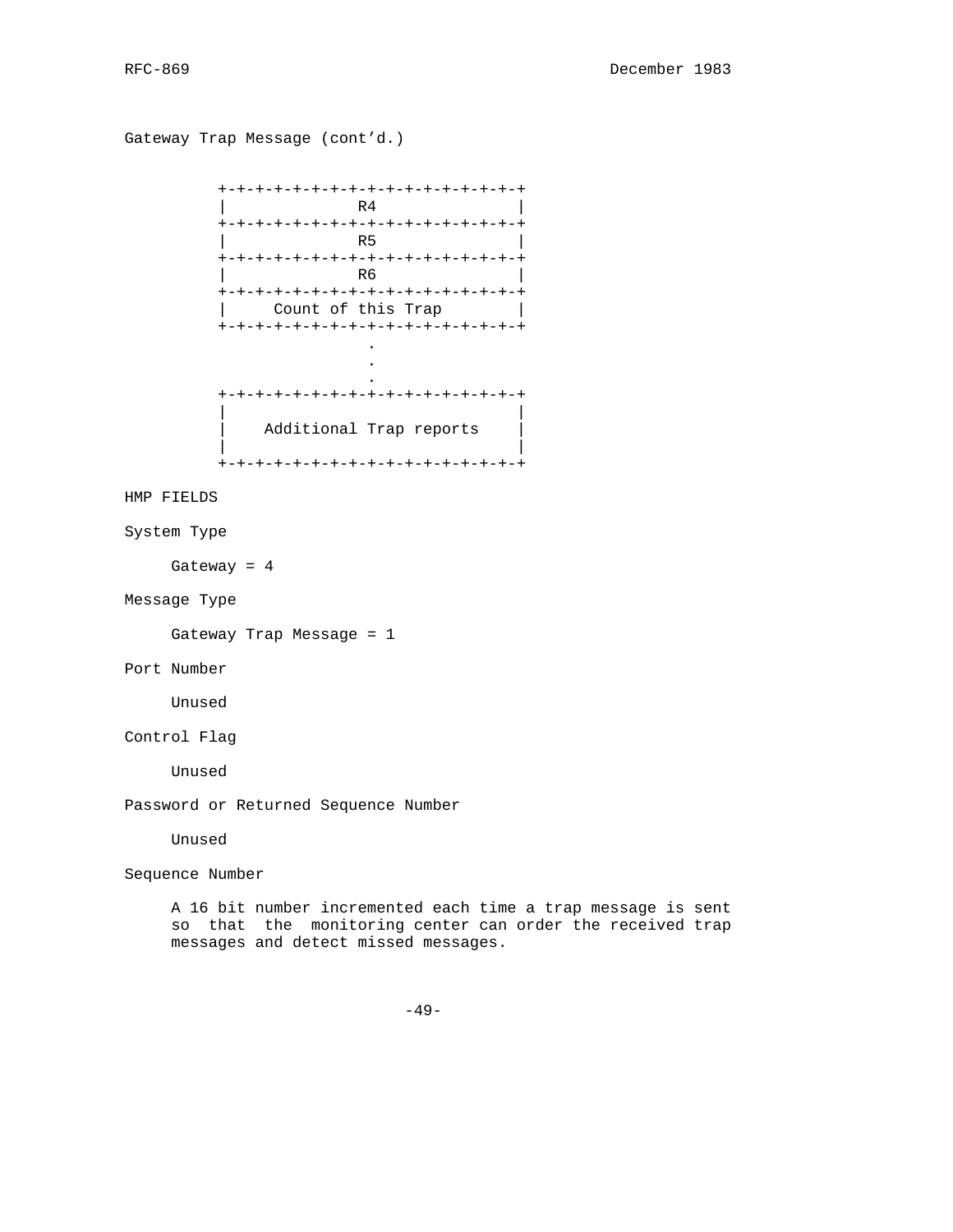# GATEWAY TRAP FIELDS Gateway Version # The software version number of the gateway sending the trap. Trap Reports The remainder of the trap message consists of the trap reports. Each consists of the following fields: Size of Trap Entry The size in 16-bit words of the trap entry, not including the size field. Time of Trap The time in (in 1/60 sec. ticks) at which the trap occurred. Trap ID The number of the trap which is used to identify the trap. Process ID The identifier of the process that executed the trap.

R0-R6

 The registers of the machine at the occurrence of the trap.

# Count of this Trap

The number of times that this trap occurred.

-50-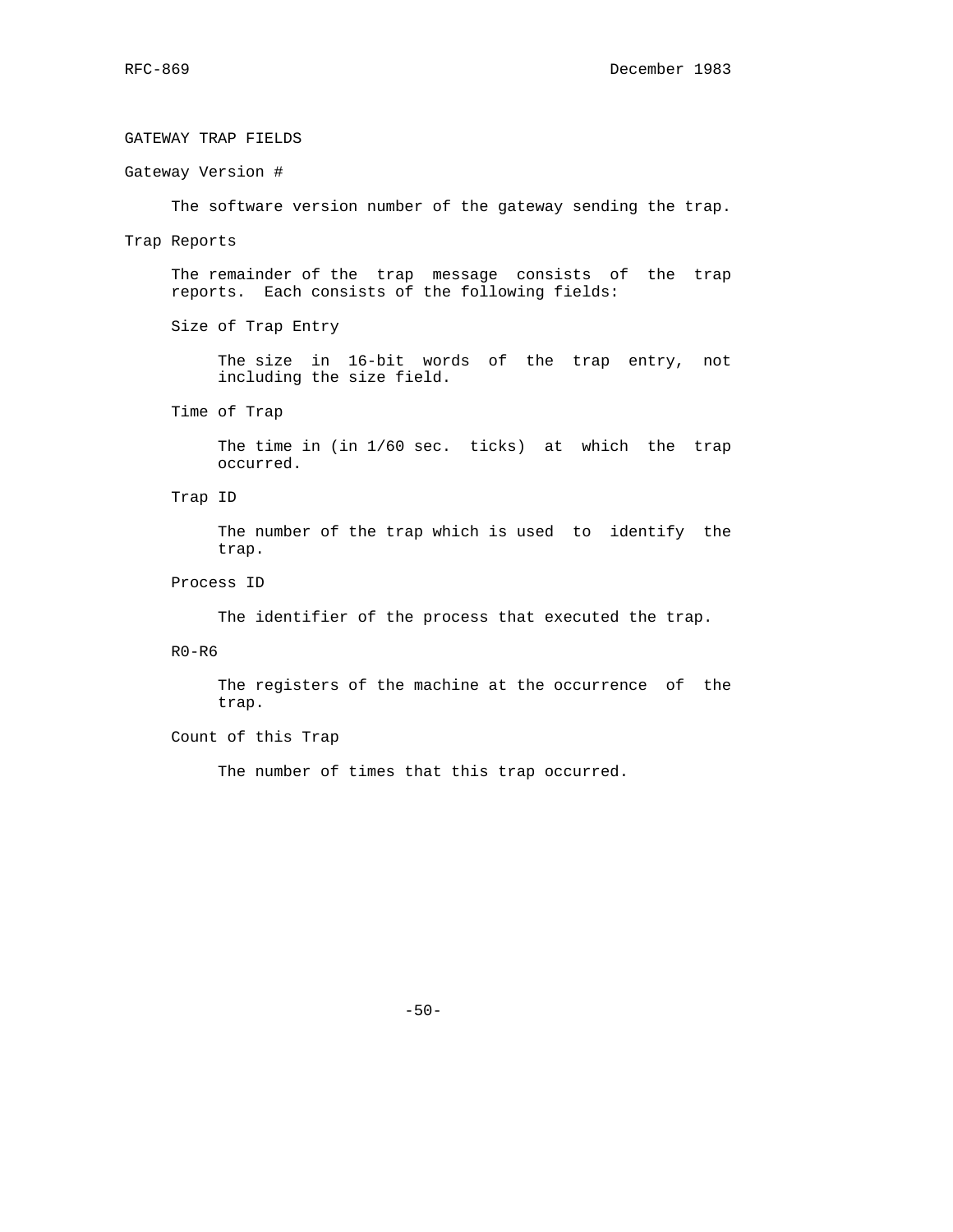# C.3 Message Type 2: Gateway Status

# Description

 The gateway status message gives a summary of the status of the gateway. It reports information such as version number of the gateway, buffer memory usage, interface status and neighbor gateway status.

A Gateway Status message has the following format: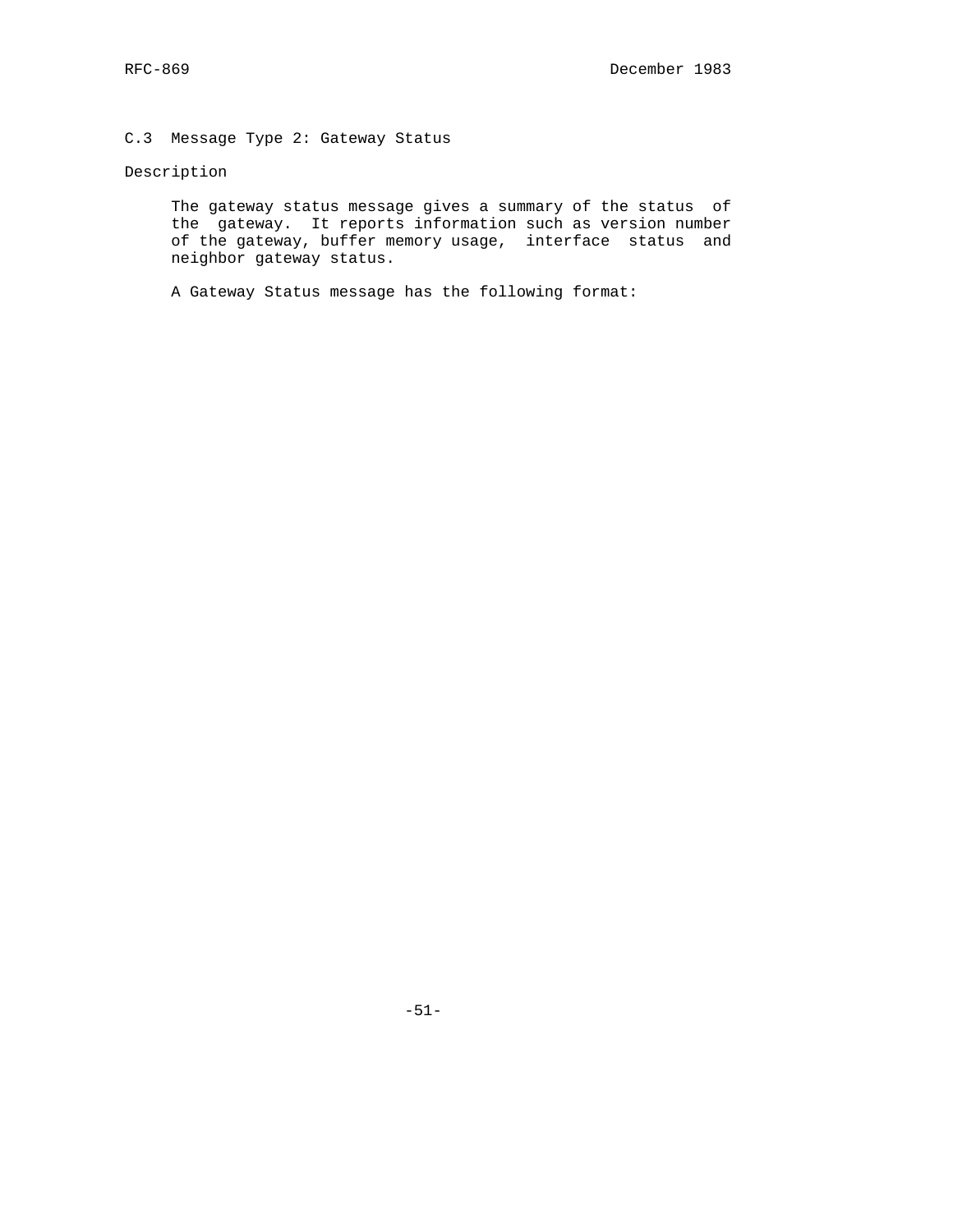0 1 1 2 3 3 3 0 1 2 3 4 5 6 7 8 9 0 1 2 3 4 5 6 7 8 9 0 1 2 3 4 5 6 7 8 9 0 1 +-+-+-+-+-+-+-+-+-+-+-+-+-+-+-+-+ | Version Number | +-+-+-+-+-+-+-+-+-+-+-+-+-+-+-+-+ Patch Version Number +-+-+-+-+-+-+-+-+-+-+-+-+-+-+-+-+ | Time Since Gateway Restart | ;in minutes +-+-+-+-+-+-+-+-+-+-+-+-+-+-+-+-+-+<br>| Measurement Flags Measurement Flags | ; Bit flags to indicate which +-+-+-+-+-+-+-+-+-+-+-+-+-+-+-+-+ ; measurements are on, 1= On % Ineasurements are set,<br>
Sequence # of last routing<br>
; update sent +-+-+-+-+-+-+-+-+-+-+-+-+-+-+-+-+ ; update sent | Access Table Version # | +-+-+-+-+-+-+-+-+-+-+-+-+-+-+-+-+ | Load Sharing Table Ver. # +-+-+-+-+-+-+-+-+-+-+-+-+-+-+-+-+ Memory in Use +-+-+-+-+-+-+-+-+-+-+-+-+-+-+-+-+ Memory Idle +-+-+-+-+-+-+-+-+-+-+-+-+-+-+-+-+ Memory Free +-+-+-+-+-+-+-+-+-+-+-+-+-+-+-+-+ | # of Blks | ; Memory Allocation Info +-+-+-+-+-+-+-+-+-+-+-+-+-+-+-+-+ | Size of 1st Block (in bytes) | +-+-+-+-+-+-+-+-+-+-+-+-+-+-+-+-+ | # Allocated | +-+-+-+-+-+-+-+-+ | # Idle | +-+-+-+-+-+-+-+-+ . +-+-+-+-+-+-+-+-+-+-+-+-+-+-+-+-+ | Size of n'th Block (in bytes) | +-+-+-+-+-+-+-+-+-+-+-+-+-+-+-+-+ | # Allocated | +-+-+-+-+-+-+-+-+ | # Idle | +-+-+-+-+-+-+-+-+ (continued)

-52-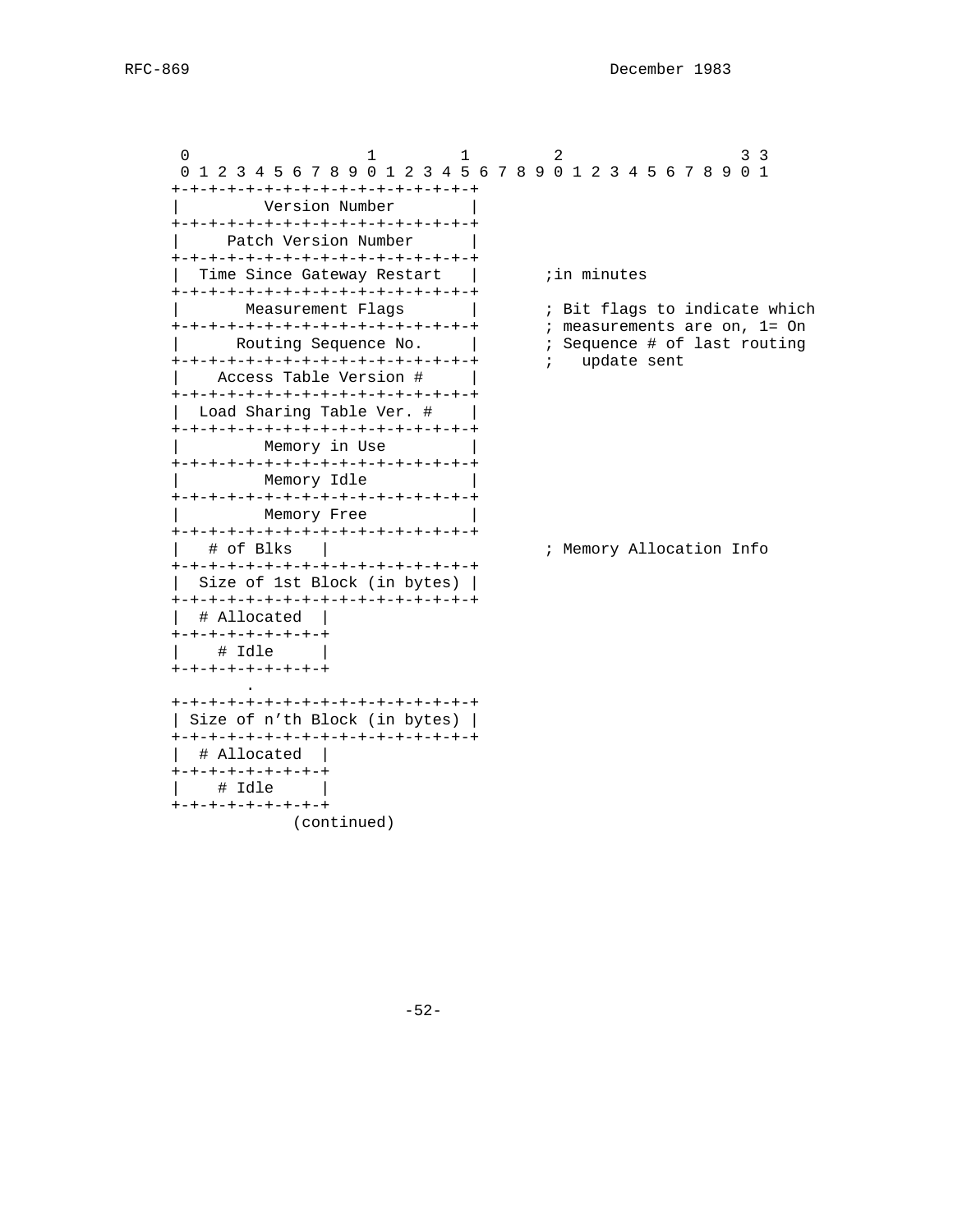```
Gateway Status Message (cont'd.)
     +-+-+-+-+-+-+-+-+
    | # of Ints. | +-+-+-+-+-+-+-+-+
    | Int 1 Flags | ;Interface 1 Status Flags
     +-+-+-+-+-+-+-+-+ ; Bit 0 - 1=Up, 0=Down
                                       ; 1 - 1 =Looped, 0 =Not
     +-+-+-+-+-+-+-+-+
    | Buffers | ; # of buffers on write Queue
     +-+-+-+-+-+-+-+-+-+-+-+-+-+-+-+-+
    | Time since last Status Change | ;Time since last up/dwn change
     +-+-+-+-+-+-+-+-+-+-+-+-+-+-+-+-+
        # of Buffers Allocated
     +-+-+-+-+-+-+-+-+-+-+-+-+-+-+-+-+
       Data Size for Interface
     +-+-+-+-+-+-+-+-+-+-+-+-+-+-+-+-+-+-+-+-+-+-+-+-+-+-+-+-+-+-+-+-+
       Interface 1 Address
     +-+-+-+-+-+-+-+-+-+-+-+-+-+-+-+-+-+-+-+-+-+-+-+-+-+-+-+-+-+-+-+-+
 .
 .
     +---------------+
    | Int n Flags | ;Interface n Status Flags
     +-+-+-+-+-+-+-+-+
     | Buffers |
     +-+-+-+-+-+-+-+-+-+-+-+-+-+-+-+-+
     | Time since last Status Change |
     +-+-+-+-+-+-+-+-+-+-+-+-+-+-+-+-+
        # of Buffers Allocated
     +-+-+-+-+-+-+-+-+-+-+-+-+-+-+-+-+
       Data Size for Interface
     +-+-+-+-+-+-+-+-+-+-+-+-+-+-+-+-+-+-+-+-+-+-+-+-+-+-+-+-+-+-+-+-+
         | Interface n Address |
     +-+-+-+-+-+-+-+-+-+-+-+-+-+-+-+-+-+-+-+-+-+-+-+-+-+-+-+-+-+-+-+-+
     | # Neighbors |
     +-+-+-+-+-+-+-+-+
     | UP/DN Flags | ;Bit flags for Up or Down
     +-+-+-+-+-+-+-+-+ ; 0 = Dwn, 1 = Up
                                        . ; MSB is neighbor 1
                                        . ; (as many bytes as necessary)
     +-+-+-+-+-+-+-+-+-+-+-+-+-+-+-+-+-+-+-+-+-+-+-+-+-+-+-+-+-+-+-+-+
       Neighbor 1 Address
     +-+-+-+-+-+-+-+-+-+-+-+-+-+-+-+-+-+-+-+-+-+-+-+-+-+-+-+-+-+-+-+-+
 .
 .
     +-+-+-+-+-+-+-+-+-+-+-+-+-+-+-+-+-+-+-+-+-+-+-+-+-+-+-+-+-+-+-+-+
     | Neighbor n Address |
     +-+-+-+-+-+-+-+-+-+-+-+-+-+-+-+-+-+-+-+-+-+-+-+-+-+-+-+-+-+-+-+-+
```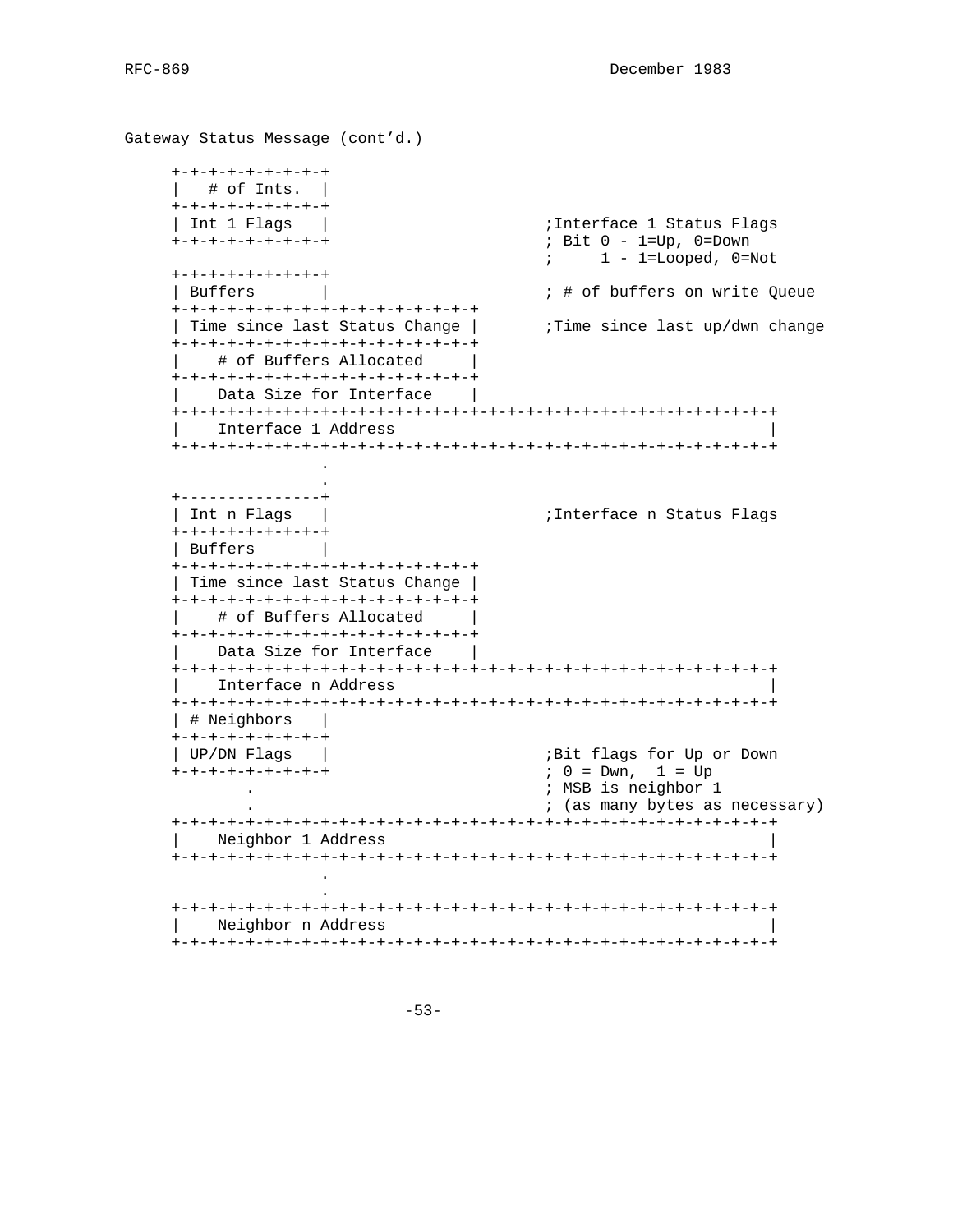HMP FIELDS System Type Gateway = 4 Message Type Gateway Status Message = 2 Port Number Unused Control Flag Unused Password or Returned Sequence Number Unused Sequence Number A 16 bit number incremented each time a trap message is sent so that the monitoring center can order the received trap messages and detect missed messages. GATEWAY STATUS FIELDS Version Number The version number of the gateway sending the Status message. Patch Version Number The patch version number of the gateway. Time Since Gateway Restart The time in minutes since the gateway was last restarted or reloaded.

-54-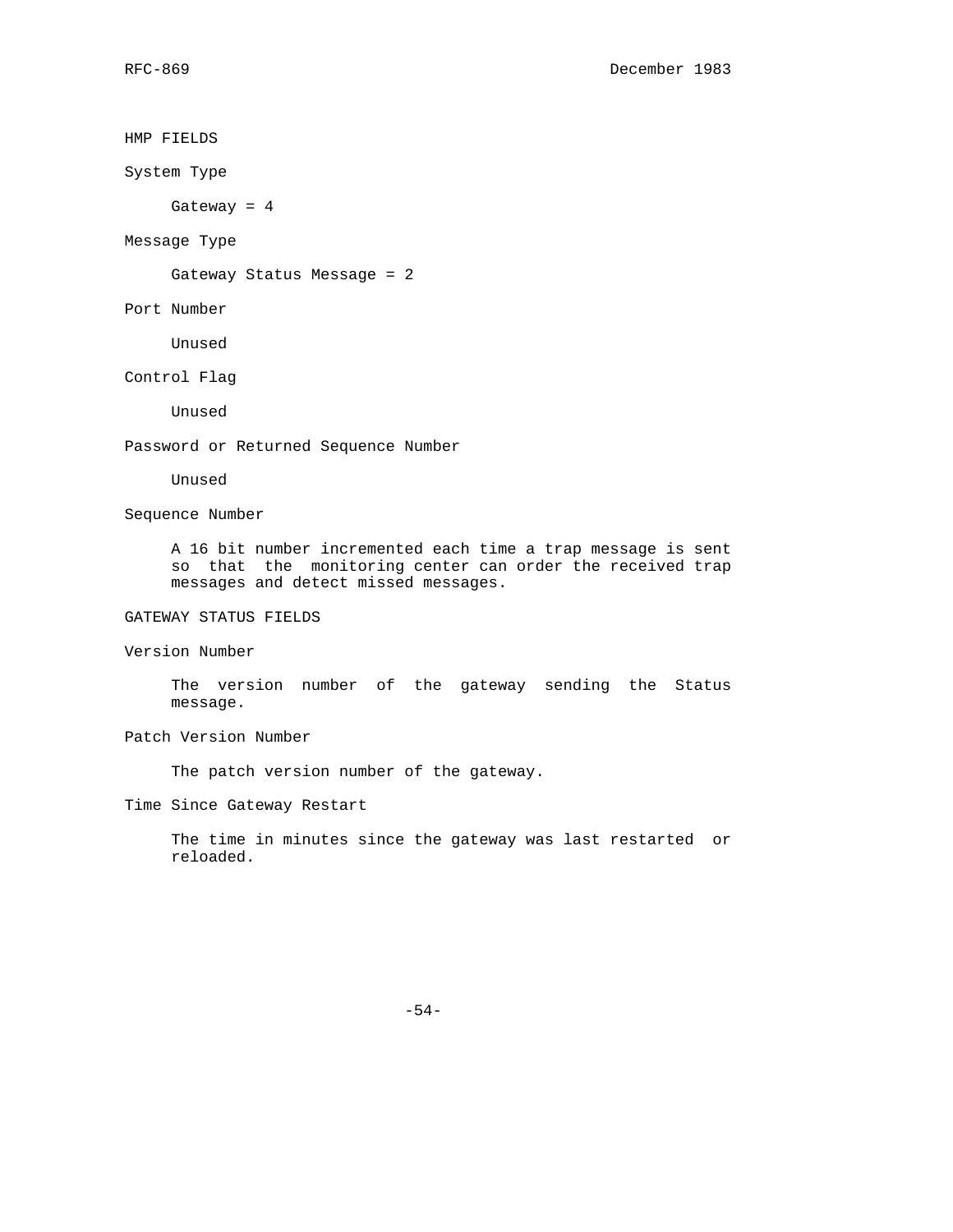Measurement Flags Flags that, if set, indicate which measurements are turned on. Current values are: Bit 0 = Message Generator 1 = Throughput 2 = Host Traffic Matrix 3 = Access Control 1 4 = Access Control 2 5 = Load Sharing  $6 = EGP$  in Gateway Routing Sequence Number The sequence number of the last routing update sent by this gateway. Access Control Table Version # The version number of the access control table. Load Sharing Table Version # The version number of the load sharing table. Memory In Use The number of bytes of buffer memory that are currently in use. Memory Idle The number of bytes of buffer memory that have been allocated but are currently idle. Memory Free The number of bytes of buffer memory that has not been allocated. MEMORY ALLOCATION INFORMATION The next part of the status message contains information on the buffer pools in the gateway. The fields are: # of Blocks

-55-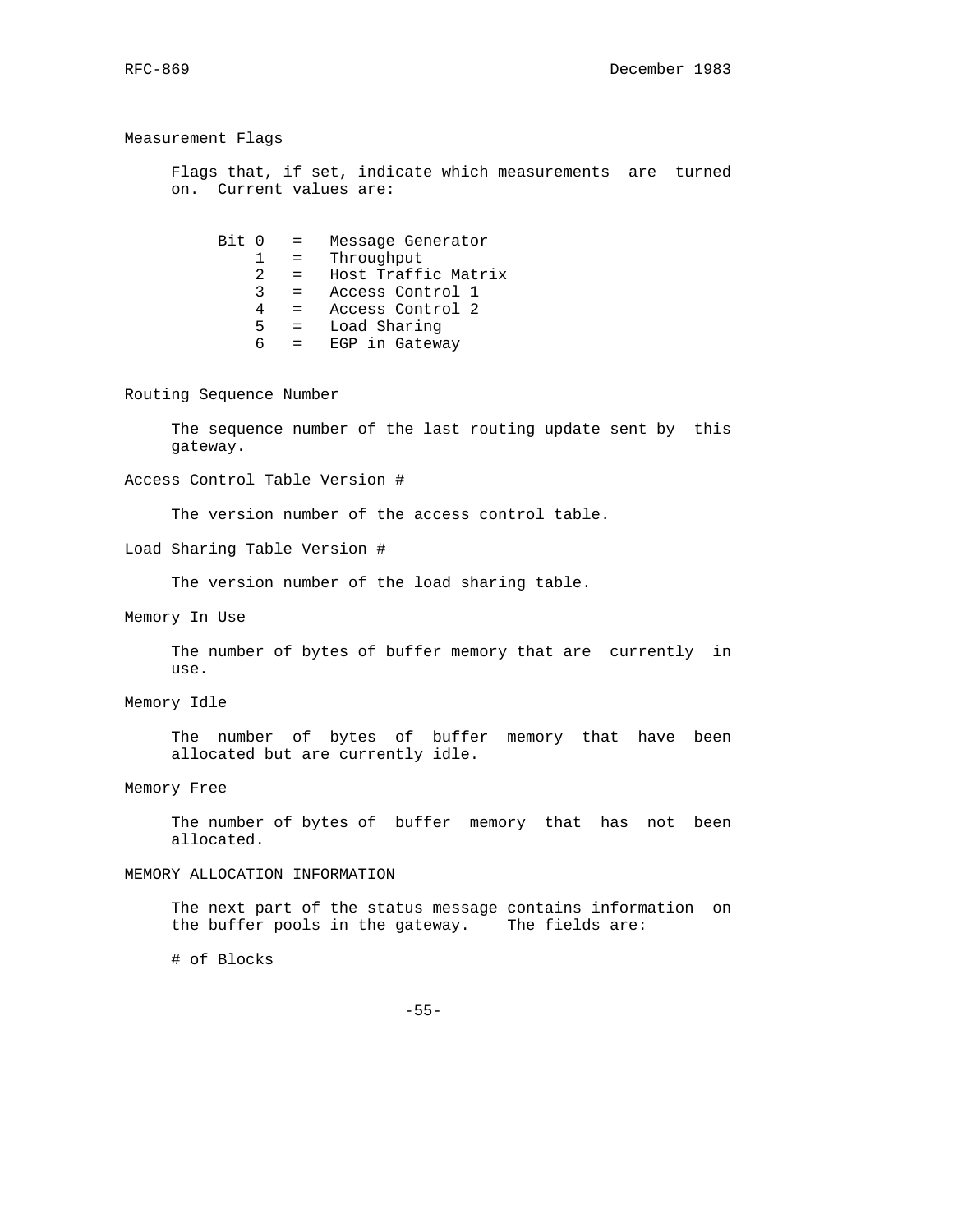The number of different buffer pools.

Size of Block

The size of this block in bytes.

# Allocated

 The number of blocks of this size that have been allocated.

# Idle

The number of blocks of this size that are idle.

## GATEWAY INTERFACE FIELDS

 The next part of the status message are fields that provide information about the gateway's interfaces. The fields are:

# of Interfaces

The number of network interfaces that the gateway has.

Interface Flags

 Flags that indicate the status of this interface. The current values are:

Bit  $0 - 1=Up/0=Down$ 1 - 1=Looped/0=Not Looped

## Buffers

The numbers on this interfaces write queue.

Time Since Last Status Change

 The time in minutes since this interface changed status (Up/Down).

# of Buffers Allocated

The number of buffers allocated for this interface.

Data Size for Interface

The buffer size required for this interface.

-56-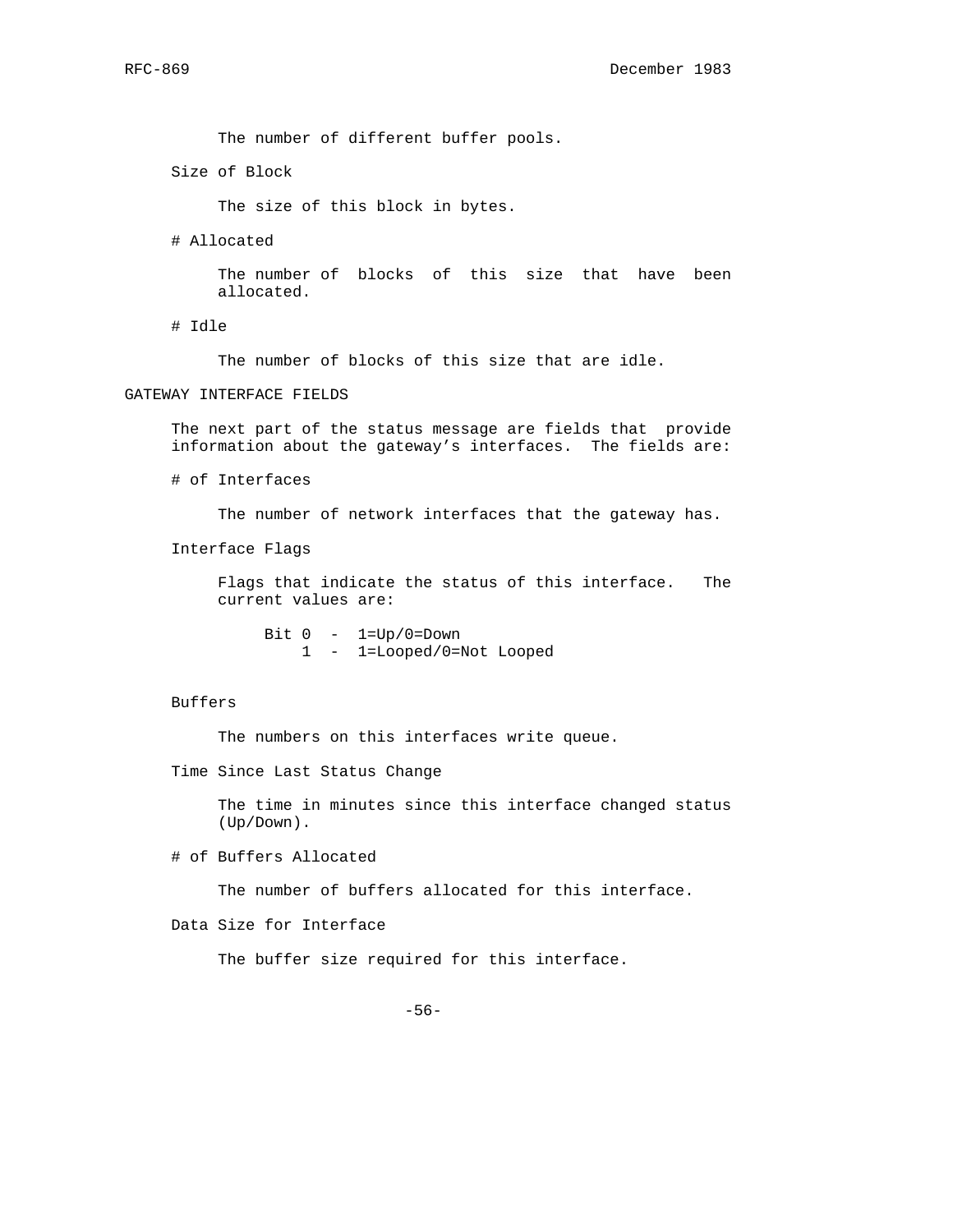Interface Address

The Internet address of this interface.

# NEIGHBOR GATEWAY FIELDS

 The final part of the status message consists of information about this gateway's neighbor gateways. The fields are:

# of Neighbors

 The number of gateways that are neighbor gateways to this gateway.

UP/DN Flags

Bit flags to indicate if the neighbor is up or down.

Neighbor Address

The Internet address of the neighbor gateway.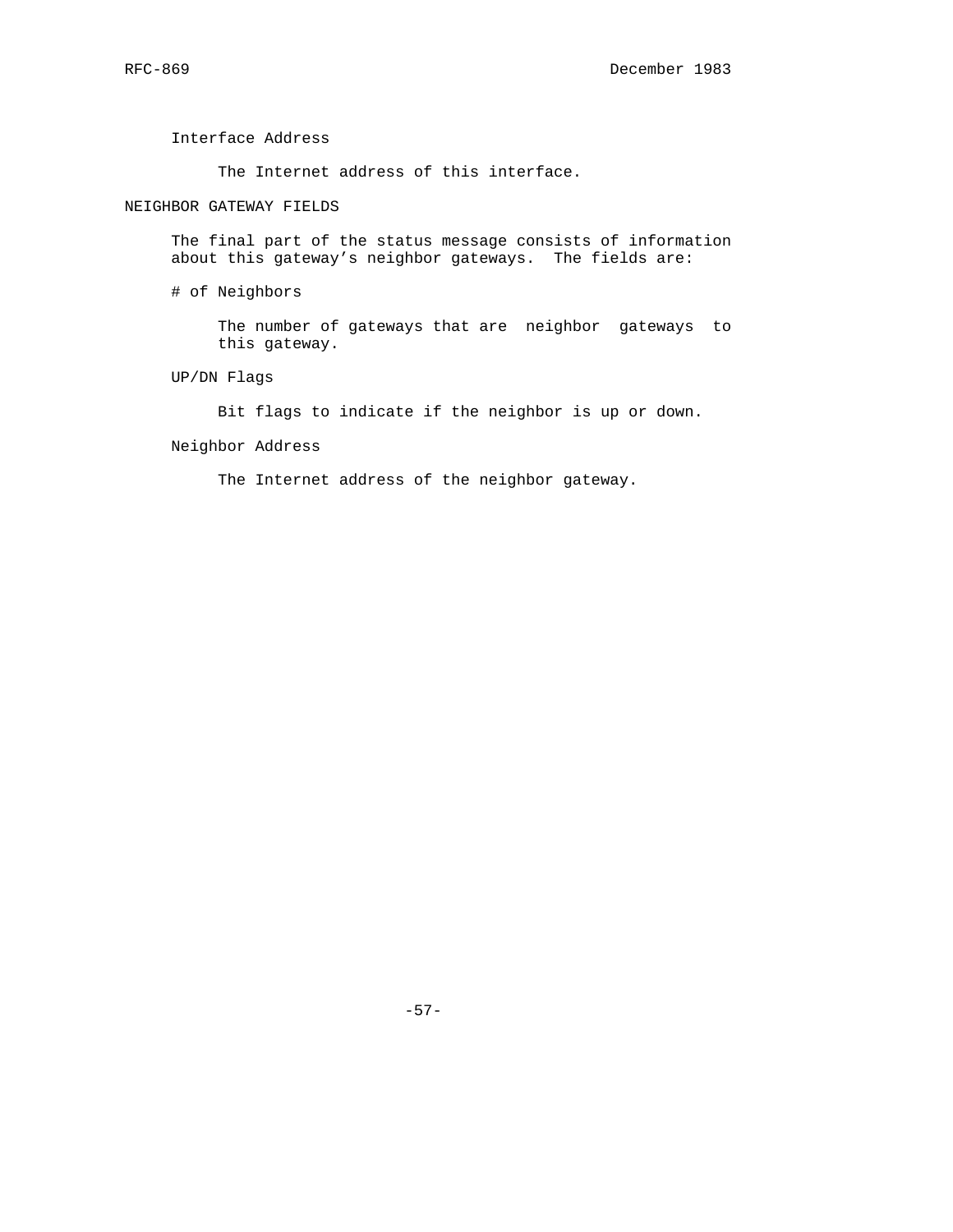## C.4 Message Type 3: Gateway Throughput

| Count of IP Errors +-+-+-+-+-+-+-+-+-+-+-+-+-+-+-+-+ | Count of Datagrams for Us | +-+-+-+-+-+-+-+-+-+-+-+-+-+-+-+-+ | Datagrams to be Forwarded | +-+-+-+-+-+-+-+-+-+-+-+-+-+-+-+-+ | Count of Datagrams Looped | +-+-+-+-+-+-+-+-+-+-+-+-+-+-+-+-+

## Description

 The gateway collects throughput statistics for the gateway, its interfaces, and its neighbor gateways. It collects them for regular intervals and will save them for collection via a Poll message from the Monitoring host. If they are not collected by the end of the next interval, they will be lost because another copy will be put into the saved area.

A Gateway Throughput message has the following format:

| $\Omega$                            |                            |  |           |  |            | 2 |                      |  |  |  | २ | - 3                            |
|-------------------------------------|----------------------------|--|-----------|--|------------|---|----------------------|--|--|--|---|--------------------------------|
|                                     | 1 2 3 4 5 6 7 8 9 0 1      |  | 2 3 4 5 6 |  |            |   | 789012345678901      |  |  |  |   |                                |
| +-+-+-+-+-+-+-+-+-+-+-+-+-+-+-+-+-+ |                            |  |           |  |            |   |                      |  |  |  |   |                                |
|                                     | Gateway Version Number     |  |           |  |            |   |                      |  |  |  |   |                                |
| +-+-+-+-+-+-+-+-+-+-+-+-+-+-+-+-+-+ |                            |  |           |  |            |   |                      |  |  |  |   |                                |
|                                     | Collection Time in Min     |  |           |  |            |   |                      |  |  |  |   |                                |
| +-+-+-+-+-+-+-+-+-+-+-+-+-+-+-+-+   |                            |  |           |  |            |   |                      |  |  |  |   |                                |
|                                     | Number of Interfaces       |  |           |  |            |   |                      |  |  |  |   |                                |
| +-+-+-+-+-+-+-+-+-+-+-+-+-+-+-+-+-+ |                            |  |           |  |            |   |                      |  |  |  |   |                                |
|                                     | Number of Neighbors        |  |           |  |            |   |                      |  |  |  |   |                                |
| +-+-+-+-+-+-+-+-+-+-+-+-+-+-+-+-+-+ |                            |  |           |  |            |   |                      |  |  |  |   |                                |
|                                     | Number of Host Unreachable |  |           |  |            |   |                      |  |  |  |   | ; # of packets dropped because |
| +-+-+-+-+-+-+-+-+-+-+-+-+-+-+-+-+-+ |                            |  |           |  | $\ddot{i}$ |   | Host was Unreachable |  |  |  |   |                                |
|                                     | Number of Net Unreachable  |  |           |  |            |   |                      |  |  |  |   |                                |
| +-+-+-+-+-+-+-+-+-+-+-+-+-+-+-+-+-+ |                            |  |           |  | $\ddot{i}$ |   | Net was Unreachable  |  |  |  |   |                                |
|                                     |                            |  |           |  |            |   |                      |  |  |  |   |                                |
| ; Interface Counters                |                            |  |           |  |            |   |                      |  |  |  |   |                                |
|                                     |                            |  |           |  |            |   |                      |  |  |  |   |                                |
|                                     |                            |  |           |  |            |   |                      |  |  |  |   |                                |
|                                     | Interface Address          |  |           |  |            |   |                      |  |  |  |   |                                |
|                                     |                            |  |           |  |            |   |                      |  |  |  |   |                                |
|                                     | Packets Dropped on Input   |  |           |  |            |   |                      |  |  |  |   |                                |
| +-+-+-+-+-+-+-+-+-+-+-+-+-+-+-+-+-+ |                            |  |           |  |            |   |                      |  |  |  |   |                                |

-58-

(continued)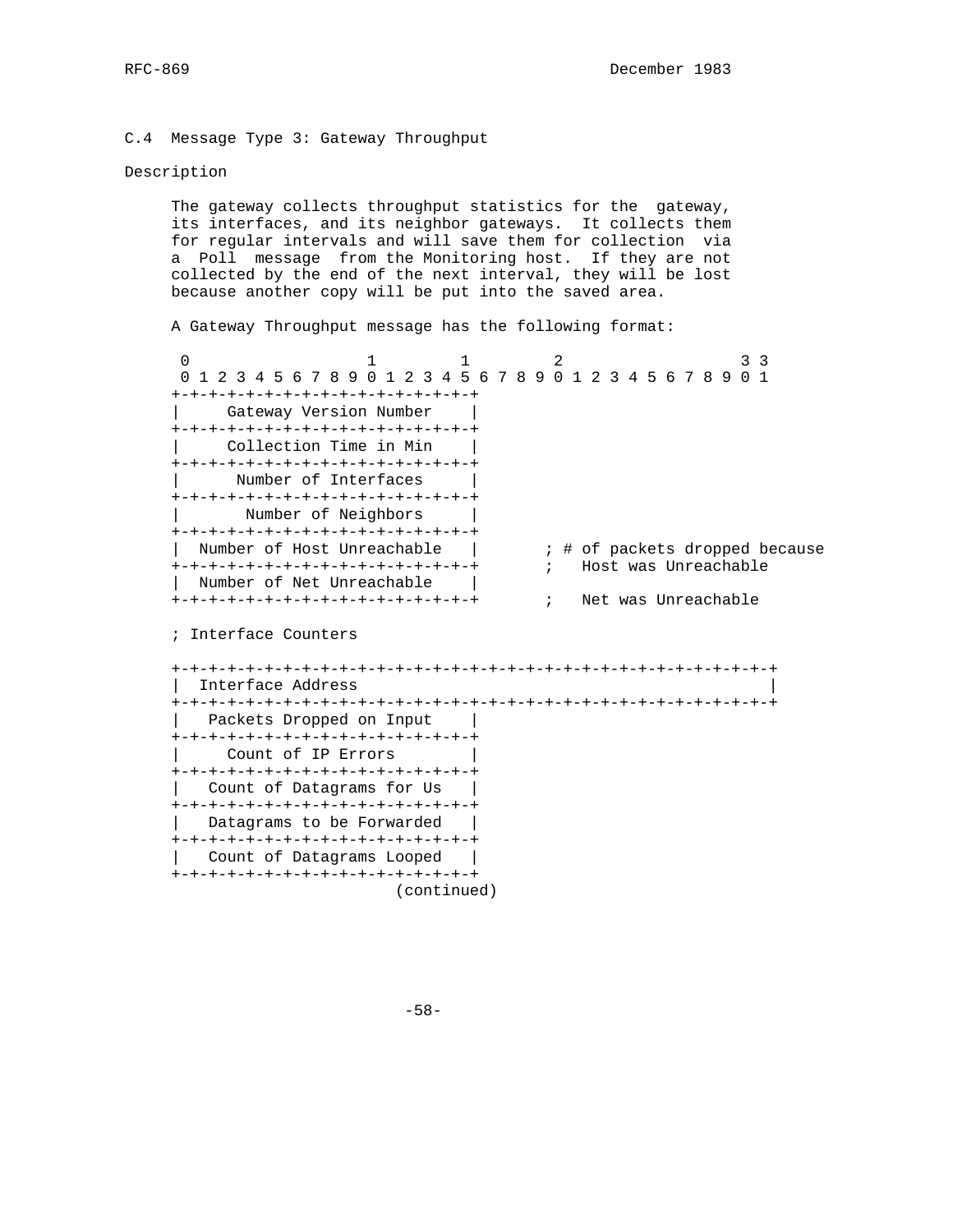```
Gateway Throughput Message (cont'd.)
  | Count of Bytes Input
  | Count of Datagrams From Us |
  +-+-+-+-+-+-+-+-+-+-+-+-+-+-+-+-+
  | Count that were Forwarded
  +-+-+-+-+-+-+-+-+-+-+-+-+-+-+-+-+
   Count of Local Net Dropped
  +-+-+-+-+-+-+-+-+-+-+-+-+-+-+-+-+
   Count of Queue full Dropped |
  Count of Bytes Output
  Counters For Additional Interfaces
  ; Neighbor counters
  | Neighbor Address
  | Count of Routing Updates TO |
  +-+-+-+-+-+-+-+-+-+-+-+-+-+-+-+-+
  | Count of Routing Updates FROM |
  +-+-+-+-+-+-+-+-+-+-+-+-+-+-+-+-+
```
(continued)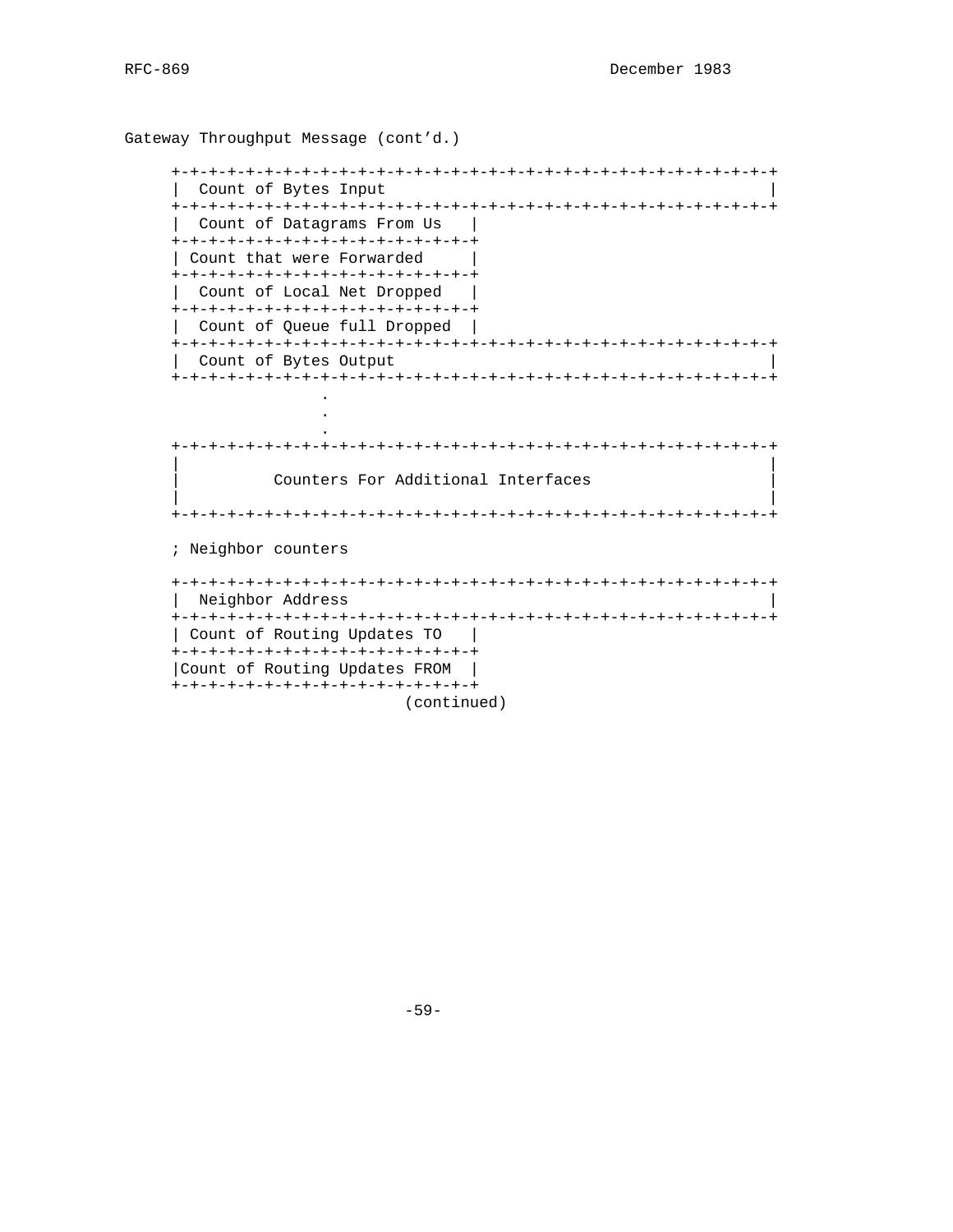```
Gateway Throughput Message (cont'd.)
     +-+-+-+-+-+-+-+-+-+-+-+-+-+-+-+-+
     | Pkts from US sent to/via Neig |
     +-+-+-+-+-+-+-+-+-+-+-+-+-+-+-+-+
      | Pkts forwarded to/via Neighb |
     +-+-+-+-+-+-+-+-+-+-+-+-+-+-+-+-+
     | Datagrams Local Net Dropped |
    +-+-+-+-+-+-+-+-+-+-+-+-+-+-+-+-+
     | Datagrams Queue full Dropped |
     +-+-+-+-+-+-+-+-+-+-+-+-+-+-+-+-+-+-+-+-+-+-+-+-+-+-+-+-+-+-+-+-+
     | Count of Bytes send to Neighbor |
     +-+-+-+-+-+-+-+-+-+-+-+-+-+-+-+-+-+-+-+-+-+-+-+-+-+-+-+-+-+-+-+-+
 .
 .
 .
     +-+-+-+-+-+-+-+-+-+-+-+-+-+-+-+-+-+-+-+-+-+-+-+-+-+-+-+-+-+-+-+-+
 | |
           Counters for Additional Neighbor Gateways
 | |
     +-+-+-+-+-+-+-+-+-+-+-+-+-+-+-+-+-+-+-+-+-+-+-+-+-+-+-+-+-+-+-+-+
```
# HMP FIELDS

System Type

Gateway = 4

Message Type

Gateway Throughput Message = 3

Port Number

Unused

Control Flag

Unused

Password or Returned Sequence Number

Unused

Sequence Number

 A 16 bit number incremented each time a trap message is sent so that the HM can order the received trap messages and

 $-60-$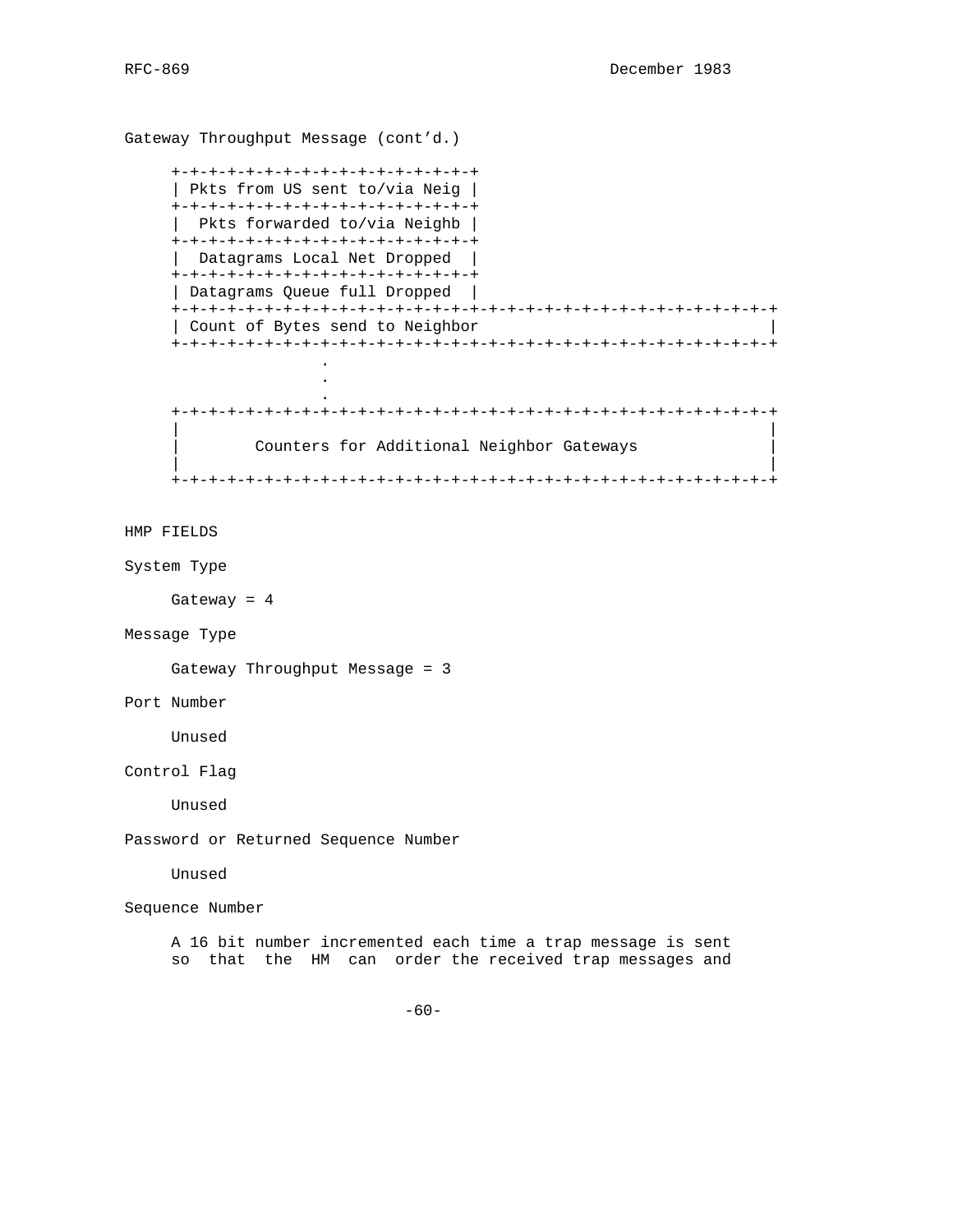detect missed messages.

GATEWAY THROUGHPUT FIELDS

Gateway Version Number

The software version number of the gateway sending the trap.

Collection Time in Min.

 The time period in minutes in which the throughput data is to be collected.

Number of Interfaces

The number of interfaces this gateway has.

Number of Neighbors

The number of neighbor gateways this gateway has.

Number of Host Unreachable

 The number of packets dropped because the Host was unreachable.

Number of Net Unreachable

 The number of packets dropped because the Network was unreachable.

INTERFACE COUNTERS

 The next part of the Throughput message contains counters for the gateways interfaces. Each interface has the following fields:

Interface Address

The Internet address of this interface.

Packets Dropped on Input

 The number of packets on input to this interface because there were not enough buffers.

Count of IP Errors

The number of packets received with bad IP headers.

-61-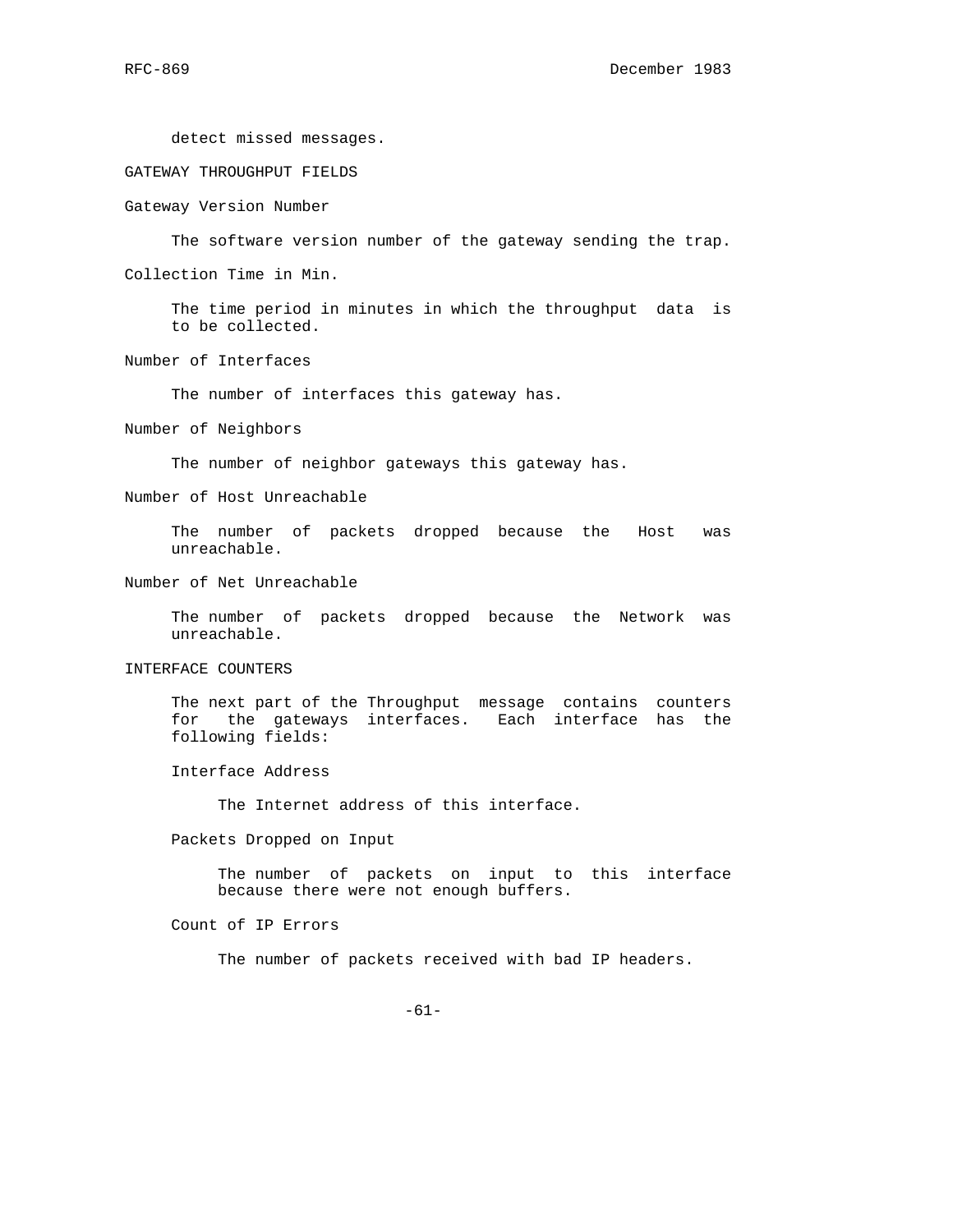Count of Datagrams for Us

 The number of datagrams received addressed to this gateway.

Datagrams to be Forwarded

 The number of datagrams were not for this gateway and should be sent out another interface.

Count of Datagrams Looped

 The number of datagrams that were received on and sent out of this interface.

Count of Bytes Input

The number of bytes received on this interface.

Count of Datagrams From Us

 The number of datagrams that originated at this gateway.

Count that were Forwarded

 The number of datagrams that were forwarded to another gateway.

Count of Local Net Dropped

 The number of packets that were dropped because of local network flow control restrictions.

Count of Queue full Dropped

 The number of packets that were dropped because the output queue was full.

Count of Bytes Output

The number of bytes sent out on this interface.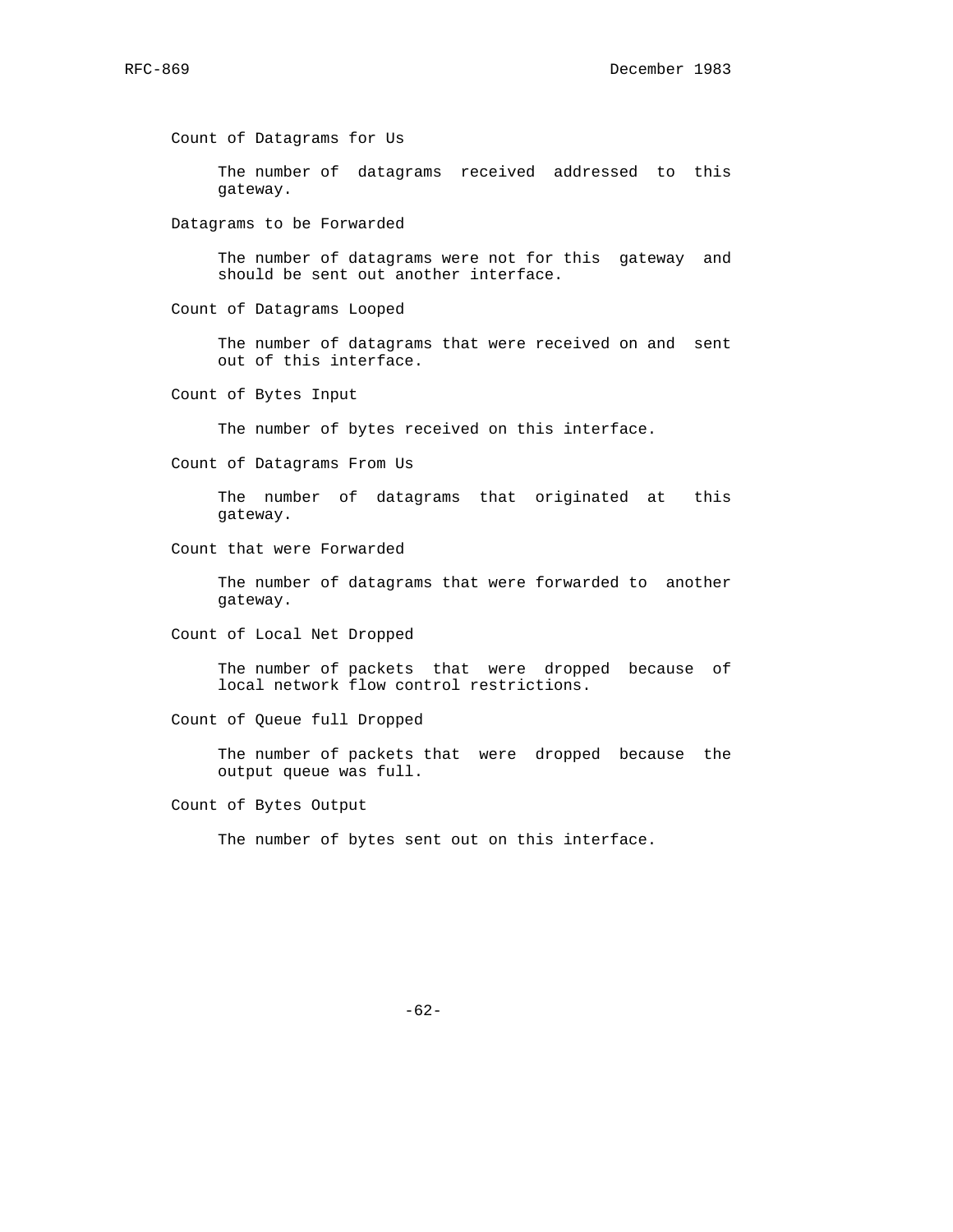NEIGHBOR COUNTERS

 The last part of the Throughput message are counts for each neighbor gateway. The fields are:

Neighbor Address

The Internet address of this neighbor gateway.

Count of Routing Updates TO

 The number of routing updates sent to this neighbor gateway.

Count of Routing Updates FROM

 The number of routing updates received from this neighbor gateway.

Pkts from US sent to/via Neig

 The number of packets from this gateway sent to or via this neighbor gateway.

Pkts forwarded to/via Neighb

 The number of packets forwarded to or via this neighbor gateway.

Datagrams Local Net Dropped

 The number of datagrams dropped to this neighbor gateway because of local network flow control restrictions.

Datagrams Queue full Dropped

 The number of datagrams dropped to this neighbor because the output queue was full.

Count of Bytes send to Neighbor

The number of bytes sent to this neighbor gateway.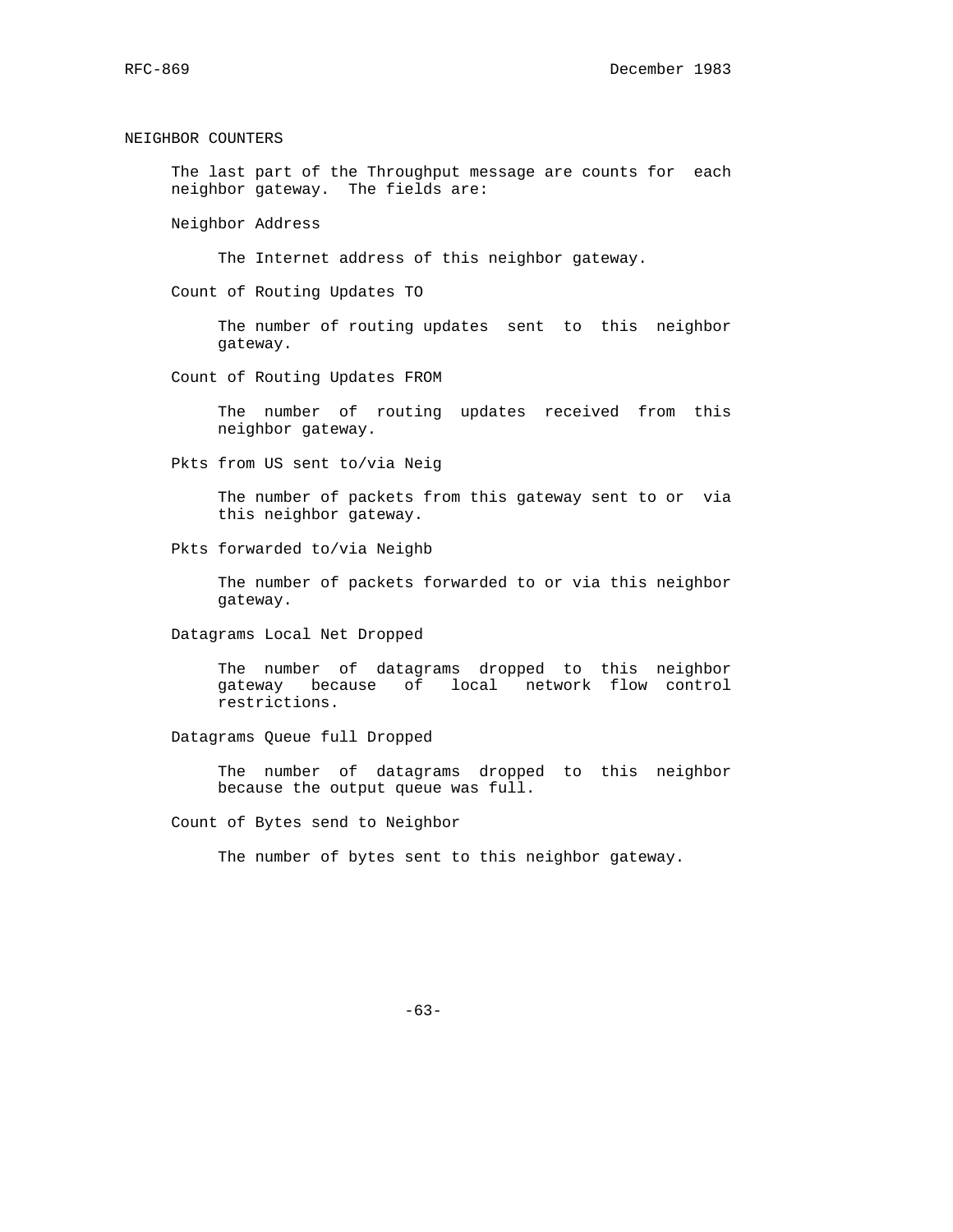## C.5 Message Type 4: Gateway Host Traffic Matrix

## Description

.

 The Host Traffic Matrix (HTM) message contains information about the traffic that flows through the gateway. Each entry consists of the number of datagrams sent and received for a particular source/destination pair.

A Gateway HTM message has the following format:

0 1 1 2 3 3 3 0 1 2 3 4 5 6 7 8 9 0 1 2 3 4 5 6 7 8 9 0 1 2 3 4 5 6 7 8 9 0 1 +-+-+-+-+-+-+-+-+-+-+-+-+-+-+-+-+ Gateway Version Number +-+-+-+-+-+-+-+-+-+-+-+-+-+-+-+-+ Overflow counter +-+-+-+-+-+-+-+-+-+-+-+-+-+-+-+-+ Collection Time in Min +-+-+-+-+-+-+-+-+-+-+-+-+-+-+-+-+ Number of HTM entries | +-+-+-+-+-+-+-+-+-+-+-+-+-+-+-+-+ +-+-+-+-+-+-+-+-+-+-+-+-+-+-+-+-+-+-+-+-+-+-+-+-+-+-+-+-+-+-+-+-+ IP Source Address +-+-+-+-+-+-+-+-+-+-+-+-+-+-+-+-+-+-+-+-+-+-+-+-+-+-+-+-+-+-+-+-+ IP Destination Address +-+-+-+-+-+-+-+-+-+-+-+-+-+-+-+-+-+-+-+-+-+-+-+-+-+-+-+-+-+-+-+-+ | IP Protocol | (unused) | +-+-+-+-+-+-+-+-+-+-+-+-+-+-+-+-+-+-+-+-+-+-+-+-+-+-+-+-+-+-+-+-+ Counter for SRC -> DST datagrams +-+-+-+-+-+-+-+-+-+-+-+-+-+-+-+-+-+-+-+-+-+-+-+-+-+-+-+-+-+-+-+-+

Counter for DST -> SRC datagrams +-+-+-+-+-+-+-+-+-+-+-+-+-+-+-+-+-+-+-+-+-+-+-+-+-+-+-+-+-+-+-+-+

| $\overline{\phantom{a}}$ |  |
|--------------------------|--|
|                          |  |
| Additional HTM Reports   |  |
|                          |  |

-64-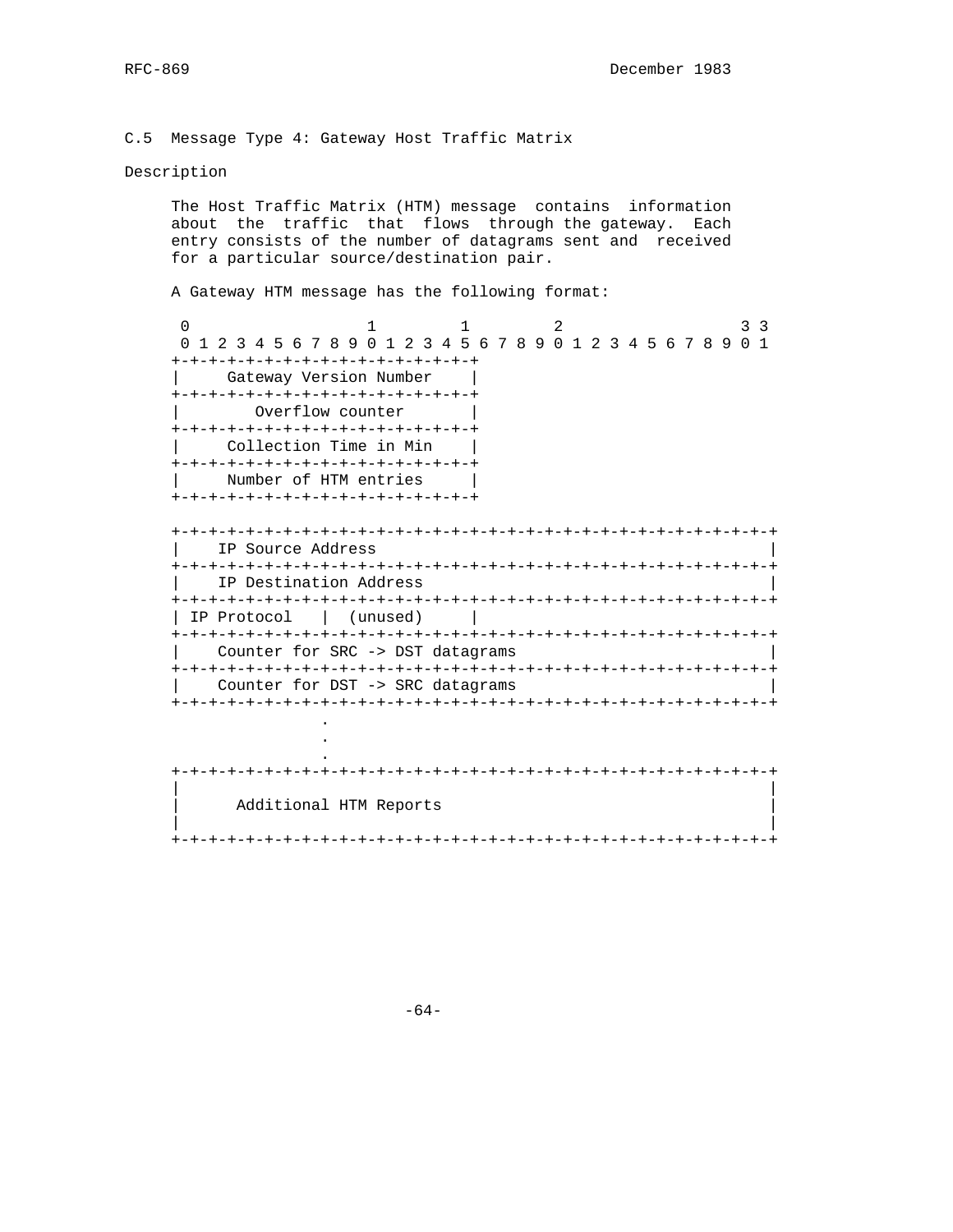HMP FIELDS System Type Gateway = 4 Message Type Gateway HTM Message = 4 Port Number Unused Control Flag Unused Password or Returned Sequence Number Unused Sequence Number A 16 bit number incremented each time a trap message is sent so that the HM can order the received trap messages and detect missed messages. GATEWAY HTM FIELDS Gateway Version Number The software version number of this gateway. Overflow counter The number of HTM entries lost because the HTM buffer was full. Collection Time in Min The time period in minutes in which the HTM data is being collected. Number of HTM entries The number of HTM reports included in this message. -65-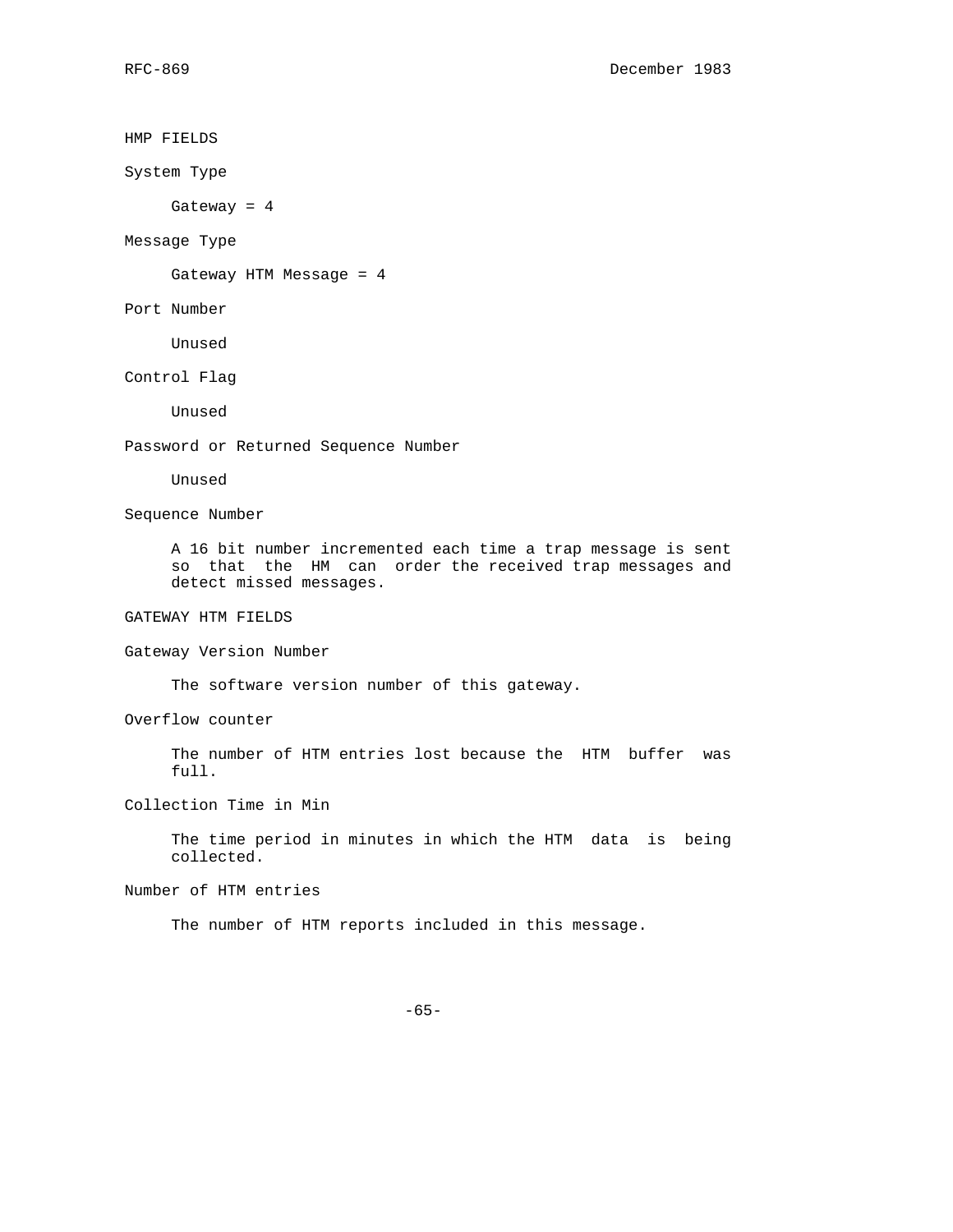## HTM ENTRIES

 The remainder of the HTM message consists of the actual HTM entries. Each entry consists of the following fields:

IP Source Address

 The source Internet address of the datagrams being counted.

IP Destination Address

 The destination Internet address of the datagrams being counted.

IP Protocol

The protocol number of the datagrams.

Counter for SRC -> DST datagrams

 The number of datagrams sent in the Source to Destination address direction.

Counter for DST -> SRC datagrams

 The number of datagrams sent in the Destination to Source address direction.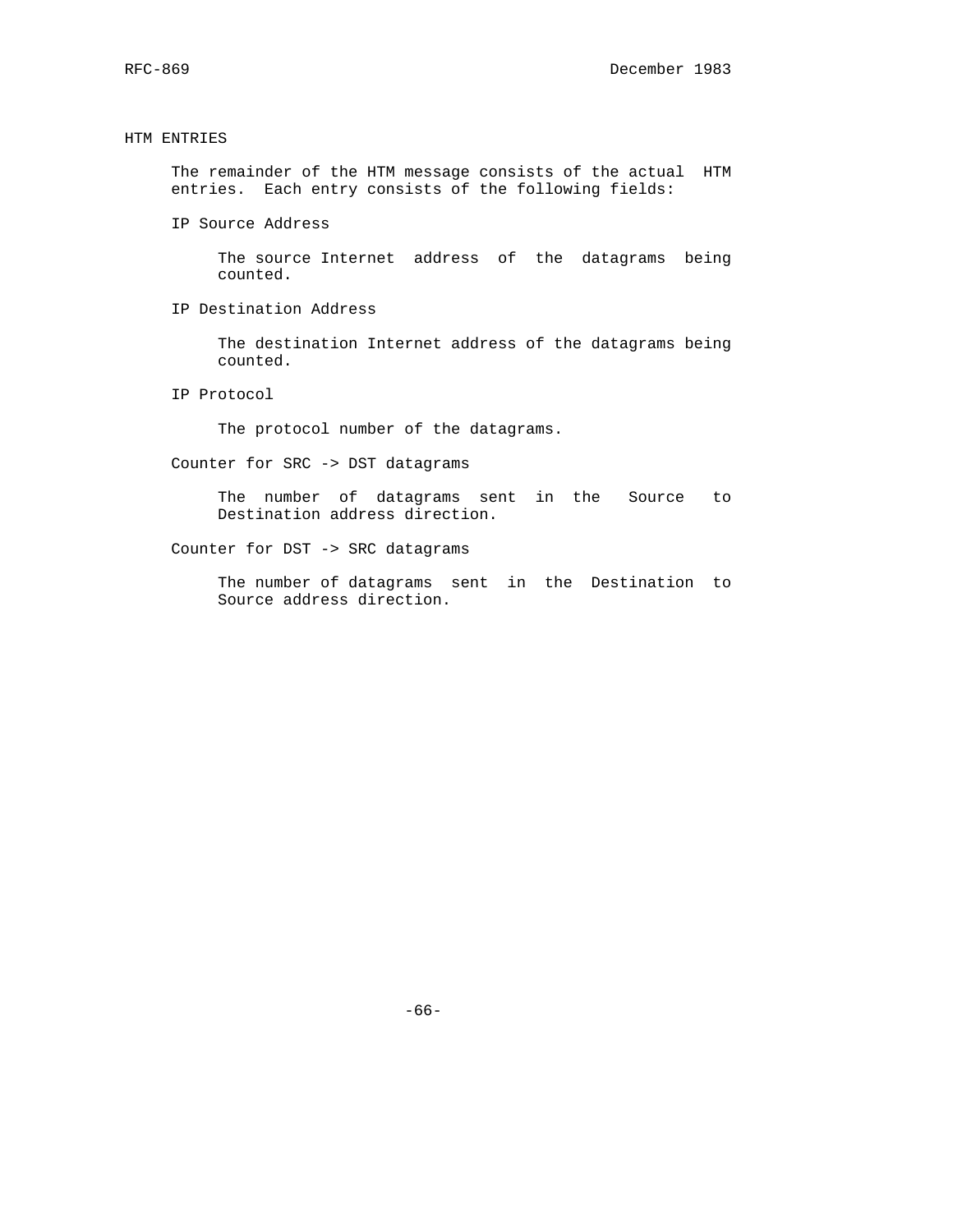C.6 Message Type 6: Gateway Routing

#### Description

 The Routing message contains information about routes the gateway has to the networks that make up the Internet. It includes information about its interfaces and its neighbor gateways.

A Gateway Routing message has the following format:

0 1 1 2 3 3 3 0 1 2 3 4 5 6 7 8 9 0 1 2 3 4 5 6 7 8 9 0 1 2 3 4 5 6 7 8 9 0 1 +-+-+-+-+-+-+-+-+-+-+-+-+-+-+-+-+ | Version Number | +-+-+-+-+-+-+-+-+-+-+-+-+-+-+-+-+ | # of Ints. | +-+-+-+-+-+-+-+-+ | UP/DN Flags | ;Bit flags for Up or Down +-+-+-+-+-+-+-+-+ ; 0 = Dwn, 1 = Up . ; MSB is interface 1 . ; (as many bytes as necessary) . +-+-+-+-+-+-+-+-+-+-+-+-+-+-+-+-+-+-+-+-+-+-+-+-+-+-+-+-+-+-+-+-+ | Interface 1 Address | +-+-+-+-+-+-+-+-+-+-+-+-+-+-+-+-+-+-+-+-+-+-+-+-+-+-+-+-+-+-+-+-+ . . +-+-+-+-+-+-+-+-+-+-+-+-+-+-+-+-+-+-+-+-+-+-+-+-+-+-+-+-+-+-+-+-+ | Interface n Address | +-+-+-+-+-+-+-+-+-+-+-+-+-+-+-+-+-+-+-+-+-+-+-+-+-+-+-+-+-+-+-+-+ | # Neighbors | +-+-+-+-+-+-+-+-+ | UP/DN Flags | ;Bit flags for Up or Down +-+-+-+-+-+-+-+-+ ; 0 = Dwn, 1 = Up . ; MSB is neighbor 1 . ; (as many bytes as necessary) +-+-+-+-+-+-+-+-+-+-+-+-+-+-+-+-+-+-+-+-+-+-+-+-+-+-+-+-+-+-+-+-+ | Neighbor 1 Address | +-+-+-+-+-+-+-+-+-+-+-+-+-+-+-+-+-+-+-+-+-+-+-+-+-+-+-+-+-+-+-+-+ . . +-+-+-+-+-+-+-+-+-+-+-+-+-+-+-+-+-+-+-+-+-+-+-+-+-+-+-+-+-+-+-+-+ | Neighbor n Address | +-+-+-+-+-+-+-+-+-+-+-+-+-+-+-+-+-+-+-+-+-+-+-+-+-+-+-+-+-+-+-+-+

(continued)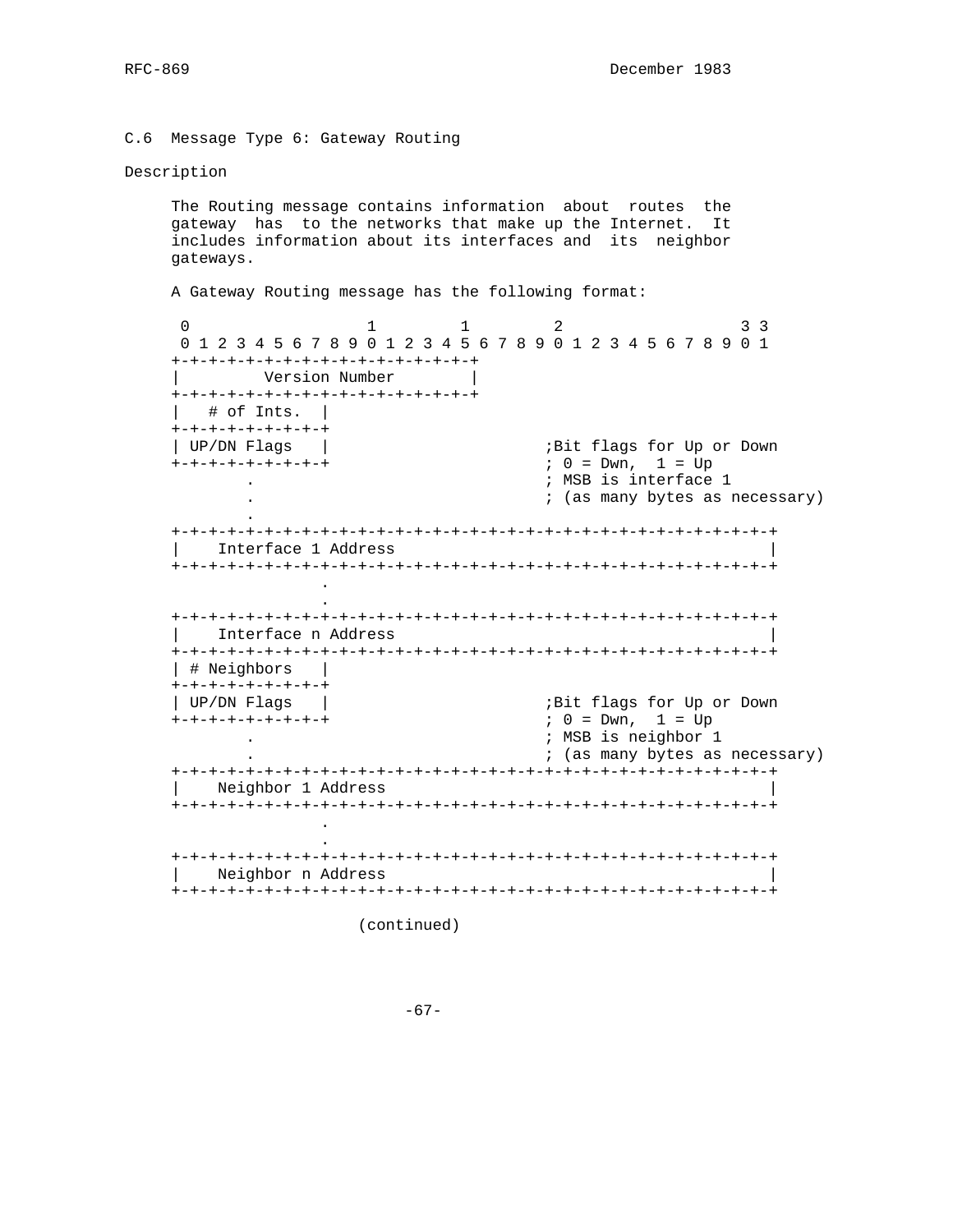Gateway Routing Message (cont'd.) +-+-+-+-+-+-+-+-+ | # of Networks | +-+-+-+-+-+-+-+-+-+-+-+-+-+-+-+-+-+-+-+-+-+-+-+-+ | 1, 2, or 3 bytes +-+-+-+-+-+-+-+-+-+-+-+-+-+-+-+-+-+-+-+-+-+-+-+-+ | Distance | +-+-+-+-+-+-+-+-+ | Neighbor # | +-+-+-+-+-+-+-+-+ . . +-+-+-+-+-+-+-+-+-+-+-+-+-+-+-+-+-+-+-+-+-+-+-+-+ | Network n # | | | ; 1, 2, or 3 bytes +-+-+-+-+-+-+-+-+-+-+-+-+-+-+-+-+-+-+-+-+-+-+-+-+ | Distance | +-+-+-+-+-+-+-+-+ | Neighbor # | +-+-+-+-+-+-+-+-+ HMP FIELDS System Type Gateway = 4 Message Type Gateway Trap Message = 6 Port Number Unused Control Flag Unused Password or Returned Sequence Number Unused Sequence Number A 16 bit number incremented each time a trap message is sent so that the HM can order the received trap messages and detect missed messages.

-68-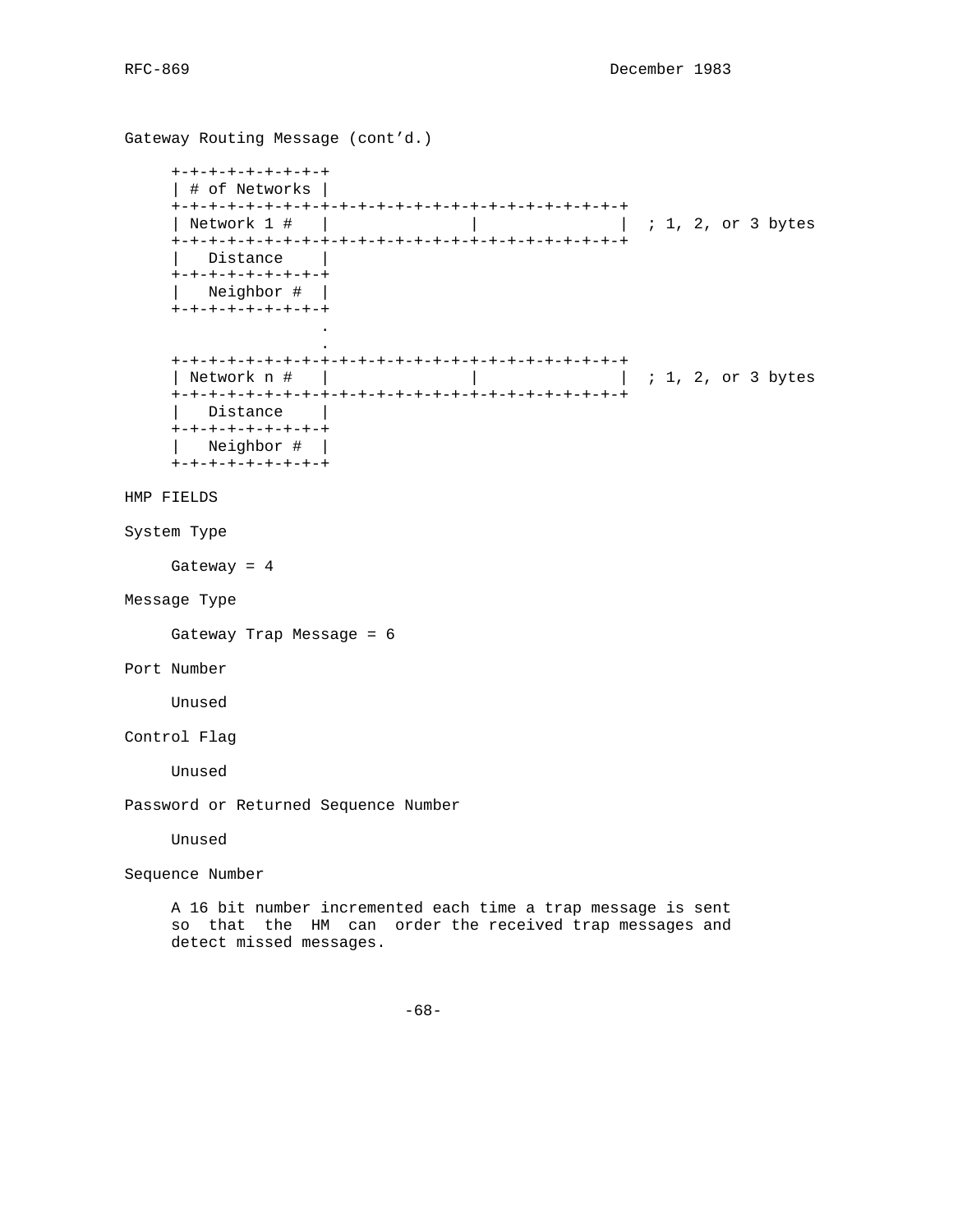# GATEWAY ROUTING FIELDS

Gateway Version #

The software version number of the gateway sending the trap.

#### INTERFACE FIELDS

 The first part of the routing message contains information about the gateway's interfaces. There is data for each interface. The fields are:

# of Interfaces

The number of interfaces that this gateway has.

UP/DN Flags

Bit flags to indicate if the Interface is up or down.

Interface Address

The Internet address of the Interface.

# NEIGHBOR FIELDS

 The next part of the routing message contains information about this gateway's neighbor gateways. The fields are:

# of Neighbors

 The number of gateways that are neighbor gateways to this gateway.

UP/DN Flags

Bit flags to indicate if the neighbor is up or down.

Neighbor Address

The Internet address of the neighbor gateway.

## NETWORK ROUTING FIELDS

 The last part of the routing message contains information about this gateway's routes to other networks. This includes the distance to each network and which neighbor gateway is the route to the network. The fields are:

-69-